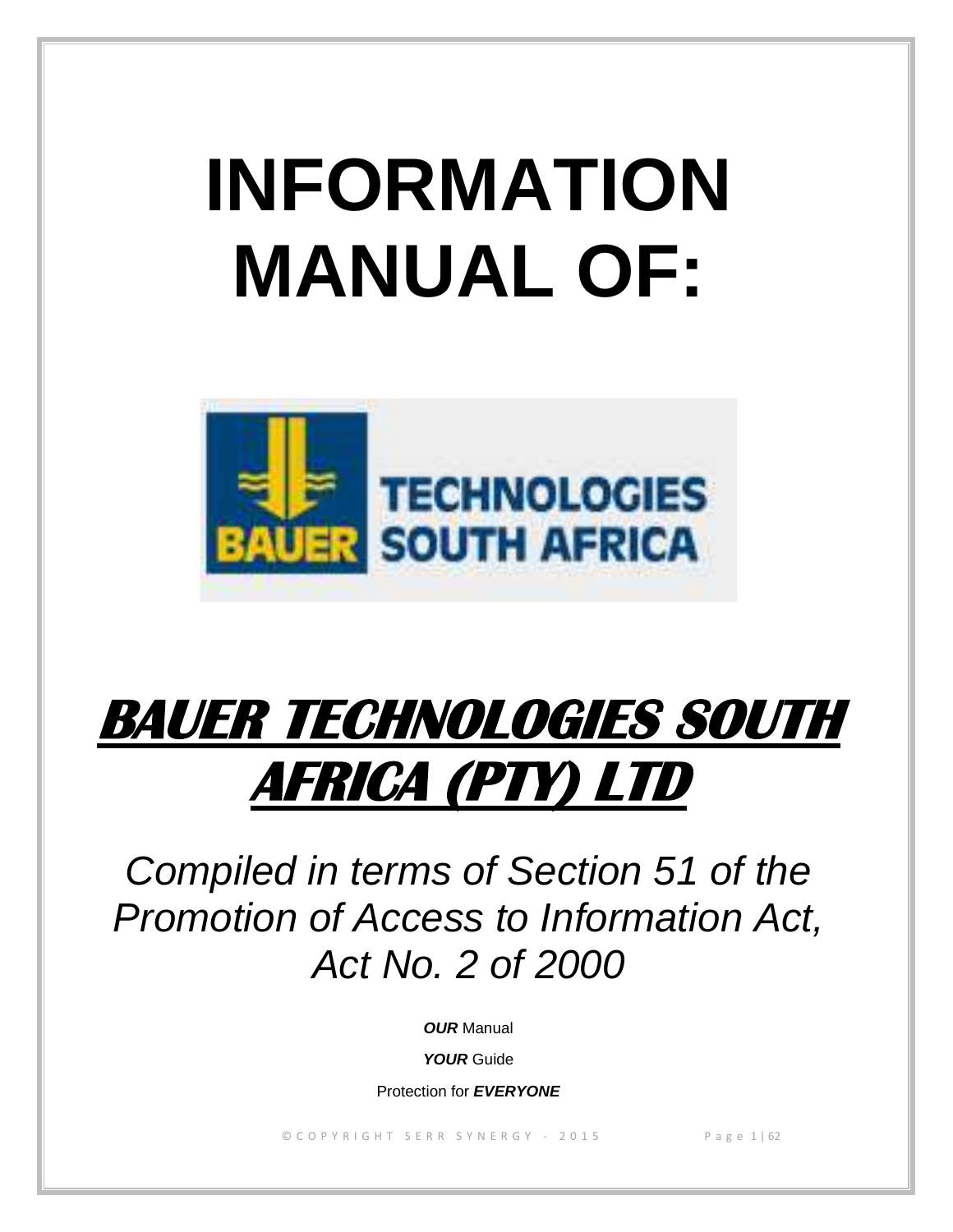*COPYRIGHT: No copying, reproduction or duplication of any text, layout or content of this Information Manual relating to BAUER TECHNOLOGIES SOUTH AFRICA (PTY) LTD shall be allowed without the written permission of the compilers, whose details are as follows:*

YNERG

| <b>VESTING OF RIGHT:</b> | <b>SERR SYNERGY (PTY) LTD</b> |
|--------------------------|-------------------------------|
| <b>Physical Address:</b> | Alenti Office Park            |
|                          | <b>Block E</b>                |
|                          | 457 Whitherite Road           |
|                          | The Willows                   |
|                          | Extension 82                  |
| Telephone number:        | 012 807 0682                  |
| E-mail address:          | info@serr.co.za               |
| Website address:         | www.serr.co.za                |

© C O P Y R I G H T S E R R S Y N E R G Y - 2015 P a g e 2 | 62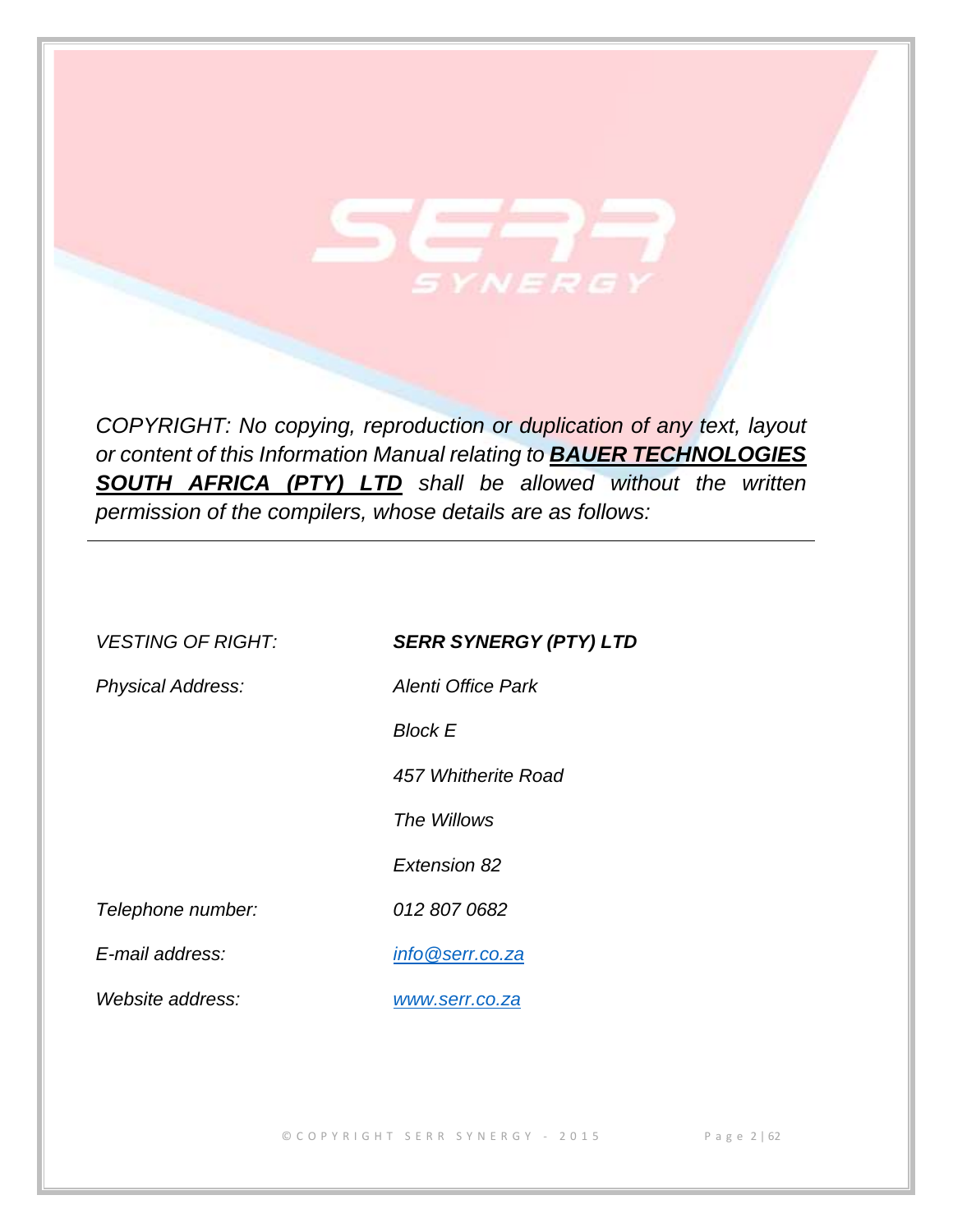## **TABLE OF CONTENTS**

| 1.  |                                                                                       |  |  |  |
|-----|---------------------------------------------------------------------------------------|--|--|--|
| 2.  |                                                                                       |  |  |  |
| 3.  |                                                                                       |  |  |  |
| 4.  |                                                                                       |  |  |  |
| 5.  |                                                                                       |  |  |  |
| 6.  |                                                                                       |  |  |  |
| 7.  |                                                                                       |  |  |  |
| 8.  |                                                                                       |  |  |  |
| 9.  |                                                                                       |  |  |  |
| 10. |                                                                                       |  |  |  |
| 11. |                                                                                       |  |  |  |
| 13. |                                                                                       |  |  |  |
| 14. |                                                                                       |  |  |  |
| 15. |                                                                                       |  |  |  |
| 16. |                                                                                       |  |  |  |
| 17. |                                                                                       |  |  |  |
| 18. | REFUSAL OF REQUEST FOR ACCESS TO A RECORD IN TERMS OF OTHER LEGISLATION IN GENERAL 27 |  |  |  |
| 19. |                                                                                       |  |  |  |
| 20. |                                                                                       |  |  |  |
| 21. |                                                                                       |  |  |  |
| 22. |                                                                                       |  |  |  |
| 23. |                                                                                       |  |  |  |
| 24. |                                                                                       |  |  |  |
| 25. |                                                                                       |  |  |  |
|     |                                                                                       |  |  |  |
|     |                                                                                       |  |  |  |
|     |                                                                                       |  |  |  |
|     |                                                                                       |  |  |  |
|     |                                                                                       |  |  |  |
|     |                                                                                       |  |  |  |
|     |                                                                                       |  |  |  |
|     |                                                                                       |  |  |  |
|     |                                                                                       |  |  |  |
|     |                                                                                       |  |  |  |
|     |                                                                                       |  |  |  |
|     |                                                                                       |  |  |  |

 $@{\text{C}OPT\text{RIGHT} {\begin{tabular}{lcccccc} \small{S} \small{ERR} & \small{S} \small{Y} \small{N} \small{ER} \small{G} \small{Y} & - & 2015 & \small{ & & & & \small{P} \small{age 3} \small{I} \small{62} \end{tabular} }$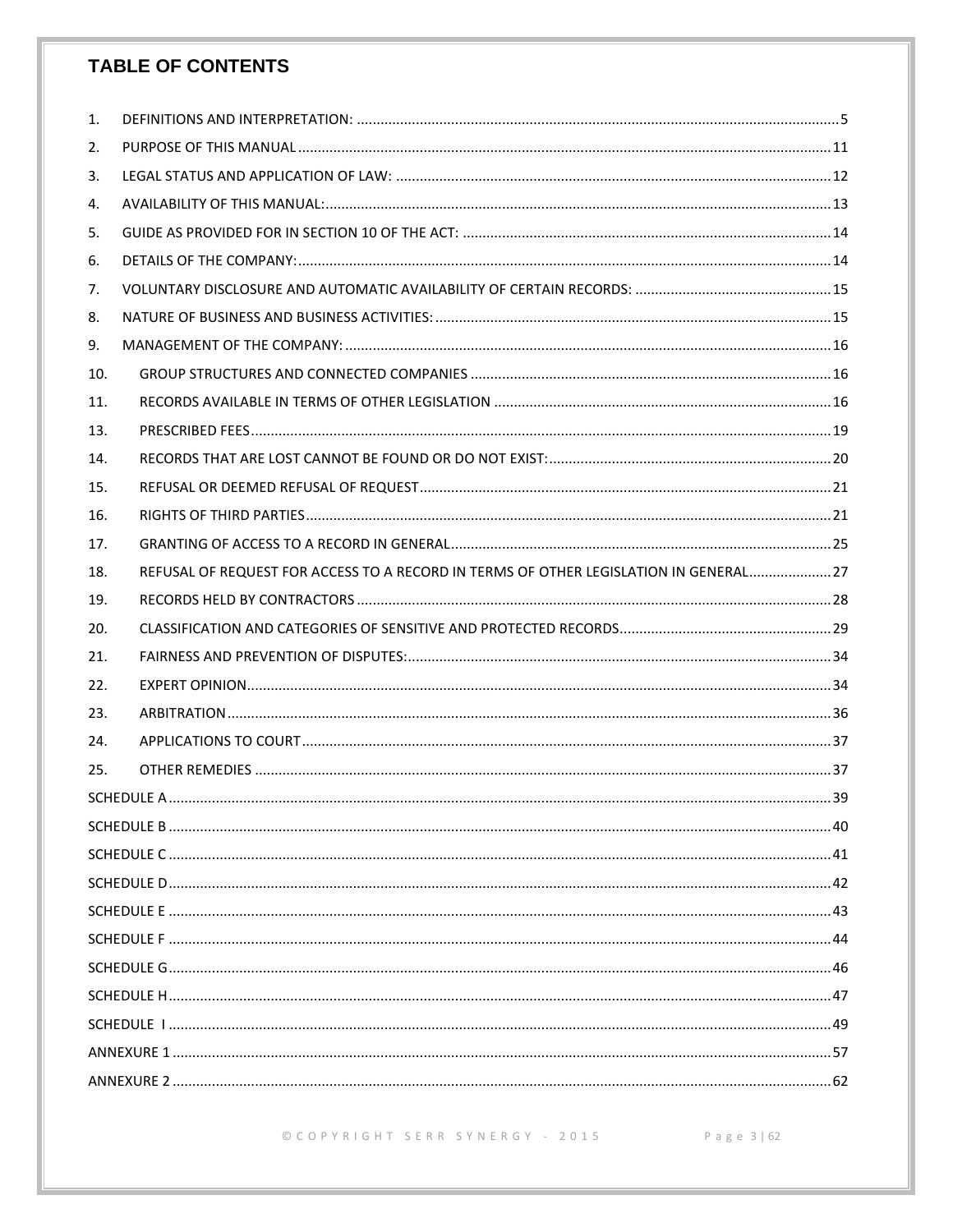## *SCHEDULES:*

- A Details of Company
- B Officials: Head of Company and Information Officer
- C Other directors and prescribed officers
- D Automatic availability of Records
- E Business activities
- F Group structures and connected companies
- G Records available in terms of other legislation
- H List of Records of natural persons
- I List of Records of Private Bodies

## *ANNEXURES:*

- 1 Request form
- 2 Fees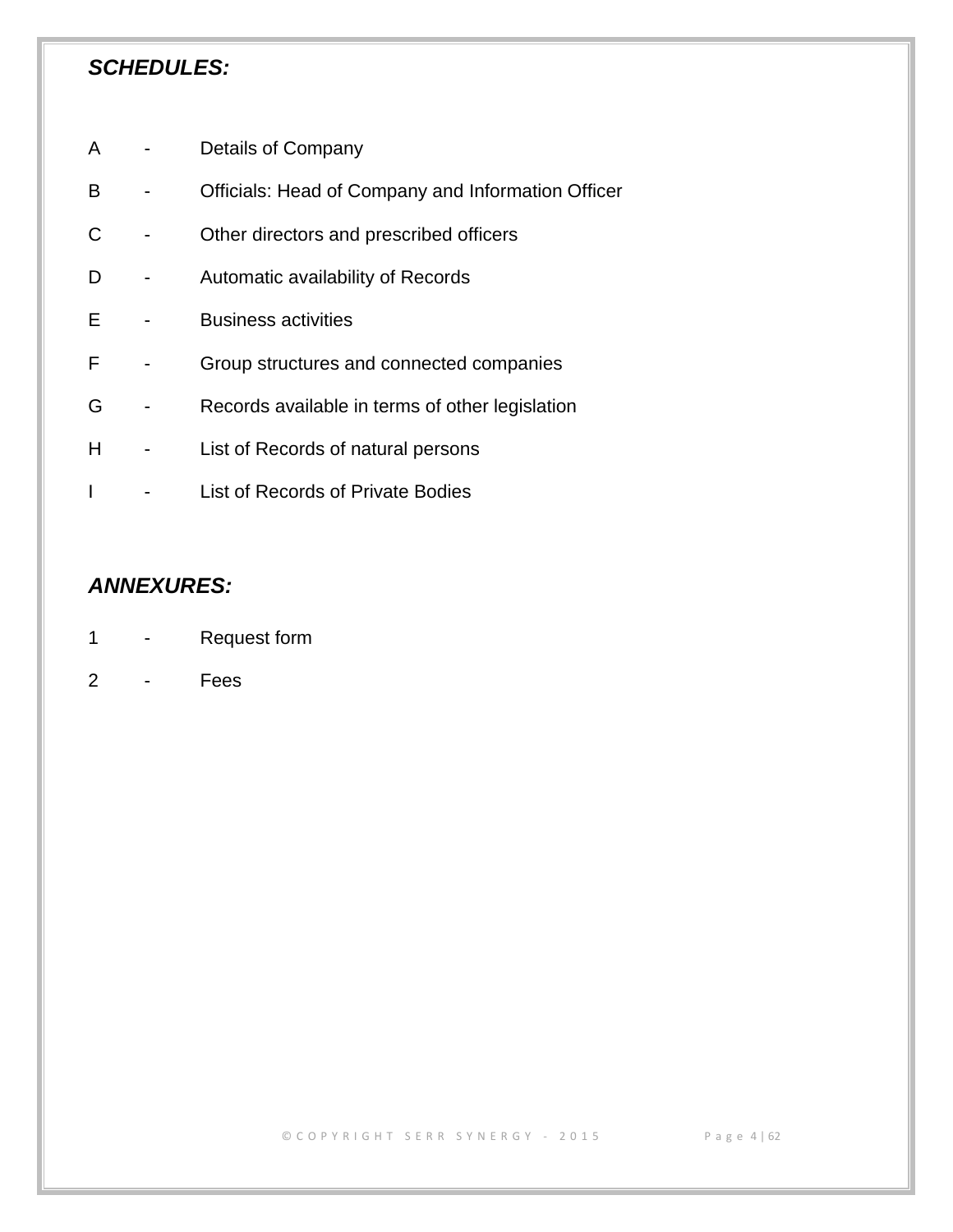#### <span id="page-4-0"></span>**1. DEFINITIONS AND INTERPRETATION:**

Unless the context clearly indicates otherwise, the following terms shall have the meanings assigned to them hereunder, namely-

- 1.1 **"Access fee"** or **"request fee"** means a fee prescribed in terms of section 54 and Part III of the Regulations for the purposes of access and reproduction as per *Annexure 2*.
- 1.2 **"Act"** means the Promotion of Access to Information Act, Act 2 of 2000, as amended from time to time and the Regulations regarding the Promotion of Access to Information, published in terms of Government Gazette Notice 187 of 15 February 2002 as amended from time to time.
- 1.3 **"Application"** means an Application to a Court in terms of the Act (Section 78).
- 1.4 **"Biometrics"** means a technique of personal identification that is based on physical, physiological or behavioural characterisation, including blood typing, fingerprinting, DNA analysis, retinal scanning and voice recognition;
- 1.5 **"Consent"** means any voluntary, specific and informed expression agreeing to the Processing of Personal Information.
- 1.6 **"Constitution"** means the Constitution of the Republic of South Africa, 1996 (Act No. 1088 of 1996).
- 1.7 **"Court"** means-
	- 1.7.1 the Constitutional Court acting in terms of section 167(6)(a) of the Constitution; or
	- 1.7.2 a High Court or another Court of similar status; or
	- 1.7.3 a Magistrate's Court, either generally or in respect of a specified class of decisions in terms of this Act, designated by the Minister, by notice in the *Government Gazette*, and presided over by a Magistrate designated in writing by the Minister, after consultation with the Magistrates Commission, within whose area of jurisdiction –
		- 1.7.3.1 the decision of the Information Officer or relevant authority of a Public Body or the Head of a Private Body has been taken;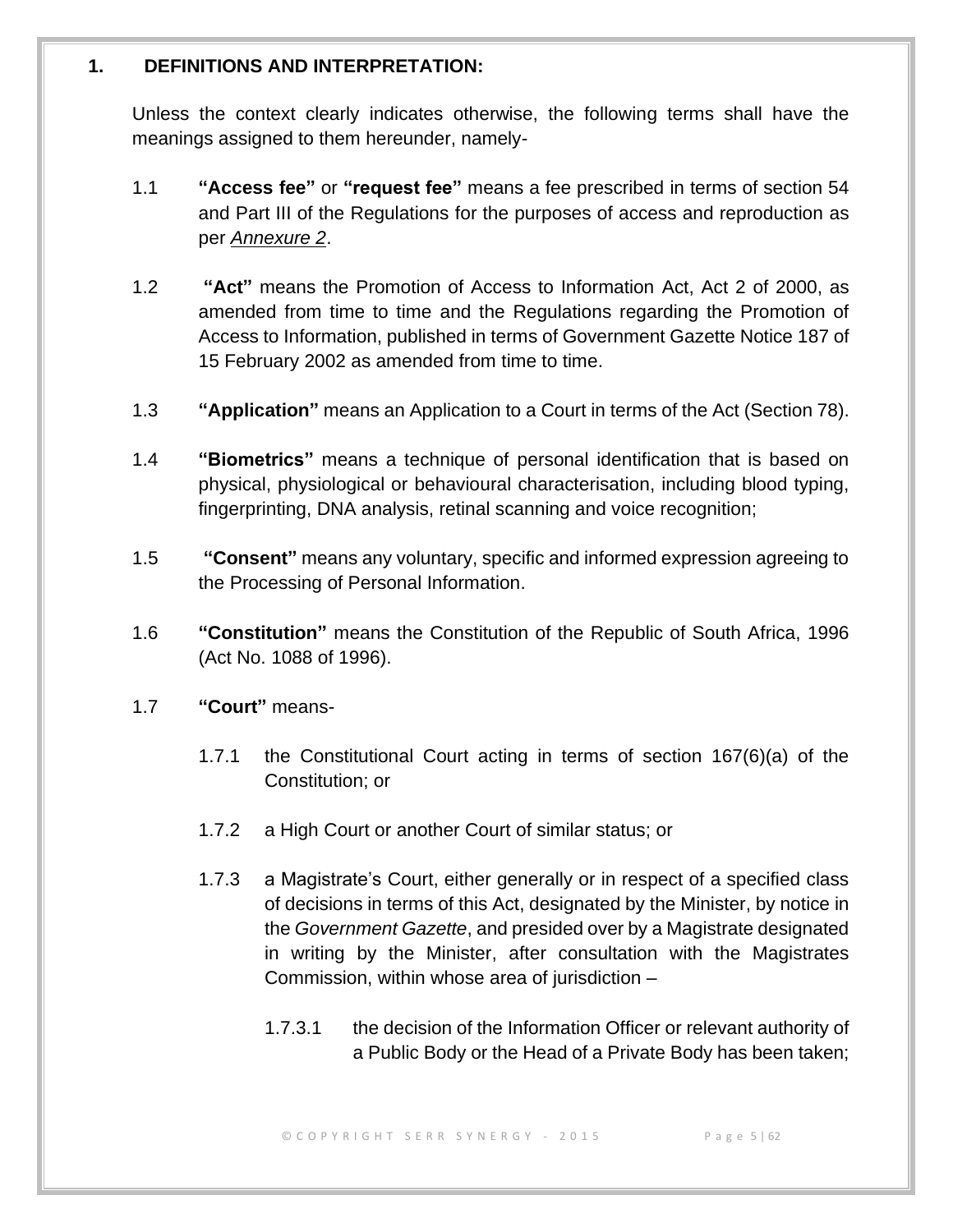- 1.7.3.2 the Public Body or Private Body concerned has its principal place of administration or business; or
- 1.7.3.3 the Requester or Third Party concerned is domiciled or ordinarily resident.
- 1.8 **"Data subject**" means the Person to whom the Personal Information relates, including a Third Party.
- 1.9 **"Information Officer"** means the Person acting on behalf of the Company and discharging the duties and responsibilities assigned to the Head of the Private Body by the Act. The Information Officer is duly authorised to act as such and such authorisation has been confirmed in writing by the Head of the Private Body.
- 1.10 **"Manual"** means this Manual, compiled and published in terms of Section 51 of the Act and Regulation 9, also referred to as the Information Manual.
- 1.11 **"Official"** means any Person who works for or provides services to or on behalf of the Company, whether permanently or temporarily, full time or part time, and who receives or is entitled to receive any remuneration or payment. This includes, without limitation, directors (both executive and non-executive) and all permanent, temporary and part-time staff, contract workers as well as the Head<sup>1</sup> of the Private Body as defined in the Act.
- 1.12 **"Person"** means a natural Person or a juristic Person.
- 1.13 **"Personal information"** means information of an identifiable, living or deceased<sup>2</sup>, natural person, and where applicable, an identifiable, existing juristic person, including, but not limited to:
	- 1.13.1 race, gender, sex, pregnancy, marital status, national or ethnic origin, colour, sexual orientation, age, physical or mental health, disability, religion, conscience, belief, culture, language and birth or death<sup>3</sup> of a Person;
	- 1.13.2 education, medical, financial, criminal or employment history;
	- 1.13.3 the biometric information of the Person;

<sup>&</sup>lt;sup>1</sup> Definition of "head" as defined in Section 1 of the Act

 $2$  See specific inclusion as per Section 63(1) of the Act

 $3$  See implied inclusion by Section 63(1) of the Act and footnote 2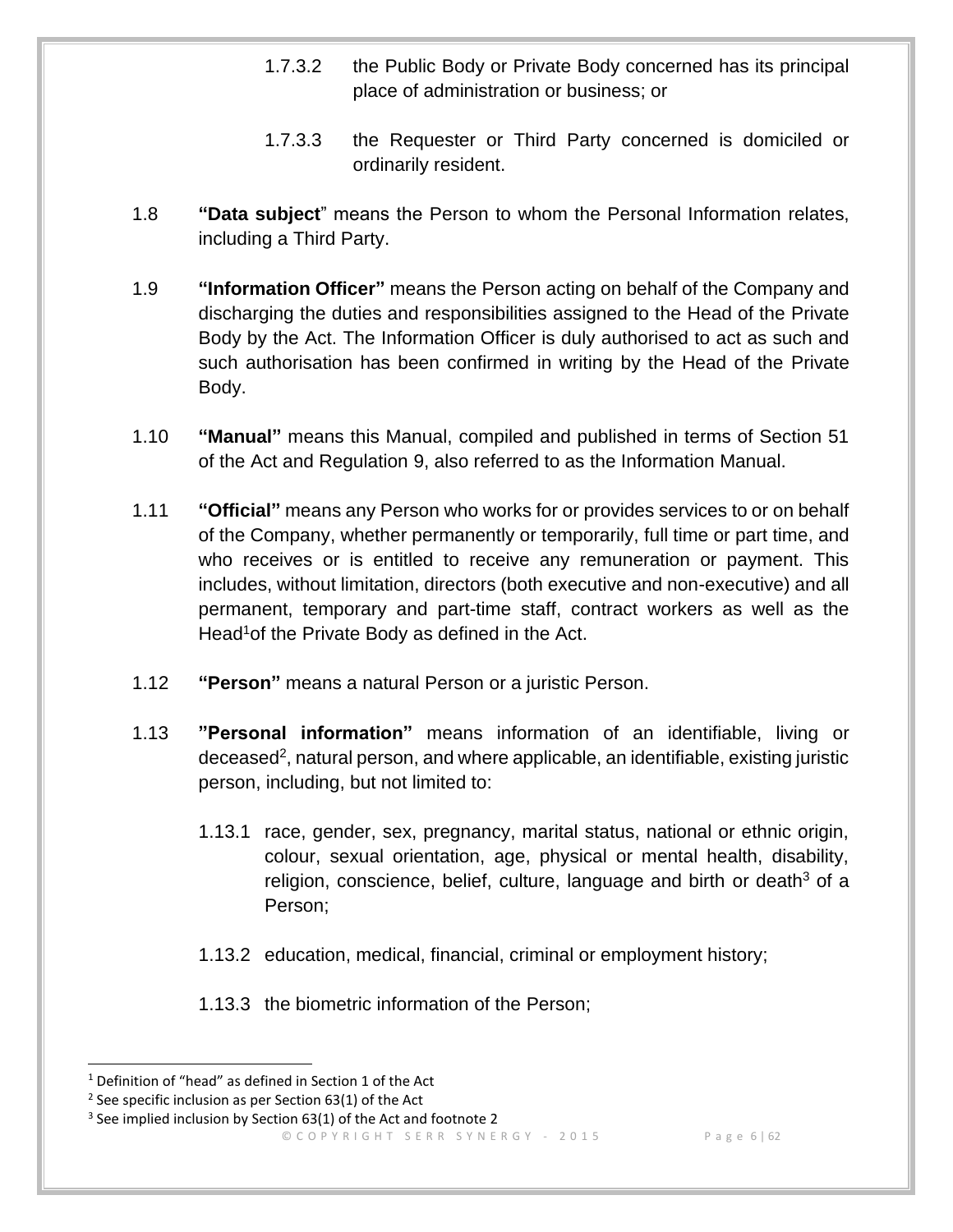- 1.13.4 ID number, symbol, e-mail address, physical address, telephone number or other particular assignment or unique allocation to a Person;
- 1.13.5 private or confidential correspondence;
- 1.13.6 the personal views, opinions or preferences of the Person;
- 1.13.7 a name, if it appears together with other Personal Information or if disclosure of the name itself would reveal Personal Information about the Person; and
- 1.13.8 the views or opinions of another individual about a Person.
- 1.14 **"Personal Requester"** means a Requester seeking access to a Record containing Personal Information about the Requester himself/herself.

## 1.15 **"Private Body"** means –

- 1.15.1 a natural Person who conducts or has conducted on any trade, business or profession, but only in such capacity;
- 1.15.2 a partnership which conducts or has conducted any trade, business or profession; or
- 1.15.3 any former or existing juristic Person but excluding a Public Body.
- 1.16 **"Processing"** means any operation or activity, whether or not by automatic means, including:
	- 1.16.1 collection, receipt, recording, organisation, collation, storage, updating or modification, retrieval, alteration, consultation or use;
	- 1.16.2 dissemination by means of transmission, distribution or making available in any form;
	- 1.16.3 merging, linking, erasure or destruction.
- 1.17 **"POAJA"** means the Promotion of Administrative Justice Act, Act No. 20 of 2000, as amended.
- 1.18 **"POPI"** means the Protection of Personal Information Act, Act No. 4 of 2013, to be implemented.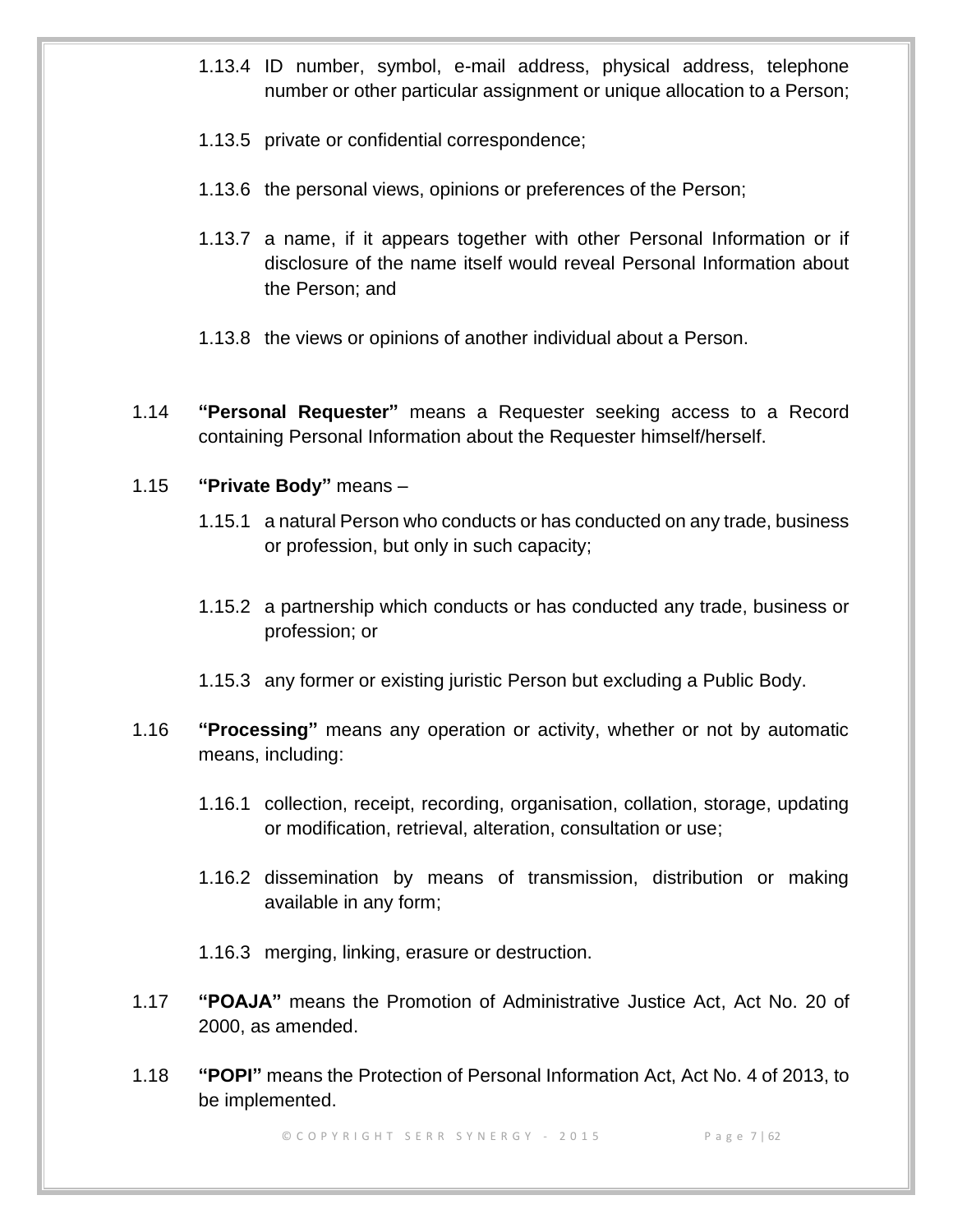## 1.19 **"Public Body"** means –

- 1.19.1 any department of state or administration in the national or provincial sphere of government or any municipality in the local sphere of government; or
- 1.19.2 any other functionary or institution when-
	- 1.19.2.1 exercising a power or performing a duty in terms of the Constitution or a provincial Constitution; or
	- 1.19.2.2 exercising a public power or performing a public function in terms of any legislation.
- 1.20 **"Record"** means any recorded information, regardless of form or medium, including writing, electronic information, label, marketing, image, film, map, graph, drawing or tape which is in the possession or under the control of the Company, irrespective of whether it was created by the Company and regardless of when it came into existence.
- 1.21 **"Regulator"** means the Information Regulator established in terms of POPI to regulate affairs in terms of PAIA and POPI.
- 1.22 **"Request"** means a request for access to a Record or information of the Company.
- 1.23 **"Requester"** means any Person, including a Public Body or an Official thereof, making a Request for access to a Record of the Company, including any Person acting on behalf of that Person<sup>4</sup>.
- 1.24 **"SAHRC"** means the South African Human Rights Commission.
- 1.25 **"The Company"** means **BAUER TECHNOLOGIES SOUTH AFRICA (PTY) LTD,** a private company (**reg. no. 1999/019851/07)** incorporated in the Republic of South Africa.
- 1.26 **"Third Party",** in relation to a Request for access, means any Person, excluding the Company or a Personal Requester.
- 1.27 In this Manual **paragraph headings** are for convenience only and are not to be

<sup>©</sup> C O P Y R I G H T S E R R S Y N E R G Y - 2015 P a g e 8 | 62 <sup>4</sup> See Section 1 "individuals' next of kin" and Section 63 (d) and (e) of the Act.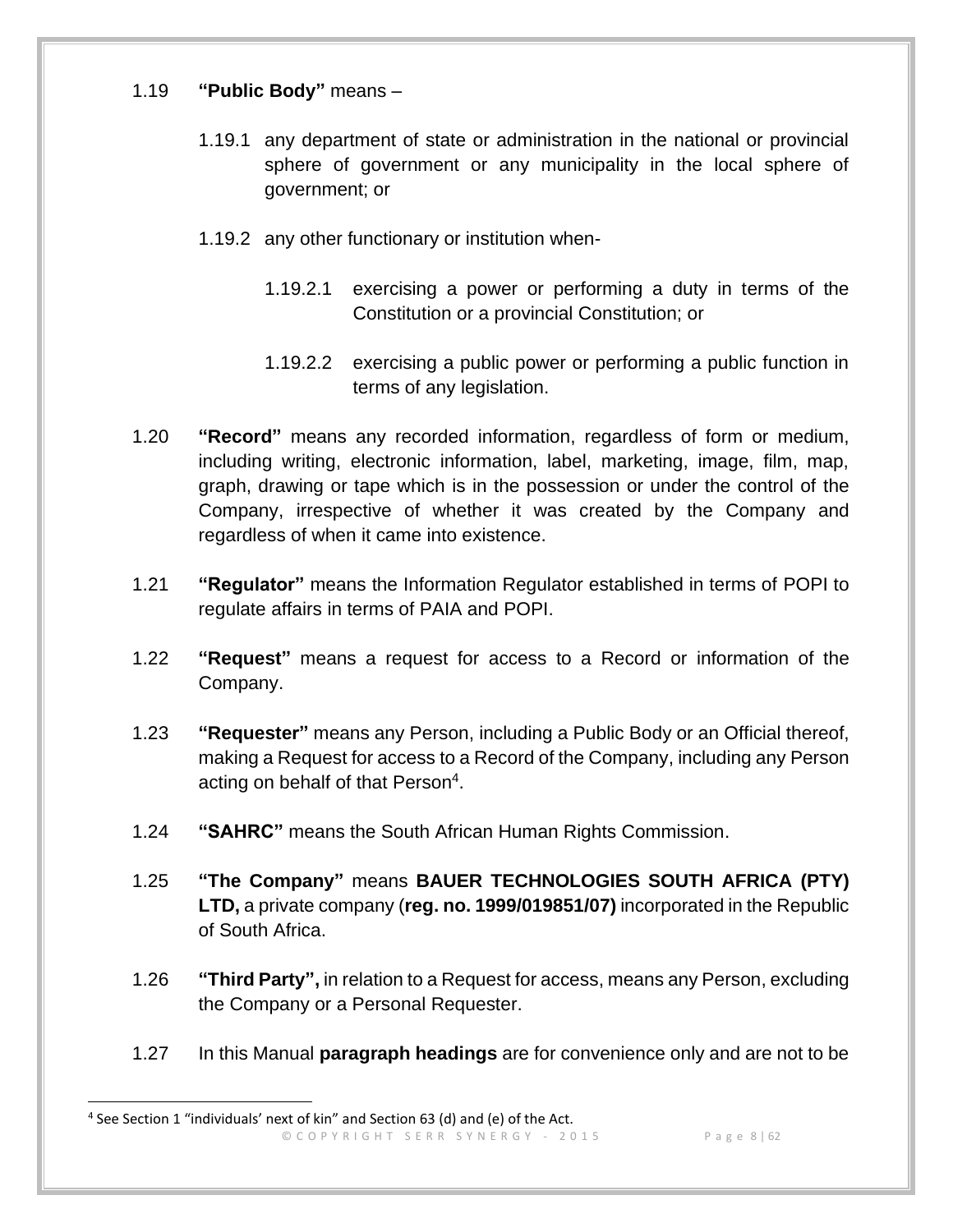used in its interpretation.

- 1.28 An **expression** which denotes
	- 1.28.1 any gender, includes the other gender;
	- 1.28.2 the singular, includes the plural and *vice versa*; and
	- 1.28.3 an Official includes a reference to that Official's successors in title and assignees allowed in law.
- 1.29 Any reference in this Manual to
	- 1.29.1 "**business hours**" shall be construed as being the hours between 08h30 and 17h00 on any business day. Any reference to time shall be based upon South African Standard Time;
	- 1.29.2 "**days**" shall be construed as calendar days unless qualified by the word "business", in which instance a "**business day**" and **"working days"** shall be any day other than a Saturday, Sunday or public holiday as gazetted by the government of the Republic of South Africa from time to time;
	- 1.29.3 "**law**" means any law of general application and includes common law and any statute, constitution, decree, treaty, regulation, directive, ordinance, by-law, order or any other enactment of legislative measure of government (including local and provincial government) or statutory or regulatory body which has the force of law;
	- 1.29.4 "**person**" apart from the statutory definition<sup>5</sup> shall also in the normal sense mean any Person, company, close corporation, trust, partnership or other entity, whether or not having separate legal personality; and
	- 1.29.5 "**writing**" means legible writing, in English, including any form of electronic communication contemplated in the Electronic Communications and Transactions Act, Act No. 25 of 2002.
- 1.30 The words "**include**" and "**including**" mean "include without limitation" and "including without limitation". The use of the words "**include**" and "**including**" followed by a specific example or examples shall not be construed as limiting the meaning of the general wording preceding it.
- 1.31 The words "**will**" and "**must**" used in the context of any obligation or restriction imposed on a Person have the same meaning as the word "**shall**".

<sup>©</sup> C O P Y R I G H T S E R R S Y N E R G Y - 2015 P a g e 9 | 62 5 See clause 1.2 and Section 1 of the Act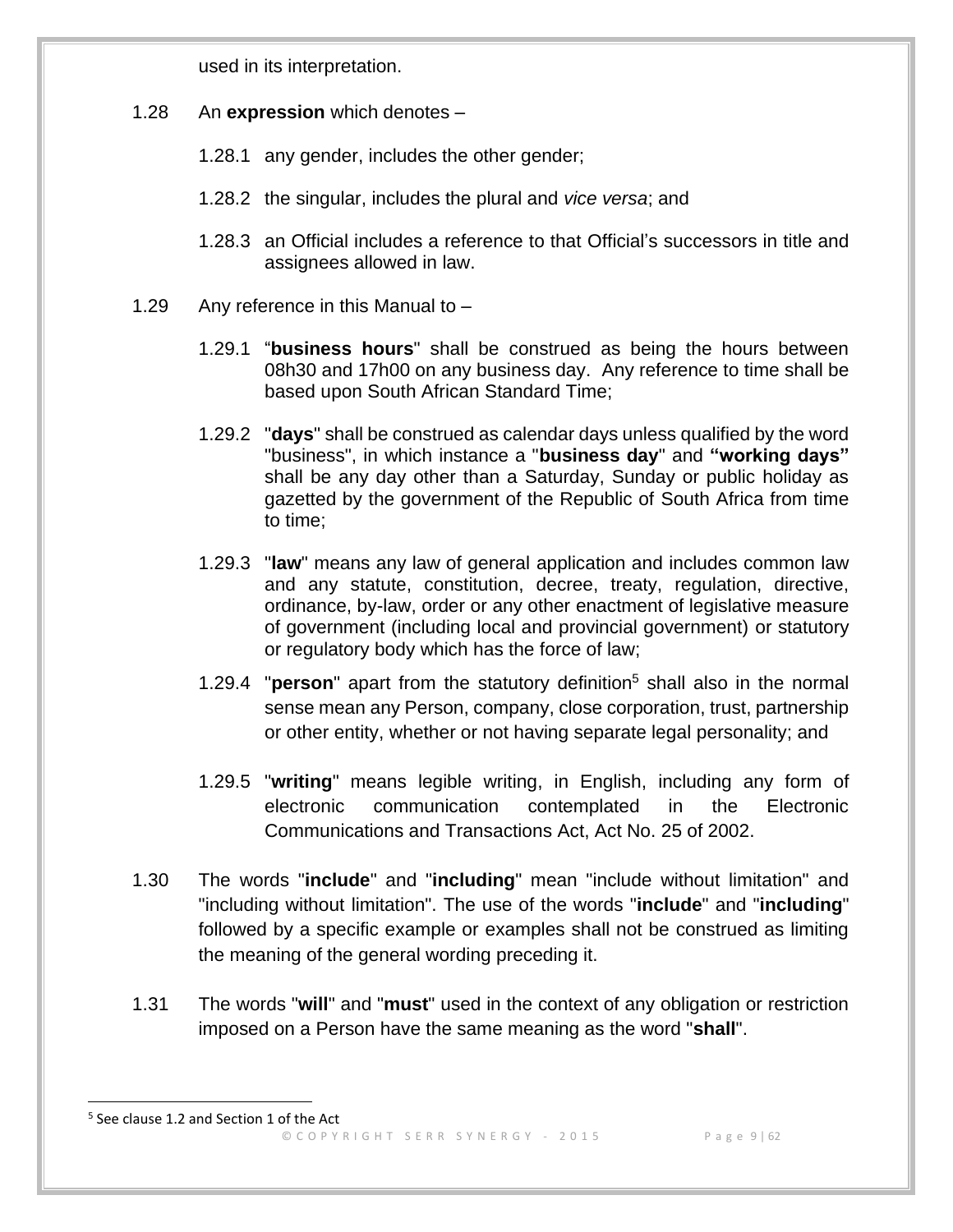- 1.32 Any substantive provision, conferring **rights** or **imposing obligations** on a Person and appearing in any of the definitions in paragraph 1 or elsewhere in this Manual, shall be given effect to as if it were a substantive provision in the body of the Manual.
- 1.33 **Words and expressions** defined in any paragraph shall, unless the application of any such word or expression is specifically limited to that paragraph, bear the meaning assigned to such word or expression throughout this Manual.
- 1.34 Unless otherwise provided, defined terms appearing in this Manual **in title case** shall be given their meaning as defined, while the same terms appearing in lower case shall be interpreted in accordance with their plain English meaning.
- 1.35 A reference to any **statutory enactment** shall be construed as a reference to that enactment as at the Signature Date, and as amended or substituted from time to time.
- 1.36 Any reference in this Manual to "**this Manual**" or in any other agreement or document shall be construed as a reference to this Manual.
- 1.37 Unless specifically otherwise provided, any **number of days** prescribed shall be determined by excluding the first and including the last day or, where the last day falls on a day that is not a business day, the next succeeding business day.
- 1.38 If the due date for performance of any obligation in terms of this Manual is a day which is not a business day, then (unless otherwise stipulated) the due date for performance of the relevant obligation shall be the immediately preceding business day.
- 1.39 Where **figures** are referred to in **numerals** and in **words,** and there is any conflict between the two, the words shall prevail, unless the context indicates a contrary intention.
- 1.40 The use of any expression in this Manual covering a **process** available under South African law shall be construed as including any equivalent or analogous proceedings under the law of any other jurisdiction.
- 1.41 In this Manual the words "**paragraph**", "**schedule**", **"annexure"** or "**appendix**" refer to a paragraph, schedule, annexure or an appendix to this Manual.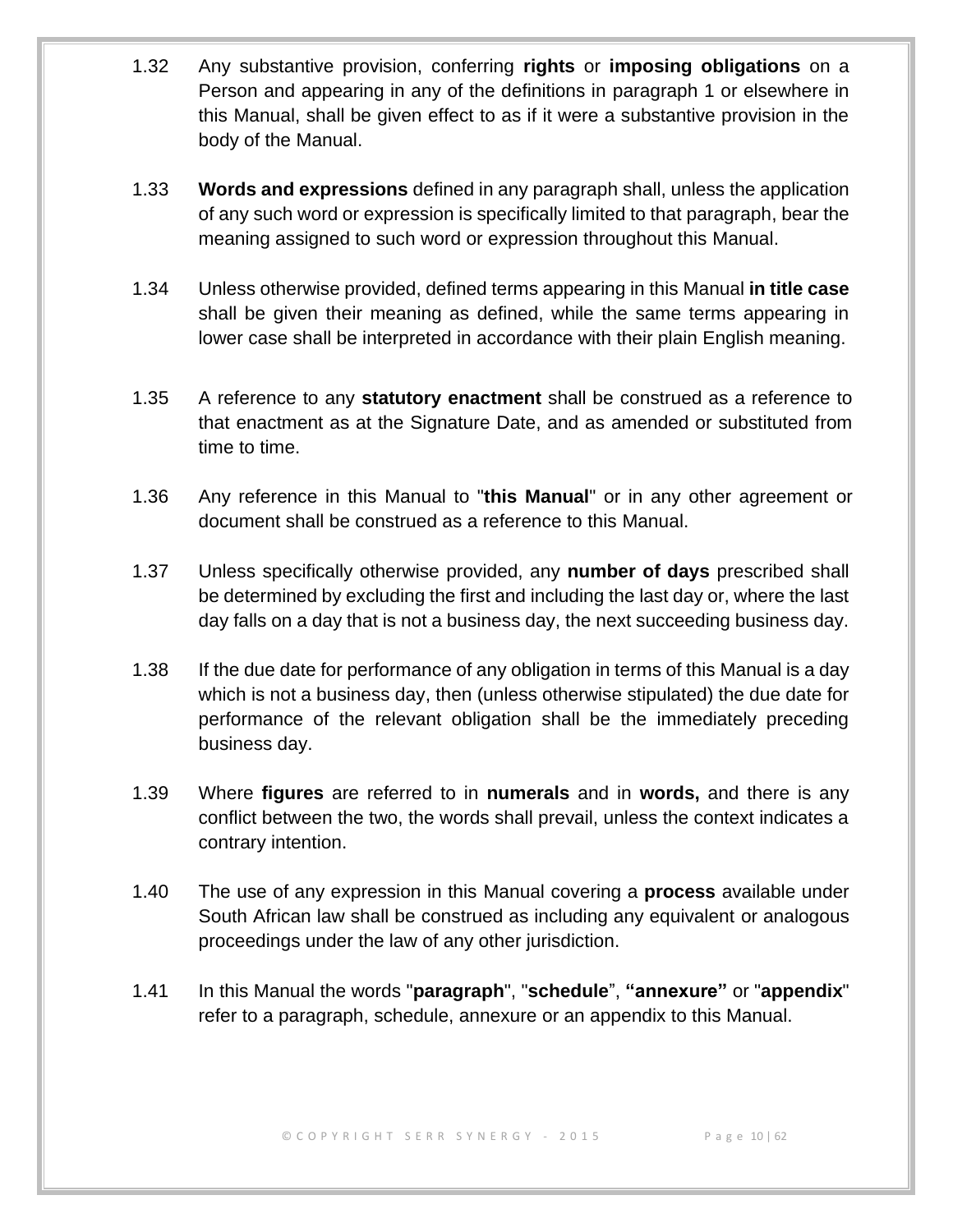#### <span id="page-10-0"></span>**2. PURPOSE OF THIS MANUAL**

Section 32 of the Constitution provides for the right of access to information held by another Person when that information is required for the exercise or protection of any right. To give effect to this Constitutional right, the Promotion of Access to Information Act (PAIA) was enacted by Parliament in 2000 and regulations promulgated by the Minister of Justice in 2001. As no right is absolute, the right of access to information held by a Public or Private Body may be limited to the extent that the limitation is reasonable and justifiable in an open and democratic society based on human dignity, equality and freedom. Consideration of access to information is a process of balancing of rights.

Other legislation has also impacted on the flow of information and the restriction applicable in this regard.

The Company not only wishes to comply with this legislation but also wishes to promote an internal culture and business environment compatible with these values and principles. This Manual will provide for procedures and policies to enhance access to information held by the Company and matters connected therewith. The policies and procedures are designed to:

- expedite any Request for access
- provide clarity regarding the Officials to be approached in this regard
- set a standard for consideration of Requests for access
- align all internal policies to information compliance in general.

This Manual is not an isolated or stand-alone document. The Company endeavours to align all commercial and internal Records and policies to be fully information compliant. The Manual will refer to such policies where applicable and guide any Requester through the internal processes of the Company.

The aim of this Manual is to deal with Requests for access to information and Records in the most cost-effective and efficient way, with due consideration of the rights of the Requester, the Company and any Third Party.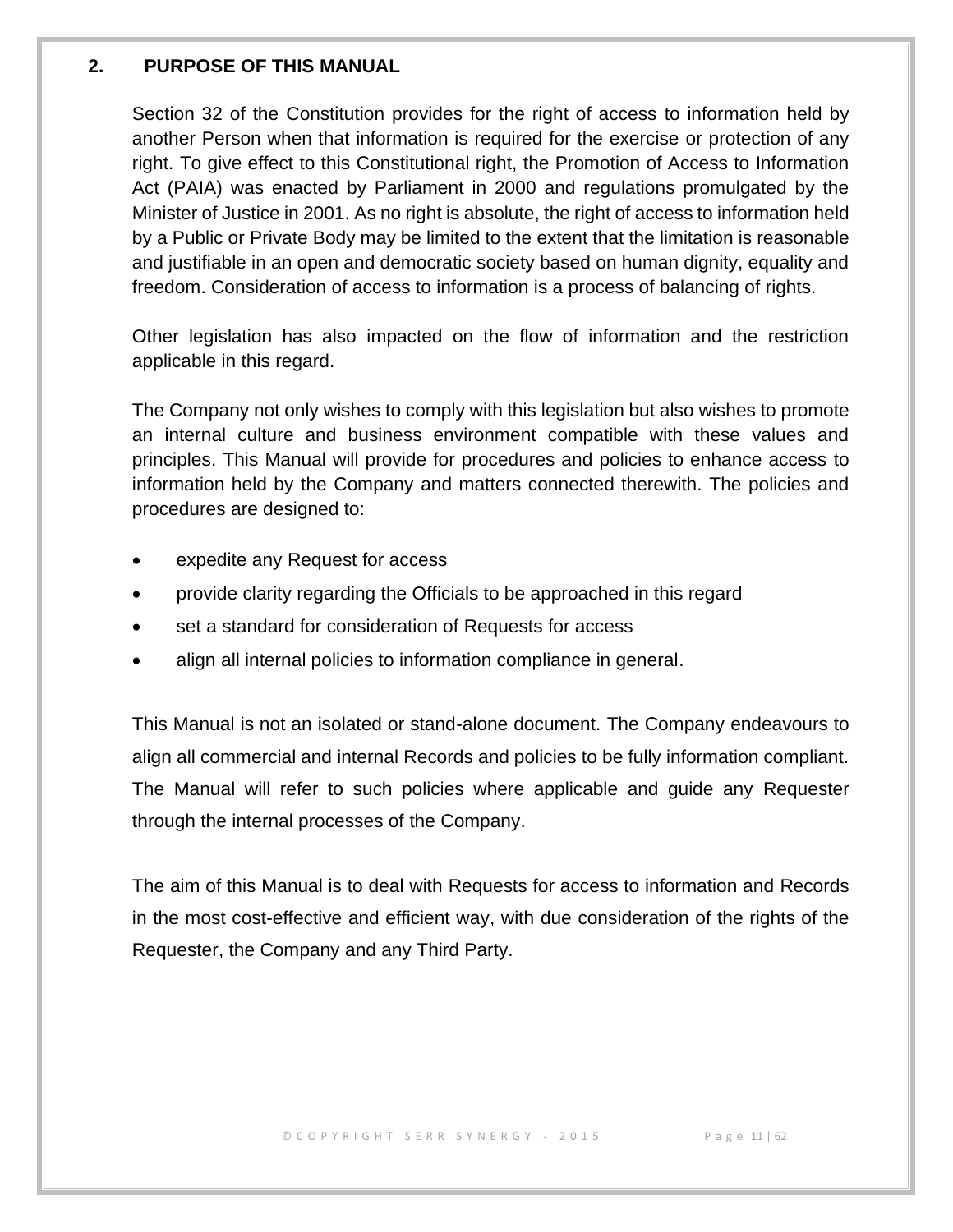#### <span id="page-11-0"></span>**3. LEGAL STATUS AND APPLICATION OF LAW:**

- 3.1 Should any provision of this Manual be in contradiction to the Act or any other legislation, then the provisions of the Act or other legislation shall apply.
- 3.2 Nothing in this Manual prevents the Company from providing access to information or Records in the possession of the Company in a manner which is materially less onerous in terms of any legislation other than provided for in this Manual or in the Act<sup>6</sup>.
- 3.3 The Act and this Manual do not apply to Records requested for criminal or civil proceedings<sup>7</sup>.
- 3.4 The Act and this Manual apply to the exclusion of any provision or other legislation that prohibits or restricts the disclosure of a Record of the Company and that is materially inconsistent with the object or a provision of the Act or this Manual<sup>8</sup>.
- 3.5 Unless specifically provided for in any commercial or other agreements, this Manual does not *per se* create any contractual relationship with any Requester or Person.
- 3.6 The Company shall be bound by the correctness of the information provided herein.
- 3.7 Failure to follow the procedures and comply with the conditions contained in this Manual may lead to the refusal of a Request for access to information.
- 3.8 When considering protection of Personal Information, the provisions of the POPI Act shall be applied. If other legislation provides for more extensive conditions for processing Personal Information, such other legislation shall prevail. Pending announcement of the implementation of POPI, the obligations for information compliance is in any event established South African law incorporated in common law, corporate governance practices, existing constitutional right of protection of privacy and the provision thereof in the Consumer Protection Act. Furthermore, existing law and practices make provision for Information Officers to deal with Requests made pursuant to the implementation of POPI.

<sup>6</sup> See paragraph 11.3

 $7$  See paragraphs 18.3 and 18.4

<sup>8</sup> See paragraph 18.5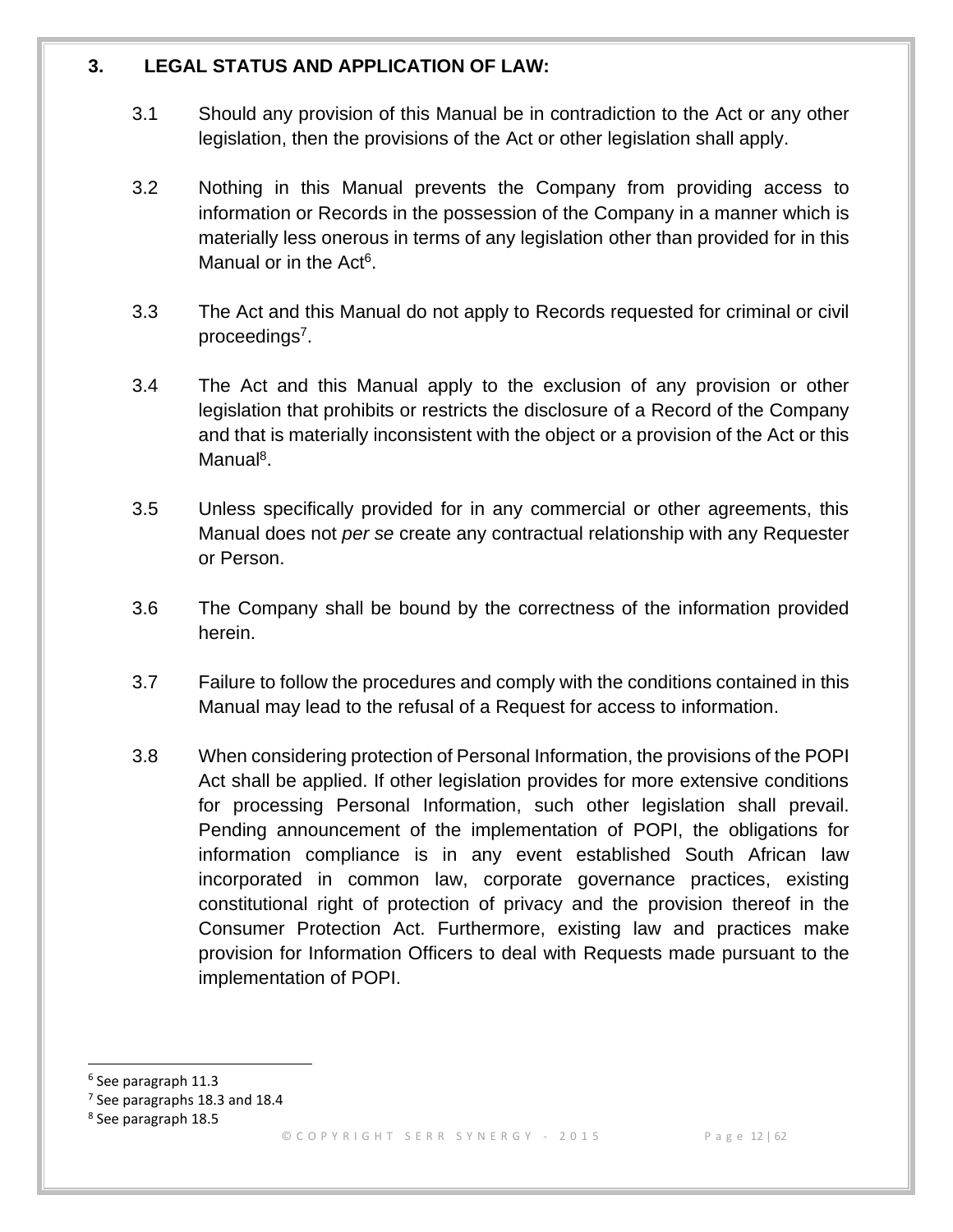- 3.9 Whereas consideration of a request and a decision in this regard fall within the definition of administrative action<sup>9</sup>, the provisions and principles of POAJA shall apply.
- 3.10 No provision in this Manual creates a right, interest or legitimate expectation to be provided with any Record or information. Each Request for access shall be considered on merit and shall not be refused without good reason.
- 3.11 By publishing this Manual and making it available as contemplated below, the Manual is placed in the public domain and becomes a public document<sup>10</sup>.

## <span id="page-12-0"></span>**4. AVAILABILITY OF THIS MANUAL:**

This Manual shall be available:

- 4.1 on the Company's website (www.bauersa.co.za), or as a summary in the event of a lengthy Manual with adequate information to obtain a complete version if required;
- 4.2 at the Head Office or main place of business as per *Schedule A;*
- 4.3 as per e-mail from the officials listed in *Schedule B;*
- 4.4 from the South African Human Rights Commission (contact details as per paragraph 5.2 below);
- 4.5 from the controlling body, at:
	- A. Department of Labour
- 4.6 from *Government Gazette* Printers at: (Not Published)

149 Bosman Street PRETORIA

Telephone: 012 748 6000 Website: [www.gpwonline.co.za](http://www.gpwonline.co.za/)

<sup>9</sup> See Section 1

<sup>10</sup> See paragraph 4 and Regulation 9

© C O P Y R I G H T S E R R S Y N E R G Y - 2015 P a g e 13 | 62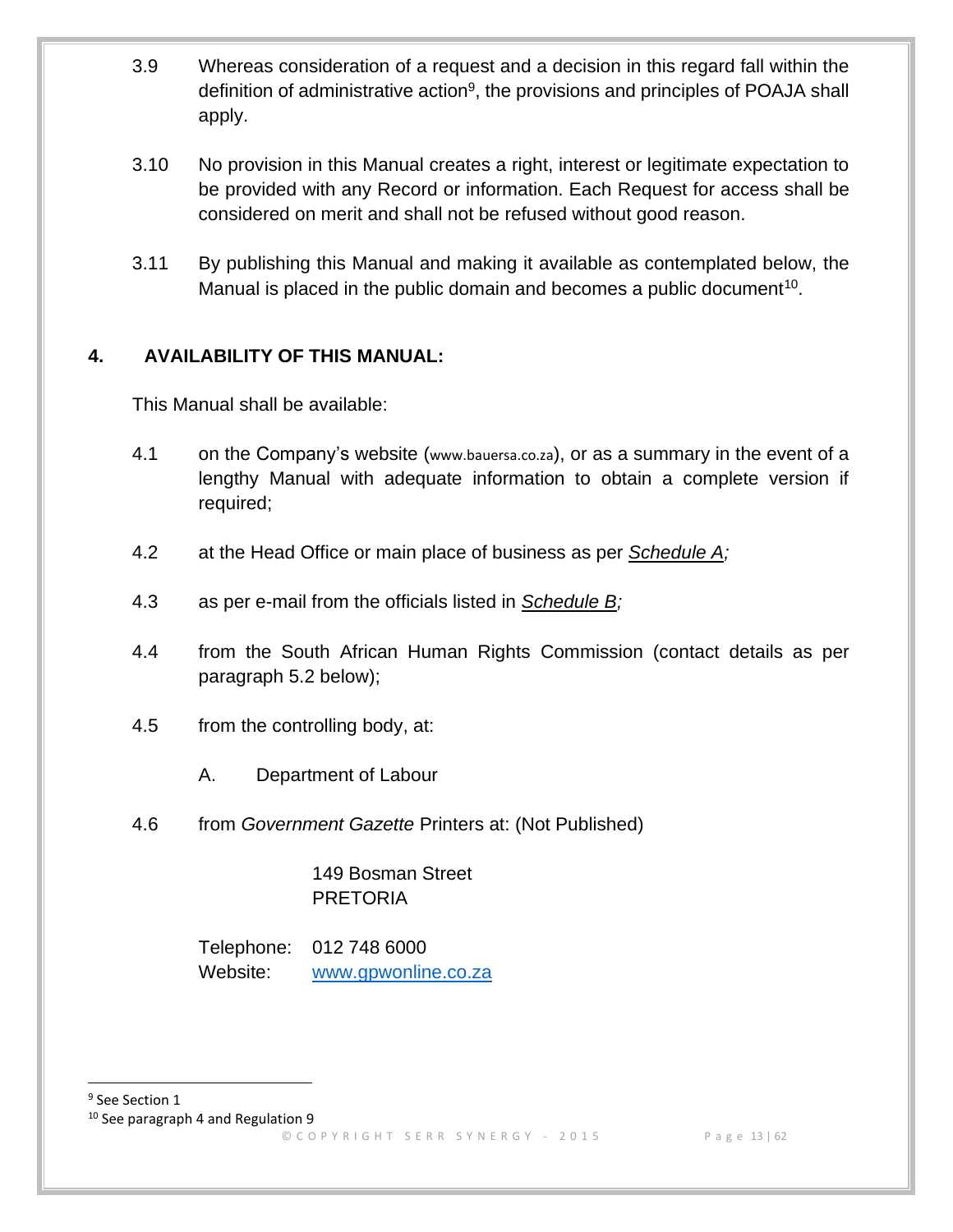## <span id="page-13-0"></span>**5. GUIDE AS PROVIDED FOR IN SECTION 10 OF THE ACT:**

- 5.1 The Human Rights Commission has compiled a Guide to the Act to assist members of the public as well as private and Public Bodies to access information and Records more effectively.
- 5.2 This Guide can be obtained from the Human Rights Commission at:

PAIA Unit The Research and Documentation Department

| Postal address:                           | Private Bag X2700<br><b>HOUGHTON</b><br>2041                                       |
|-------------------------------------------|------------------------------------------------------------------------------------|
| Physical address:                         | <b>Braampark</b><br>Forum 3<br>33 Hoofd Street<br>JOHANNESBURG<br>2017             |
| Telephone:<br>Fax:<br>Website:<br>F-mail: | +27 11 877 3803 / 3825<br>+27 11 403 0625<br>www.sahrc.org.za<br>paia@sahrc.org.za |

## <span id="page-13-1"></span>**6. DETAILS OF THE COMPANY:**

- 6.1 The details of the Company are provided in *Schedule A.*
- 6.2 Only the details required in relation to this Manual are provided. Any other details are available from the Company Intelligence Property Commission (CIPC).
- 6.3 As required by the Act, details of the Head of the Company and the Information Officer (optional) are provided in *Schedule B*.
- 6.4 Although also available from CIPC, the details of the other directors and prescribed officers<sup>11</sup> and top senior management are provided in *Schedule C.*

<sup>©</sup> C O P Y R I G H T S E R R S Y N E R G Y - 2015 P a g e 14 | 62 <sup>11</sup> As per Section 38 of the Companies Act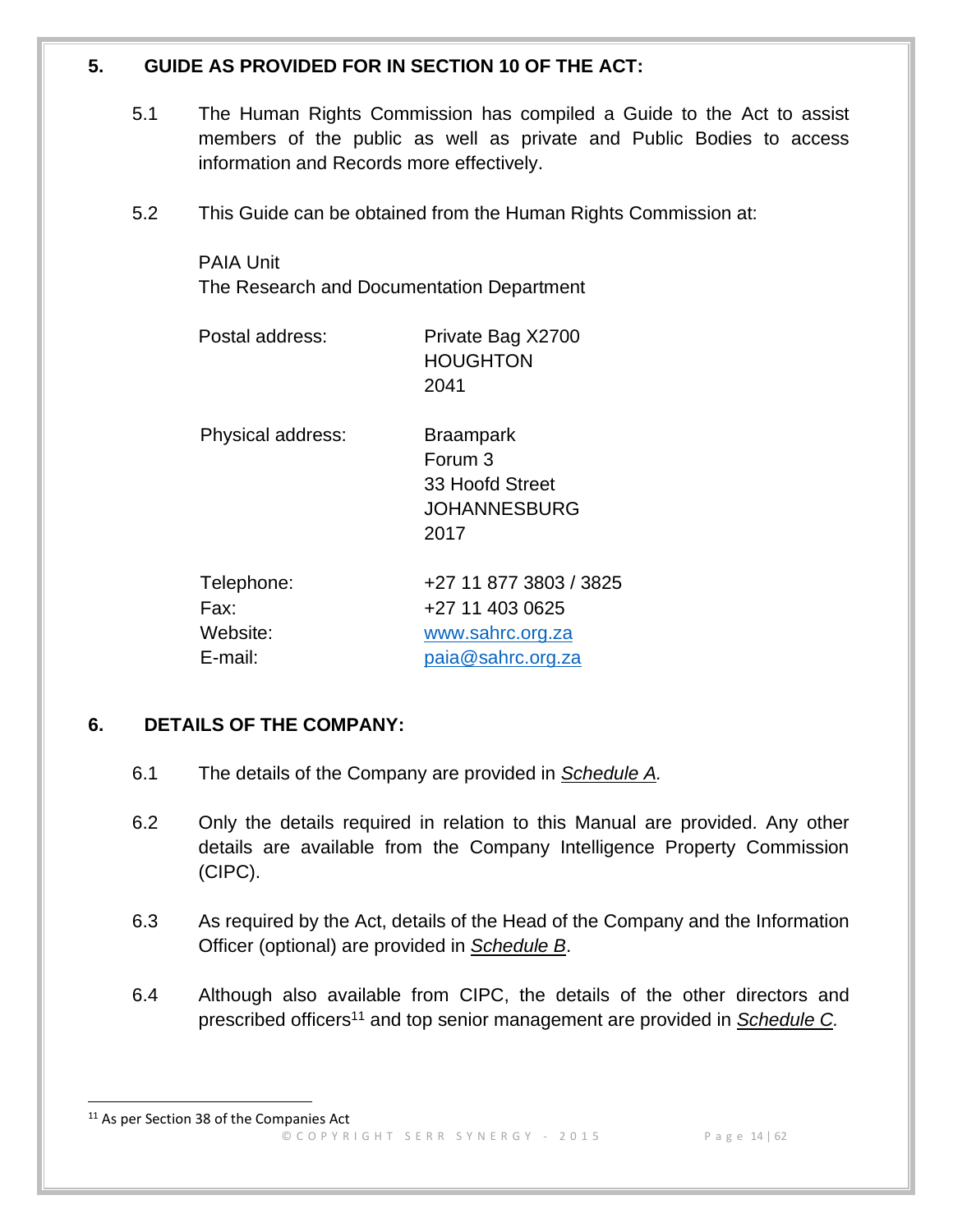6.5 Although the Act does not prescribe the appointment of an Information Officer by a Private Body, the Company has appointed an Information Officer to fulfil the obligations of the Head of the Company with regard to information compliance issues.

## <span id="page-14-0"></span>**7. VOLUNTARY DISCLOSURE AND AUTOMATIC AVAILABILITY OF CERTAIN RECORDS:**

- 7.1 The following Records are already in the public domain or are intended to be placed in the public domain. Access to such Records can be obtained without following the steps contained in Manual. These Records can be categorised as those which:
	- 7.1.1 the Company is compelled in terms of legislation to reveal to statutory officials so that they can perform their duties;
	- 7.1.2 can be purchased from the Company; or
	- 7.1.3 provided free of charge.
- 7.2 A more comprehensive list of these categories of information is provided in *Schedule D*. A Request for access to information and Records under this paragraph can be made to any Person contemplated in *Schedule C* and does not have to be directed to those stipulated in *Schedule B*.

## <span id="page-14-1"></span>**8. NATURE OF BUSINESS AND BUSINESS ACTIVITIES:**

The Company operates in the **manufacturing industry** and provides customized equipment solution and proper service and support to their clients. In order to understand the management of information, trade secrets and other information that the Company needs to protect, a more comprehensive list of business activities is provided in *Schedule E*. A marketing brochure and other similar documents are also enclosed in *Schedule E* to further illustrate the Company's business activities. The Company must be affiliated with the following controlling/ regulatory/ statutory bodies:

- W & R SETA
- Bargaining Council for Construction and Civil Engineering Industry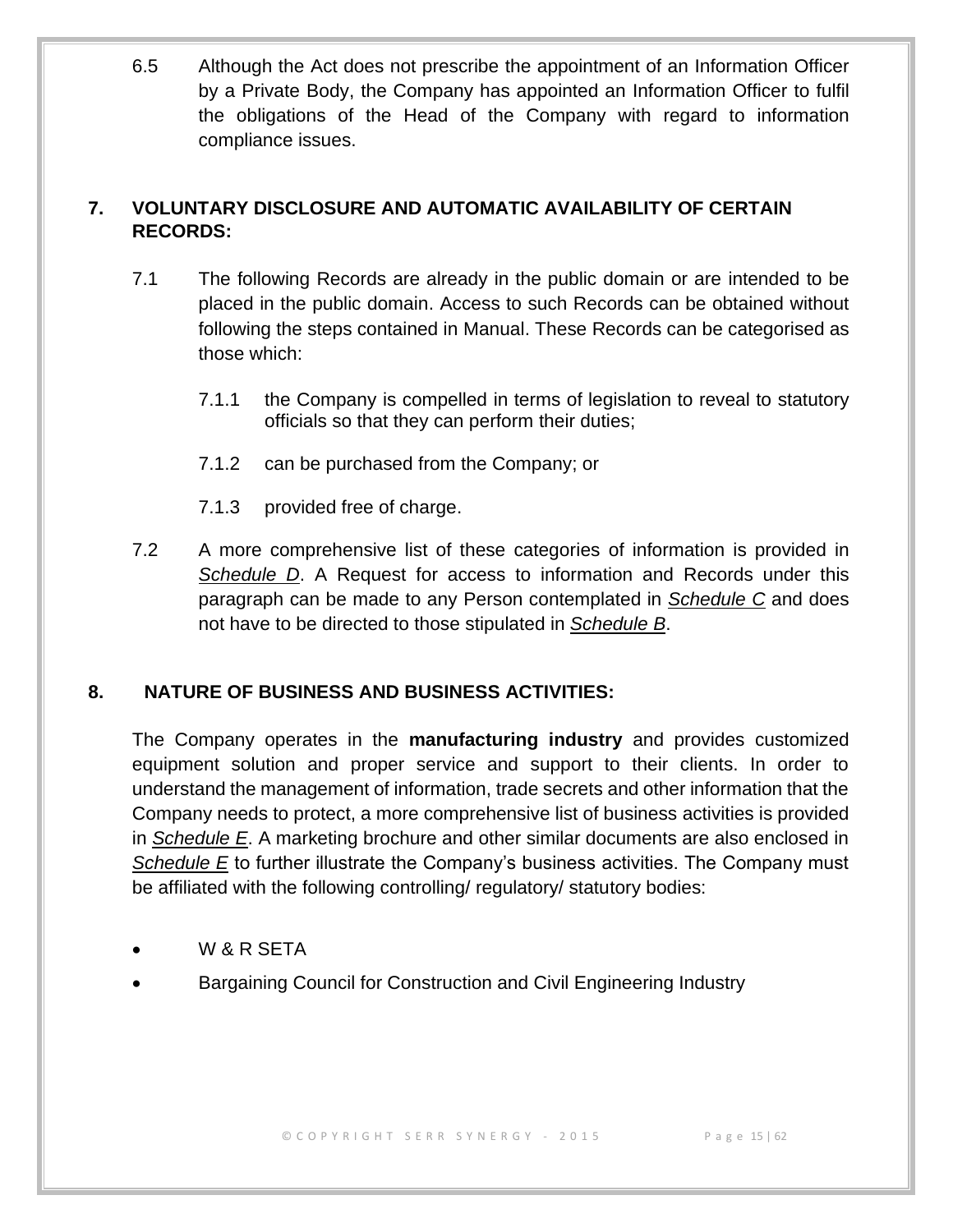### <span id="page-15-0"></span>**9. MANAGEMENT OF THE COMPANY:**

- 9.1 The Company's MOI (Memorandum of Incorporation) is available from the CIPC.
- 9.2 The Company utilises the standard MOI provided by CIPC;
- 9.3 The shareholders and directors entered into a shareholder and/or directors agreements.
- 9.4 In terms of the governing documents of the Company
	- any-one/none of the directors may enter into a binding agreement with any Third Party;

## <span id="page-15-1"></span>**10. GROUP STRUCTURES AND CONNECTED COMPANIES***:*

- 10.1 The Company is part of any holding/subsidiary structure or any associated companies via cross directorship or shareholding at this point in time. As per *Schedule F*.
- 10.2 In the event of a holding/subsidiary relationship or an association via crossdirectorship or shareholding in the future, the procedure provided for in this Manual may be used to access information of those connected or related entities. The designated Officials as per *Schedule B* would guide the Requester in this regard.

## <span id="page-15-2"></span>**11. RECORDS AVAILABLE IN TERMS OF OTHER LEGISLATION***:*

- 11.1 Given the nature of the Company and accompanying business activities, the Company is from time to time in possession of records in terms of various pieces of legislation. A list of the legislation applicable on the Company can be found in *Schedule G.*
- 11.2 The principle is that this information is usually only available to Persons specified in such legislation. However, in order to promote access, any Request would be considered subject to the normal balancing of rights as envisaged in the purpose of this Manual above.
- 11.3 In dealing with a Request for Records held in terms of specific legislation, the Requester can exercise its rights by following the less onerous route<sup>12</sup>.

<sup>12</sup> Section 6 of the Act as amended.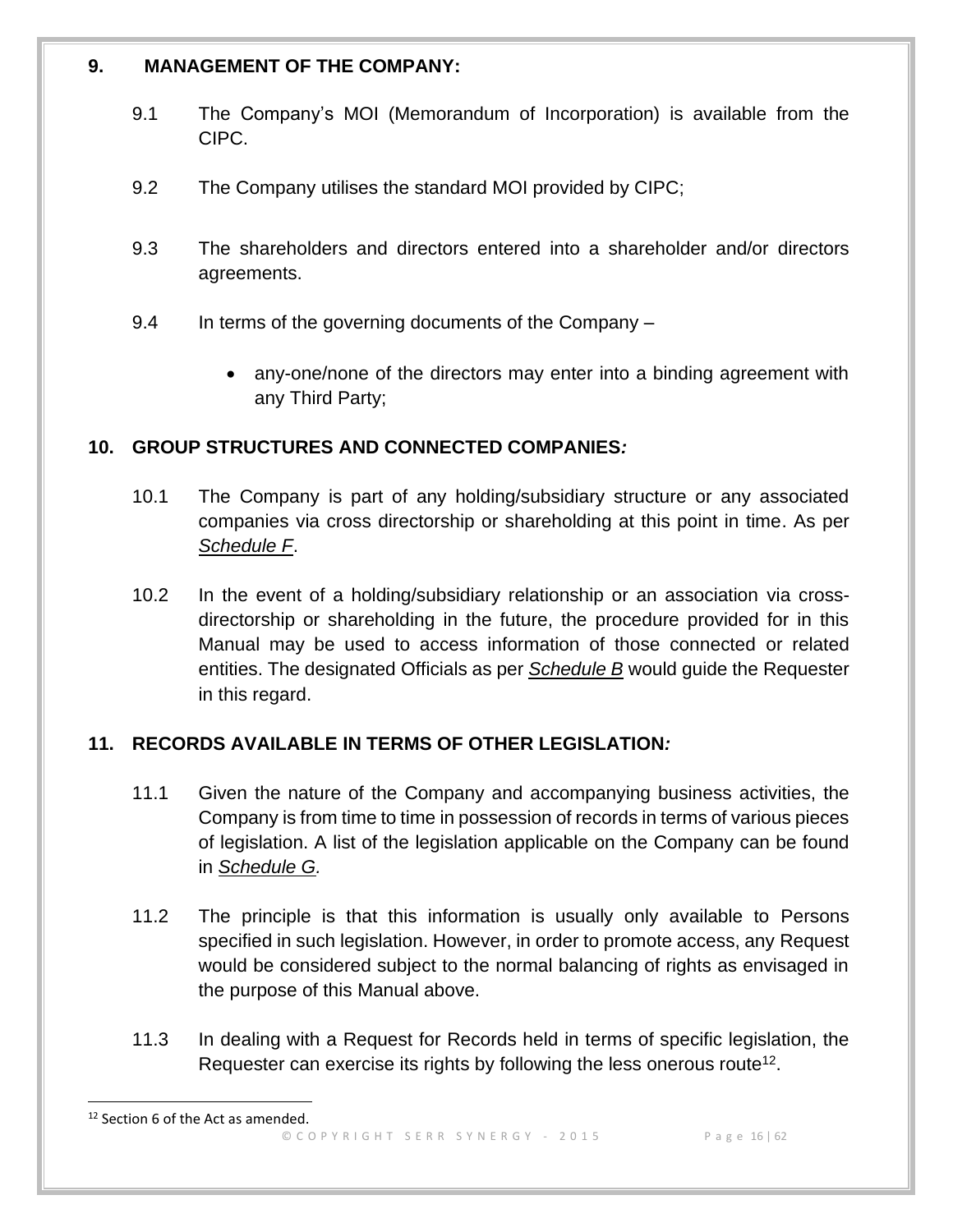## *12. PROCEDURE TO MAKE A REQUEST FOR ACCESS*

- 12.1 The Requester must duly complete and sign the prescribed form as per *Annexure 1* and forward such to the Officials specified in *Schedule B.* Only Officials mentioned in *Schedule B* may accept requests in terms of the Act and this Manual, unless provided for otherwise. Any reference to an Official in relation to any procedure for access shall only refer to an Official mentioned in *Schedule B.*
- 12.2 The Officials receiving a Request may refer the Request back to the Requester and insist that the prescribed form in terms of paragraph 12.1 be used or that any additional information be provided such as the Official may reasonable require to make a determination, in terms of the Act and this Manual.
- 12.3 Any Request or prescribed form referred back to the Requester shall be processed within seven (7) days of receipt of a Request.
- 12.4 If the Request is made on behalf of another Person, proof must be submitted of the capacity in which such Person makes the Request.
- 12.5 The Official shall notify the Requester as soon as practical possible, but not later than 30 days, of his/her decision to grant or refuse access. Access shall be granted in writing or in any reasonable manner as requested by the Requester.
- 12.6 If the Request for access is granted, the notice in terms of paragraph 12.5 must state the following:
	- 12.6.1 The Access fee (if any) to be paid upon access
	- 12.6.2 The form in which access shall be given; and
	- 12.6.3 That the Requester may lodge an application with a Court to object to the Access fee to be paid or the form of access granted.
- 12.7 If the Request for access is refused, the notice in terms of paragraph 12.5 must-
	- 12.7.1 state adequate reasons for the refusal, including the provisions of the Act and this Manual on which such refusal is based;
	- 12.7.2 exclude from any such reasons any reference to the content of the Record; and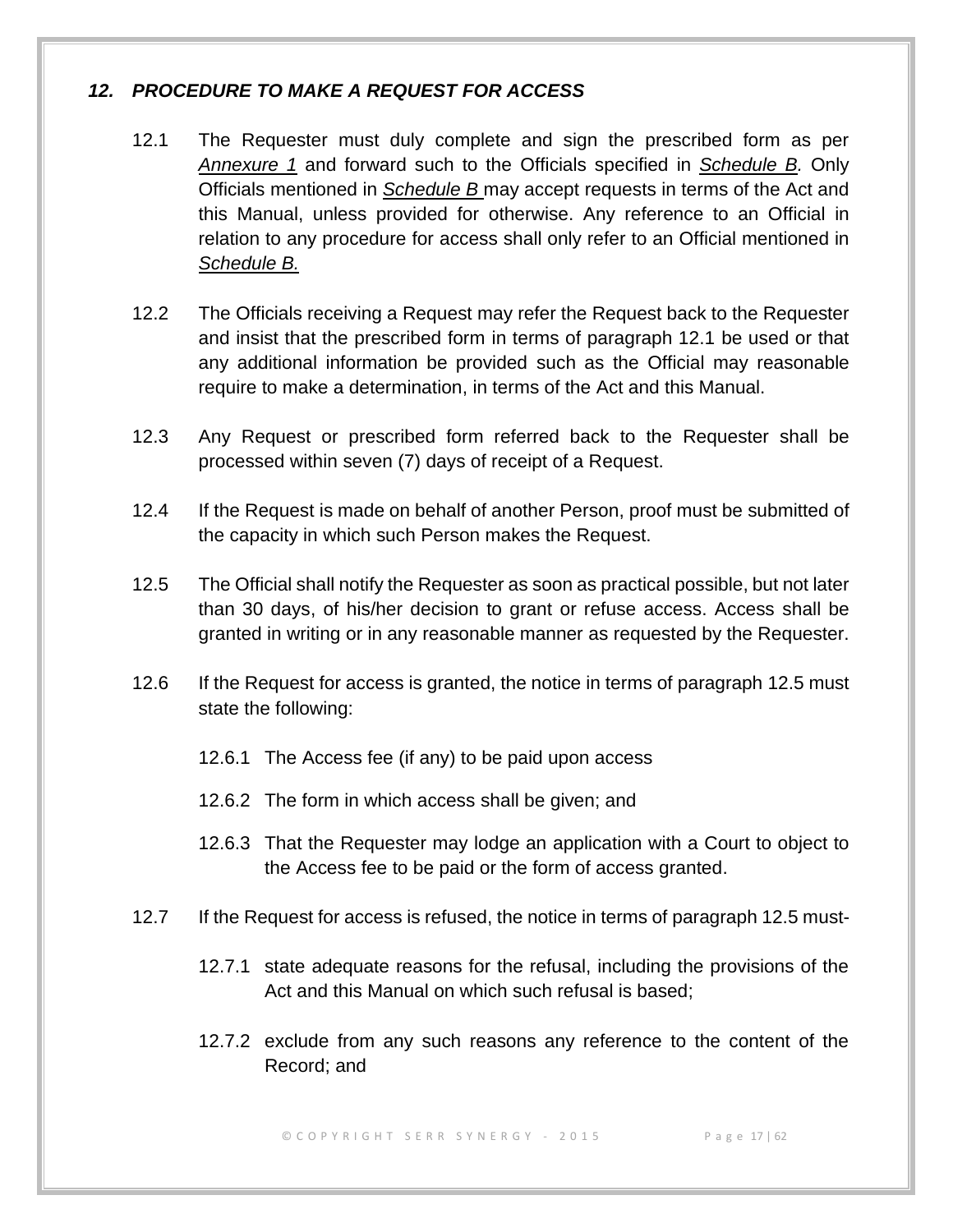- 12.7.3 state that the Requester may lodge an application with a Court to object to the refusal of the Request or may apply any other remedies available to the Requester.
- 12.8 The Official to whom a Request has been addressed may once extend the period of 30 days referred to in paragraph 12.5 (referred to as the "original period") for a further period of not more than 30 days, if-
	- 12.8.1 the Request is for a large number of Records or requires a search through a large number of Records and if compliance with the original period would unreasonably interfere with the activities of the Company concerned;
	- 12.8.2 the Request requires a search for Records in, or the collection thereof from, an office of the Company not situated within the same town or city as the office of the Head of the Company and which search cannot reasonably be completed within the original period;
	- 12.8.3 consultation among divisions of the Company or with another company is necessary, or desirable to reach a decision regarding the Request and which cannot reasonably be completed within the original period;
	- 12.8.4 more than one of the circumstances contemplated above exist in respect of the Request, making compliance with the original period not reasonably possible; or
	- 12.8.5 the Requester consents in writing to such extension.
- 12.9 If a period is extended in terms of paragraph 12.8, the Official must, as soon as reasonably possible, but in any event within 30 days after the Request is received, notify the Requester of such extension, the period of the extension and the reasons for the extension.
- 12.10 The notice in terms of paragraph 12.9 must state-
	- 12.10.1 the period of extension;
	- 12.10.2 adequate reasons for the extension, including the provisions of the Act and this Manual that are relied upon; and
	- 12.10.3 that the Requester may lodge an application with a Court against the extension.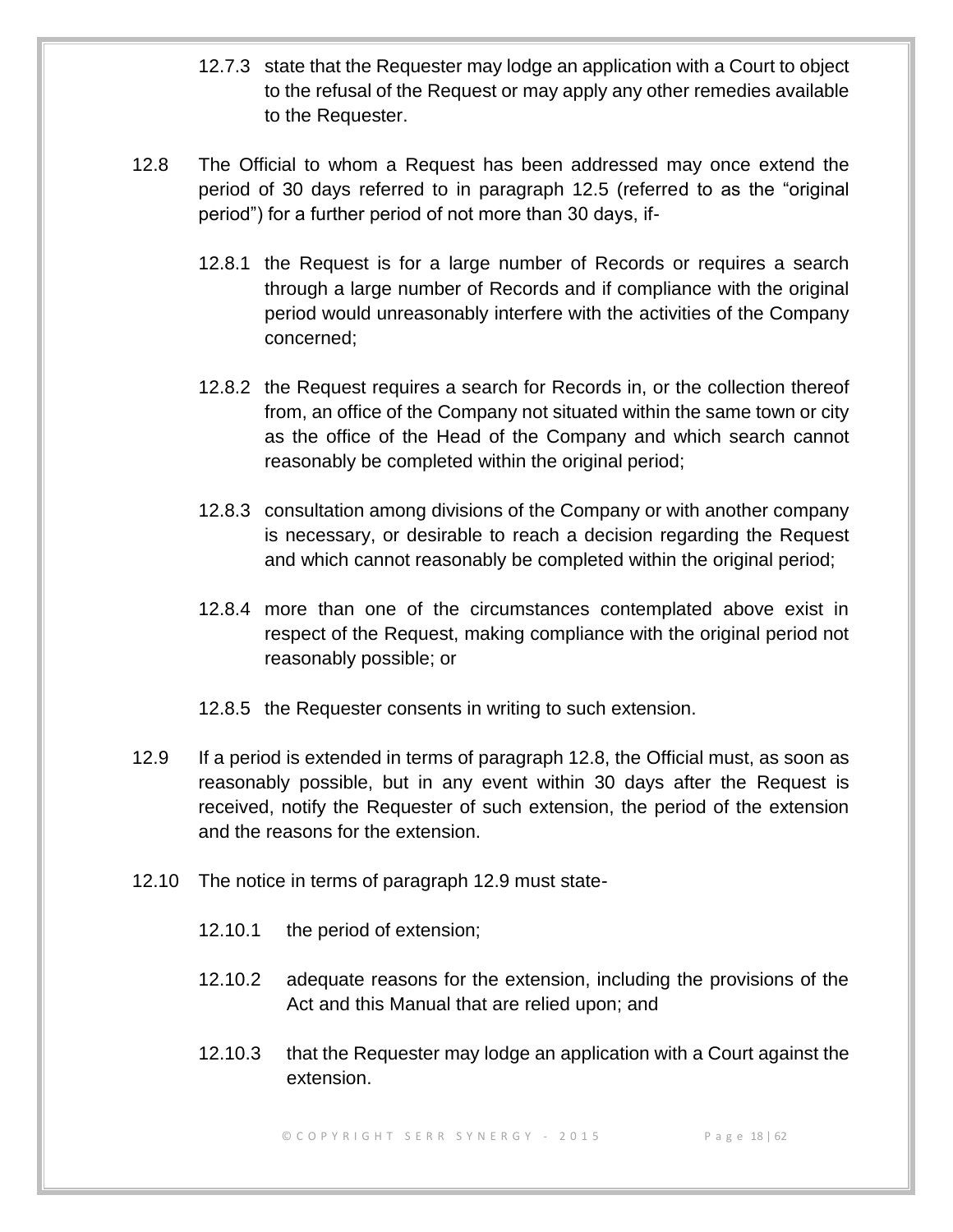#### 12.11 Severability

- 12.11.1 If a Request is made for access to a Record of the Company containing information which may or must be refused, every part of the Record that does not contain such information, and where such information can reasonably be deleted, shall be disclosed.
- 12.11.2 If a Request for access to a part of a Record is granted and the other part of the Record is refused, the provisions of paragraph 12.6 and paragraph 12.7 shall apply.

## <span id="page-18-0"></span>**13. PRESCRIBED FEES**

- 13.1 An Official to whom a Request is made must by notice require the Requester to pay the prescribed fee (if any) before further processing the Request. The prescribed fees are provided in *Annexure 2*. The payment of fees shall not be applicable to a personal Requester.
- 13.2 If the search for a Record of a Private Body in respect of which a Request for access by a Requester other that a Personal Requester, has been made, and the preparation of the Record for disclosure, in the opinion of the Official concerned, would require more than the hours prescribed for this purpose, the Official shall by notice require the Requester, other than a Personal Requester, to pay a deposit which shall not be more than one third of the Access fee that would be payable if the Request is granted.
- 13.3 The notice referred to in paragraph 13.2 must state-
	- 13.3.1 the amount of the deposit payable;
	- 13.3.2 that the Requester may lodge an application with a Court against the tender or payment of the Access fee in terms of paragraph 12.5, or tender or payment of a deposit in terms of paragraph 13.2, as the case may be.
- 13.4 If a deposit has been paid in respect of a Request for access which is refused, the Official concerned must repay the deposit to the Requester.
- 13.5 The Official may withhold a Record until the Requester concerned has paid the applicable fees (if any).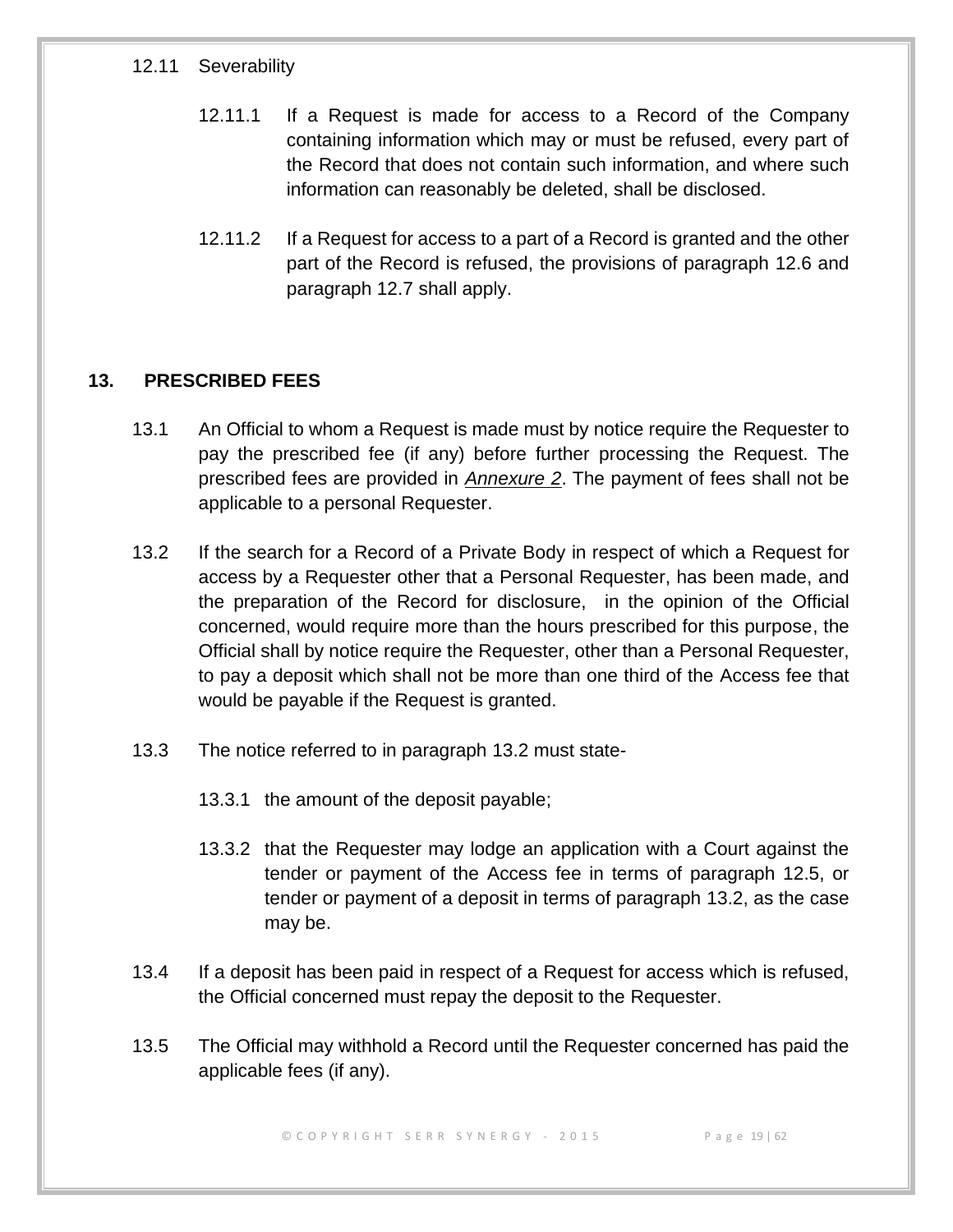- 13.6 A Requester whose Request for access to a Record has been granted must pay an Access fee for reproduction and for search and preparation, respectively, and for any time reasonably required in excess of the prescribed hours to search for and prepare (including making any arrangements) the Record for disclosure.
- 13.7 Access fees prescribed for purposes of paragraph 13.6 must provide for a reasonable Access fee for-
	- 13.7.1 the cost of making a copy of a Record, or a transcription of the content of a Record, if applicable, and the postal fee; and
	- 13.7.2 the time reasonably required to search for the Record and disclose the Record to the Requester.
	- 13.7.3 the cost of making any arrangement regarding the above search, preparation and disclosure to the Requester
- 13.8 The charging of fees shall always be subject to the determination and exclusion of certain categories of persons as determined by the Minister<sup>13</sup> or any other *Government Gazette* notice regulating fees and reproduction for specific professions.

## <span id="page-19-0"></span>**14. RECORDS THAT ARE LOST CANNOT BE FOUND OR DO NOT EXIST:**

- 14.1 In the event that:
	- 14.1.1 all reasonable steps have been taken to find a Record requested; and
	- 14.1.2 there are reasonable grounds for believing that the Record
		- 14.1.2.1 is in the Private Body's possession but cannot be found; or
		- 14.1.2.2 does not exist
	- 14.1.3 the Official must, by way of affidavit or affirmation, notify the Requester that it is not possible to give access to that Record.
- 14.2 The affidavit or affirmation referred to in paragraph 14.1 must give a full account of all steps taken to find the Record in question or to determine whether the Record exists, as the case may be, including all communications with every Person who conducted the search on behalf of the Official. For purposes of this

<sup>13</sup> See paragraph 1.1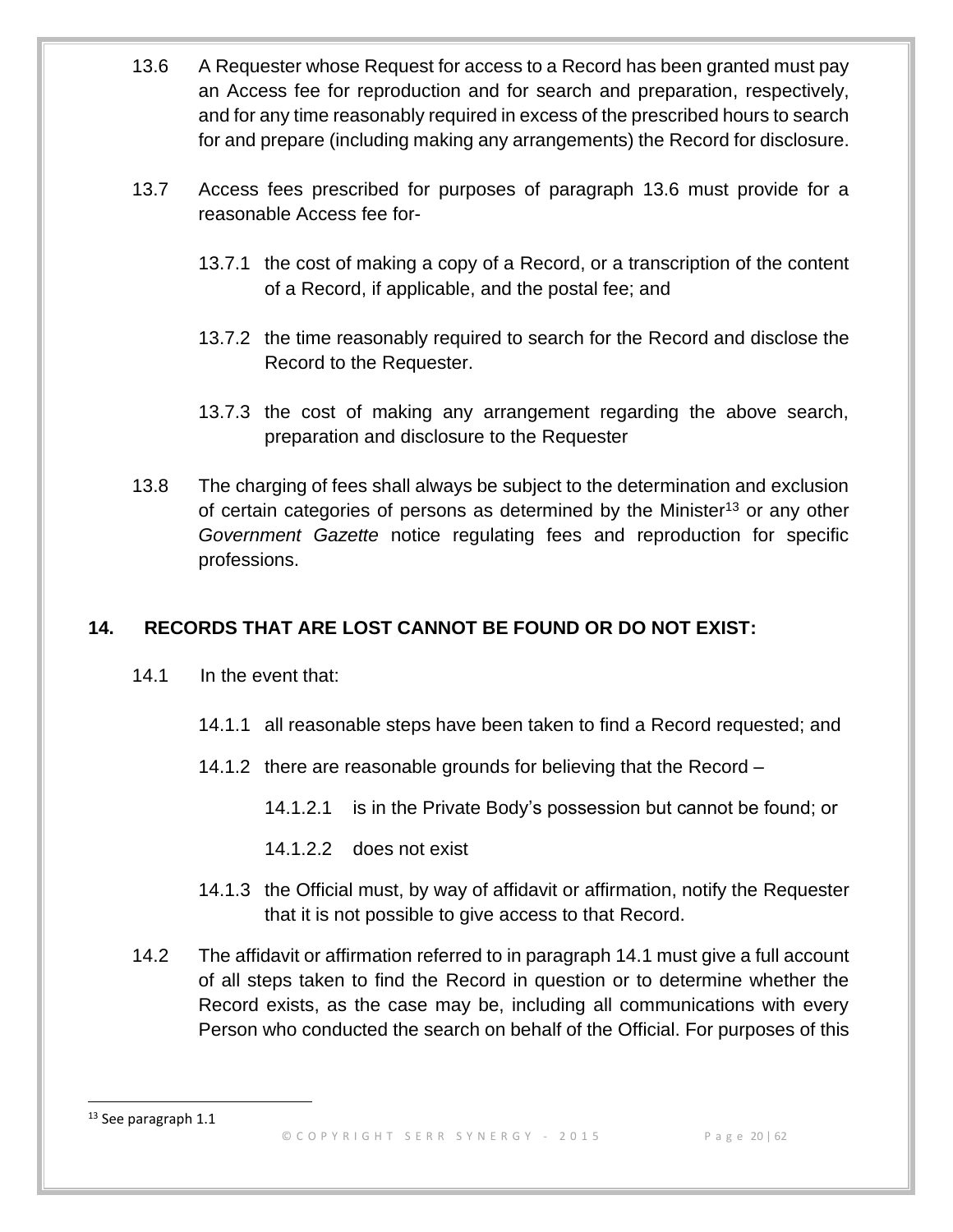Act, the notice in terms of paragraph 14.1 is to be regarded as a decision to refuse a Request for access to the Record concerned.

14.3 If, after notice is given in terms of paragraph 14.1, the Record in question is found, the Requester concerned must be given access to the Record unless access is refused on a ground for refusal contemplated in this Manual or the  $Act^{14}$ .

## <span id="page-20-0"></span>**15. REFUSAL OR DEEMED REFUSAL OF REQUEST***:*

- 15.1 If an Official fail to make a decision within the 30-day period; or
- 15.2 If notice is given that the Record is lost or cannot be found or does not exist in terms of paragraph 14, it shall be deemed a refusal of a Request.
- 15.3 For all other instances, any written communication, be it on the prescribed form or not, refusing a Request for access shall constitute a refusal.

## <span id="page-20-1"></span>**16. RIGHTS OF THIRD PARTIES***:*

- 16.1 NOTICE TO THIRD PARTIES:
	- 16.1.1 The Official considering a Request for access to a Record shall take all reasonable steps to inform a Third Party to whom or which the Record relates of the Request.
	- 16.1.2 The Official must inform a Third Party in terms of paragraph 16.1.1
		- 16.1.2.1 as soon as reasonably possible, but in any event within 21 days after that Request is received; and
		- 16.1.2.2 by the fastest means reasonably possible.
	- 16.1.3 When informing a Third Party in terms of paragraph 16.1.1, the Official considering a Request for access to a Record must-
		- 16.1.3.1 describe the content of the Record;
		- 16.1.3.2 furnish the name of the Requester;

<sup>&</sup>lt;sup>14</sup> Chapter 4 of the Act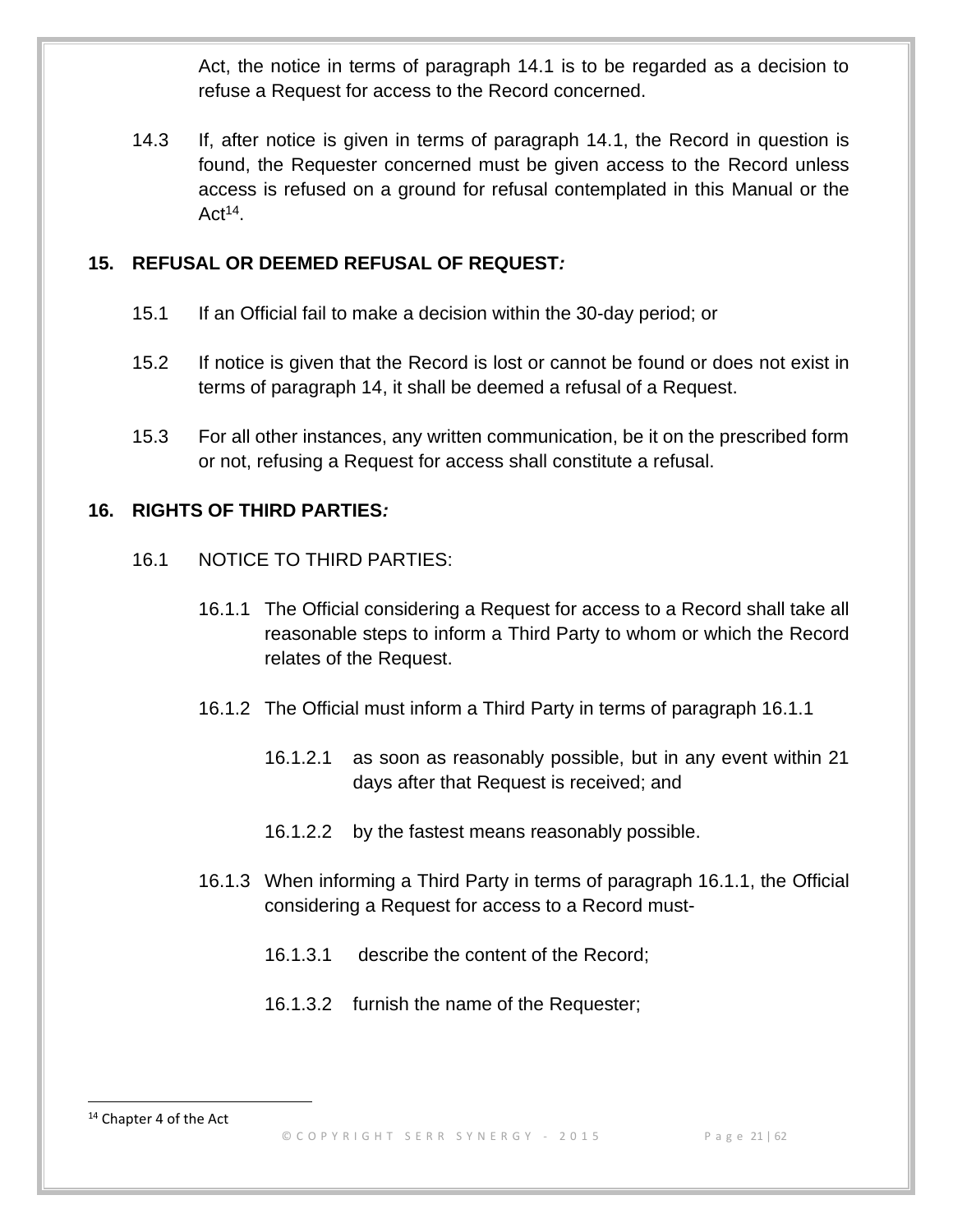- 16.1.3.3 describe the provisions of the Act and other legislation applicable to the Record as the case may be;
- 16.1.3.4 in any case where the Official believes that the public  $interest<sup>15</sup>$  rules apply, describe those provisions in terms of the Act specifying which of the circumstances in the opinion of the Official might apply and state the reasons why he or she is of the opinion that the Public Interest rules might apply; and
- 16.1.3.5 within 21 days after the Third Party is informed-
	- 16.1.3.5.1 make written or oral representations to the Official why the Request for access should be refused;
	- 16.1.3.5.2 appear in person or by means of representation before the Official; or
	- 16.1.3.5.3 give written consent for the disclosure of the Record to the Requester.

#### 16.2 REPRESENTATIONS AND CONSENT BY THIRD PARTIES:

- 16.2.1 A Third Party that is informed in terms of paragraph 16.1 of a Request for access, may, within 21 days after being so informed-
	- 16.2.1.1 make written or oral representations to the Official concerned as to why the Request should be refused; or
	- 16.2.1.2 appear in person or by means of representation before the Official; or
	- 16.2.1.3 give written consent for the disclosure of the Request to the Requester concerned.
- 16.2.2 A Third Party that obtains knowledge about a Request for access other than in terms of paragraph 16.1 may:
	- 16.2.2.1 make written or oral representations to the Official concerned as to why the Request should be refused; or

.

© C O P Y R I G H T S E R R S Y N E R G Y - 2015 P a g e 22 | 62

<sup>&</sup>lt;sup>15</sup> Paragraph 17.12 and Section 10 of the Act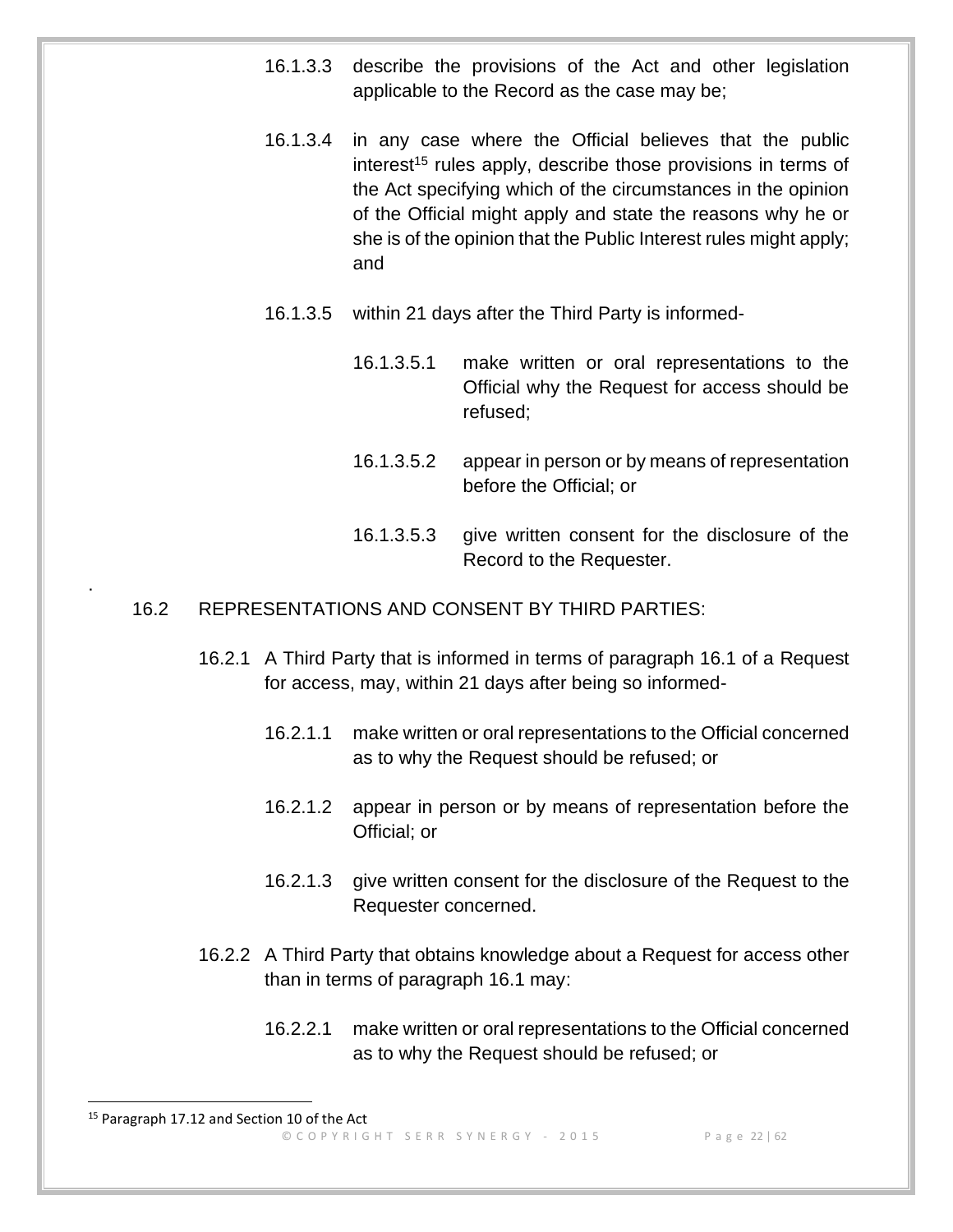- 16.2.2.2 insist to appear in person or by means of representation before the Official; or
- 16.2.2.3 give written consent for the disclosure of the Request to the Requester concerned.
- 16.3 DECISION ON REPRESENTATIONS FOR REFUSAL AND NOTICE THEREOF:
	- 16.3.1 The Official must, as soon as reasonably possible, but in any event within 30 days after every Third Party is informed as provided for in paragraph 16.1:
		- 16.3.1.1 decide, after due regard to any representations made by a Third Party in terms of paragraph 16.2, whether to grant the Request for access; and
		- 16.3.1.2 notify the Third Party so informed and a Third Party not informed in terms of paragraph 16.1 but which made representations in terms of paragraph 16.2 or is located before the decision is taken, of the decision.
	- 16.3.2 If, after all reasonable steps have been taken as required by paragraph 16.1, a Third Party is not informed of a Request, any decision whether to grant the Request for access must be made with due regard to the fact that the Third Party did not have the opportunity to make representations in terms of paragraph 16.2 as to why the Request should be refused.
	- 16.3.3 If the Request is granted, the notice must state-
		- 16.3.3.1 adequate reasons for granting the Request, including the provisions of the Act, other legislation and this Manual relied upon to justify granting of the Request;
		- 16.3.3.2 that the Third Party may lodge an application with a Court against the decision of the Official within 30 days after notice is given and other remedies available have been utilised; and
		- 16.3.3.3 that the Requester shall be given access to the Record after the expiry of the applicable period contemplated in paragraph

© C O P Y R I G H T S E R R S Y N E R G Y - 2015 P a g e 23 | 62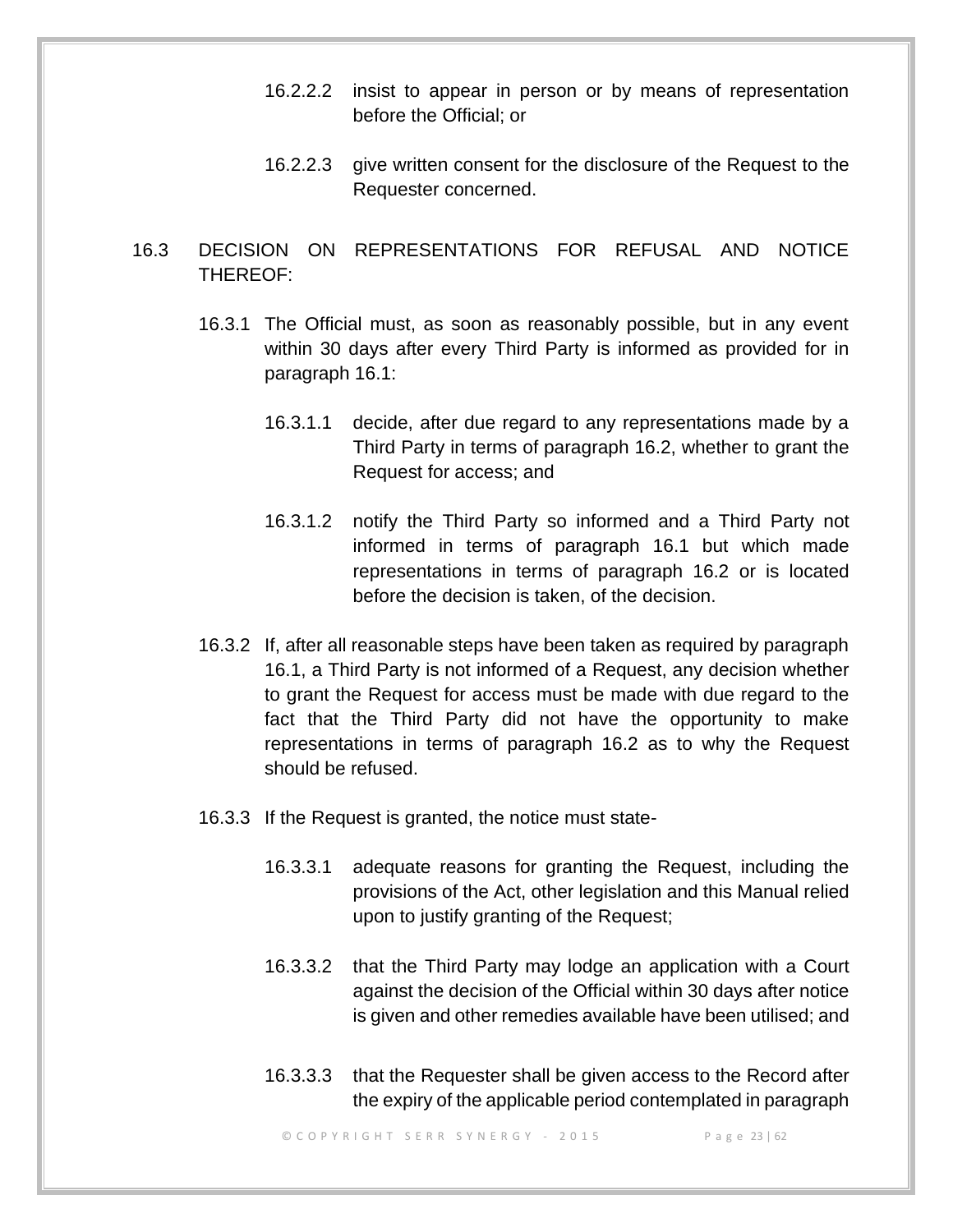16.3.3.2, unless an application is lodged with a Court or any other administrative remedy<sup>16</sup> is utilised within that period.

16.3.4 If the Official decides in terms of paragraph 16.3.1 to grant the Request for access, he or she must give the Requester access to the Record concerned after the expiry of 30 days of written notice having been given, unless an application against the decision is lodged with a Court or any other remedy is utilised within that period.

### 16.4 GENERAL RIGHTS OF THIRD PARTIES

16.4.1 A Data Subject or Third Party has the right:

- 16.4.1.1 to object, on reasonable grounds, to the processing their Personal Information;
- 16.4.1.2 to be notified that Personal Information has been accessed or acquired by an unauthorised Person;
- 16.4.1.3 to be notified, if systems have been hacked;
- 16.4.1.4 to establish whether a responsible Party holds Personal Information and Request access to it;
- 16.4.1.5 to request the correction, destruction or deletion of their Personal Information;
- 16.4.1.6 to object, at any time, on reasonable grounds, to the processing of their Personal Information, in which case the Company may not process the Personal Information.
- 16.4.2 The Company shall restrict processing of Personal Information if its accuracy is contested by the Data Subject until the accuracy is verified.
- 16.5 COLLECTION OF RECORDS FROM A SOURCE OTHER THAN A THIRD PARTY:
	- 16.5.1 Collection of a Record from a source other than a Data Subject or Third Party, may be necessary-

<sup>©</sup> C O P Y R I G H T S E R R S Y N E R G Y - 2015 P a g e 24 | 62 <sup>16</sup> Paragraphs 21-23: other than criminal proceedings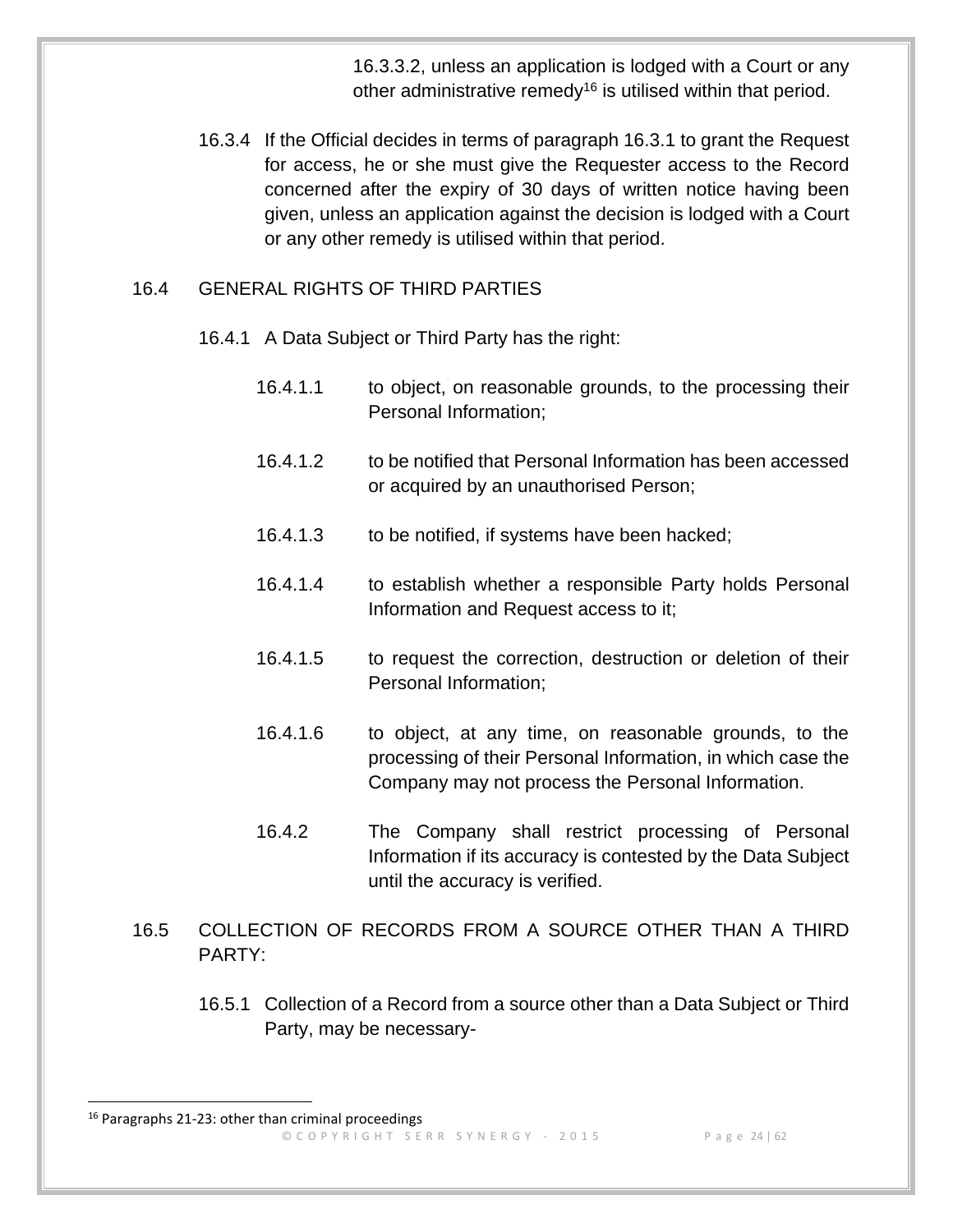- 16.5.1.1 to maintain law and order;
- 16.5.1.2 to enforce legislation concerning the collection of revenue;
- 16.5.1.3 to conduct of Court or tribunal proceedings;
- 16.5.1.4 in the interests of national security;
- 16.5.1.5 to protect the legitimate interests of the responsible Party.
- 16.5.1.6 under the circumstances provided for in paragraph 17.7.

#### <span id="page-24-0"></span>**17. GRANTING OF ACCESS TO A RECORD IN GENERAL**

- 17.1 A Request for Personal Information shall only be processed if-
	- 17.1.1 the Data Subject consents to such processing;
	- 17.1.2 processing is necessary for the conclusion or execution of a contract to which the Data Subject is a Party;
	- 17.1.3 there is a legal obligation to proceed with processing;
	- 17.1.4 processing is required to protect the legitimate interests of the Data Subject;
	- 17.1.5 processing is necessary for a Public Body to perform a public law duty; or
	- 17.1.6 processing is necessary for the pursuit of legitimate interests of the Company<sup>17</sup>;
	- 17.1.7 for a purely personal or household activity;
	- 17.1.8 by or on behalf of a Public Body if:
		- 17.1.8.1 national security is involved; or
		- 17.1.8.2 the purpose is to prevent, detect or investigate offences or to obtain proof of offences.

<sup>©</sup> C O P Y R I G H T S E R R S Y N E R G Y - 2015 P a g e 25 | 62 <sup>17</sup> Company bears the burden of proof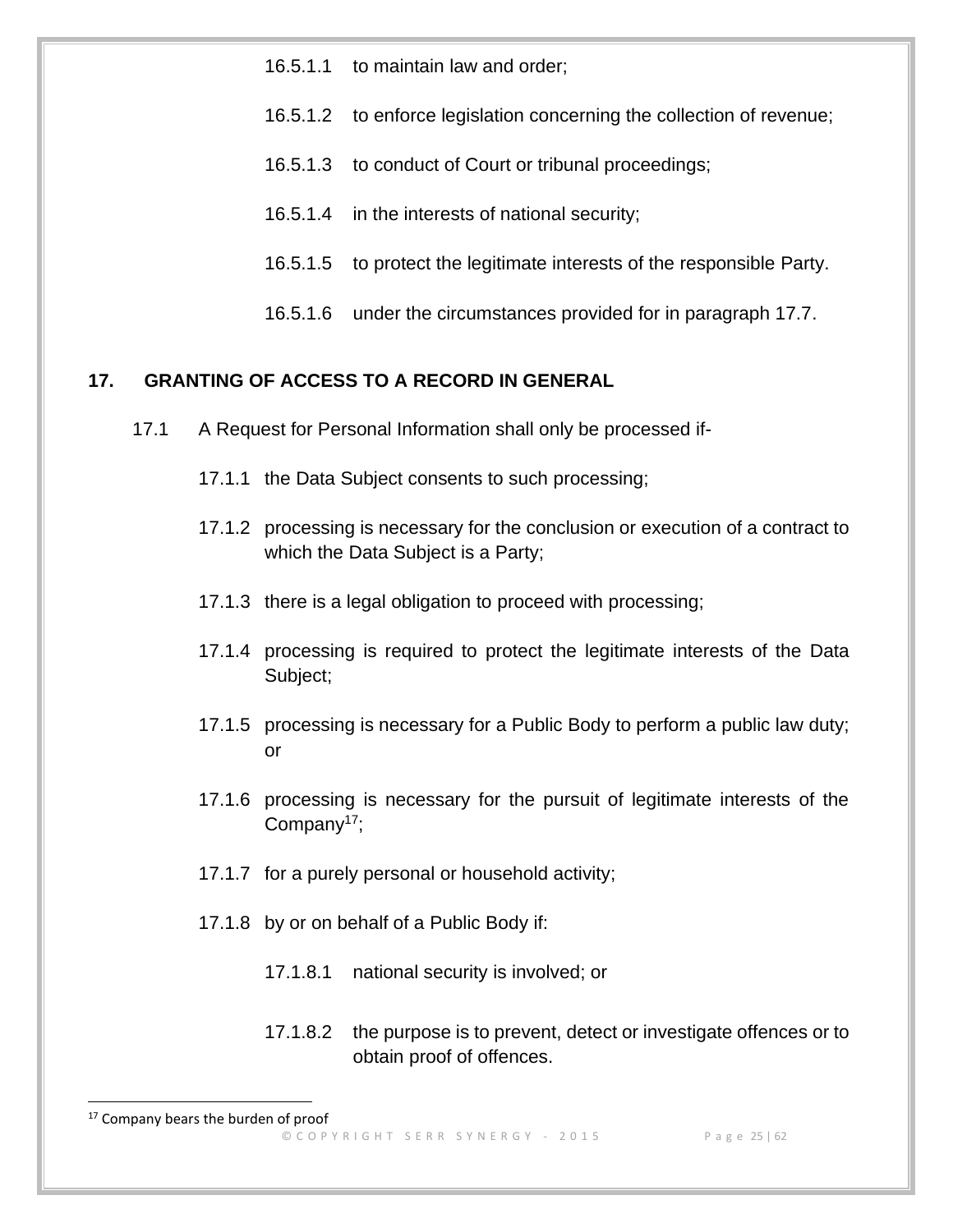- 17.1.9 Solely for the purpose of literary or artistic expression, to the extent that the right to privacy is balanced with the right to freedom of expression;
- 17.1.10 By Cabinet, its committees and the Executive Council of provinces;
- 17.1.11 When the Regulator grants any exemptions;
- 17.1.12 Mandatory disclosure is in the public interest, such as the following:
	- 17.1.12.1 The disclosure of the Record would reveal evidence of –
	- 17.1.12.1.1 a substantial contravention of, or failure to comply with, the law; or
	- 17.1.12.1.2 imminent and serious public safety or environmental risk $18$ ; and
	- 17.1.12.1.3 the public interest in the disclosure of the Record clearly outweighing the harm contemplated in the provision in question.
- 17.2 A Request for access to a Record may not be refused in terms of the Act insofar as it consists of information about the results of any product or environmental testing or other investigation supplied by, carried out by or on behalf of the Company, and when its disclosure would pose a serious public safety or environmental risk. The results of any product or environmental testing or other investigation do not include the results or preliminary testing or other investigation conducted for the purpose of developing methods of testing or other investigation.
- 17.3 Personal Information must be obtained directly from the Third Party except-:
	- 17.3.1 under the circumstances provided for in paragraph 16.5.
	- 17.3.2 if the information is contained in a public Record or has deliberately been made public by the Third Party;
	- 17.3.3 if the Third Party has consented to disclosure thereof by another source;
	- 17.3.4 if obtaining such information from another source would not prejudice a legitimate interest of the Data Subject;
- <sup>18</sup> Section 68(2) of the Act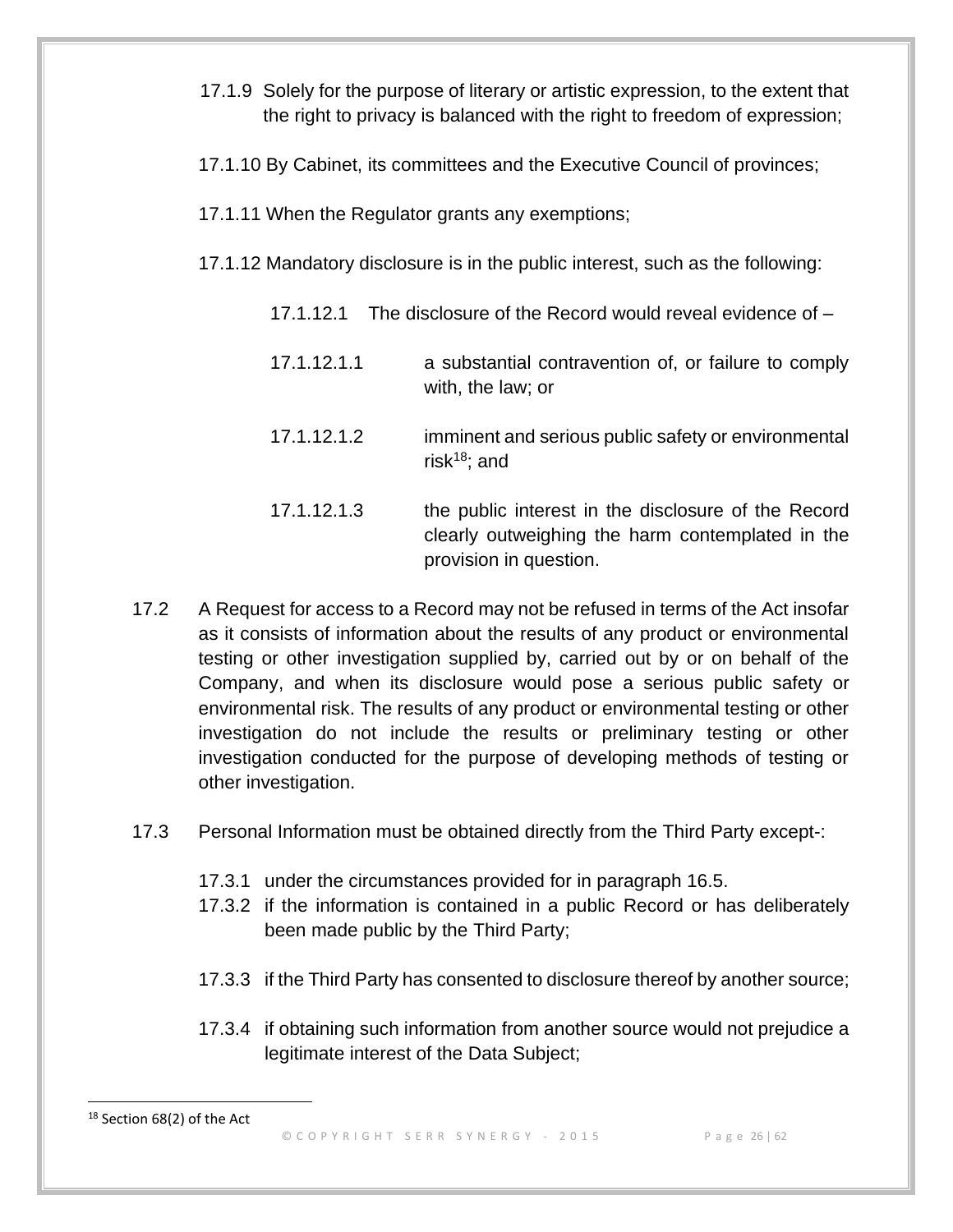- 17.4 In considering a Request, the Company would be reasonably justified not to comply with legislation regulating information compliance if it:
	- 17.4.1 would prejudice a lawful purpose of the disclosure; or
	- 17.4.2 is not reasonably practicable in the circumstances of the particular case.

## <span id="page-26-0"></span>**18. REFUSAL OF REQUEST FOR ACCESS TO A RECORD IN TERMS OF OTHER LEGISLATION IN GENERAL***:*

- 18.1 Certain information may be protected subject to an obligation of confidentiality by virtue of office, employment, profession or legal provision, or established by a written agreement;
- 18.2 A Request may be refused in the circumstances provided for in other legislation or as contemplated in POPI;
- 18.3 The Act does not apply to a Record of a Public Body or Private Body if-
	- 18.3.1 that Record is requested for the purpose of criminal or civil proceedings;
	- 18.3.2 requested after the commencement of such criminal or civil proceedings, as the case may be; and
	- 18.3.3 the production of or access to that Record for the purpose referred to in paragraph 18.3.1 is provided for in any other legislation.
- 18.4 Any Record obtained in a manner that contravenes paragraph 18.3 is not admissible as evidence in the criminal or civil proceedings referred to in that paragraph unless the exclusion of such Record by the Court in question would, in its opinion, be detrimental to the interests of justice.
- 18.5 The Act and this Manual provide for the exclusion of any provision of other legislation that prohibits or restricts the disclosure of a Record of the Company and is materially inconsistent with the object or provision of the Act or this Manual.
- 18.6 The Company may refuse a Request for access to a Record which is in its possession without the consent of a Third Party.
- 18.7 A Third Party may consent provisionally on a condition that the Requester can prove compliance with POPI to protect the Personal Information requested.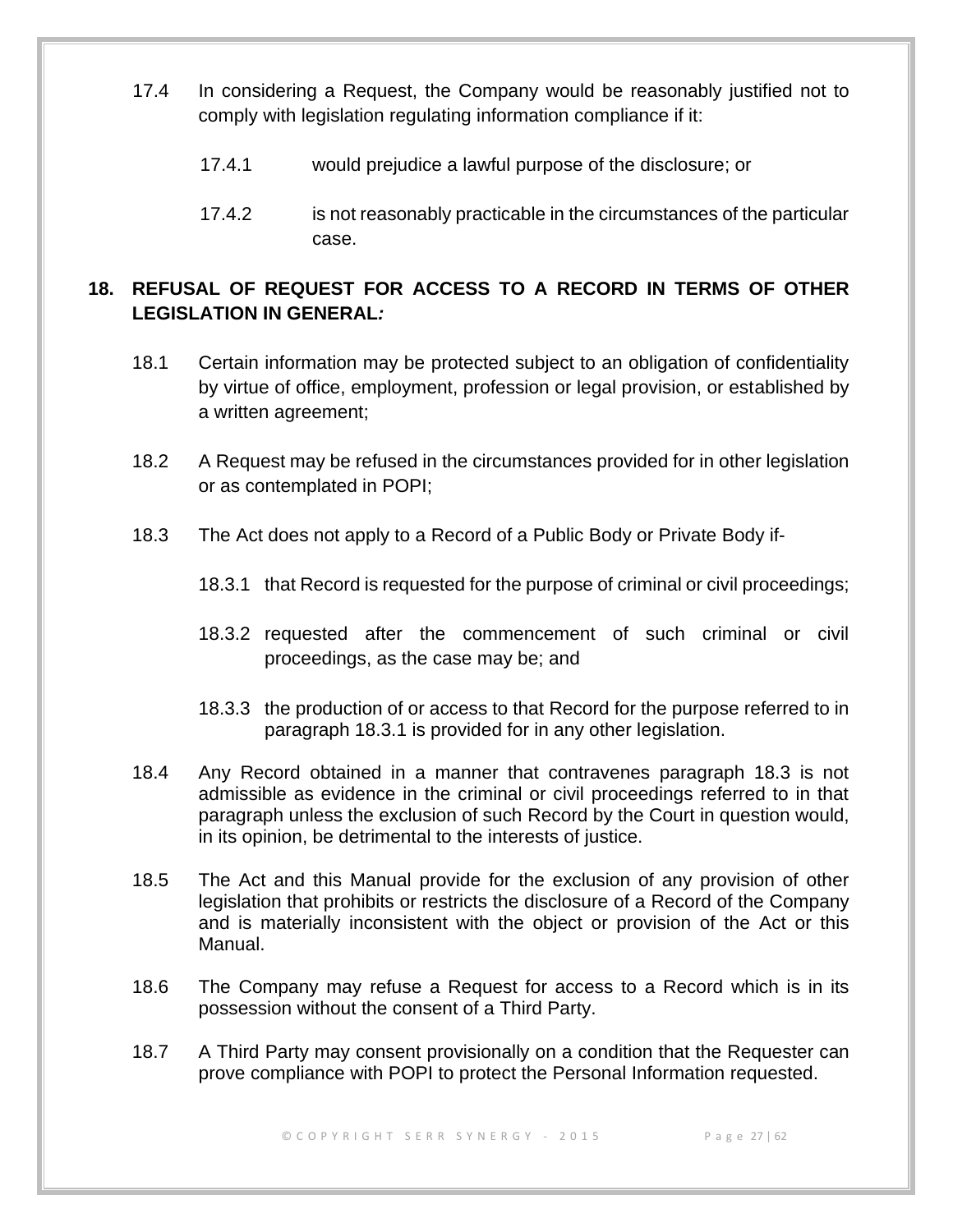- 18.8 The provisions of paragraph 18.7 may also apply in the event of access requested by a foreign country or in the event of cross-border information exchange.
- 18.9 The processing of any Personal Information will have to be stopped or suspended in the event of an enforcement notice issued by the Regulator.
- 18.10 A Request for access will also be refused should the Requester not be able to establish *locus standi<sup>19</sup>* in terms of the Act or convince the Company of the right the Requester wants to protect or exercise.
- 18.11 Should the Requester be a Public Body, it is only required to prove that it acts in the public interest $20$ .

## <span id="page-27-0"></span>**19. RECORDS HELD BY CONTRACTORS**

- 19.1 A Record in the possession or under the control of the Company or an independent contractor engaged by the Company in that capacity is regarded as being a Record of the Company<sup>21</sup>. The Company engages the following contractors:
	- 19.1.1 Auditors
	- 19.1.2 BEE consultants / verification agents
	- 19.1.3 IT consultants
	- 19.1.4 Labour consultants
	- 19.1.5 Attorneys
	- 19.1.6 Accountants
- 19.2 A Request for access of any of the Company's Records in the possession of the above-mentioned Persons must be directed to the Officials stipulated in *Schedule B*.

<sup>20</sup> Section 50(2) of the Act

<sup>&</sup>lt;sup>19</sup> See Section 1 "individuals next of kin" and Section  $63(d)(2)$  of the Act

<sup>&</sup>lt;sup>21</sup> Section 4 of the Act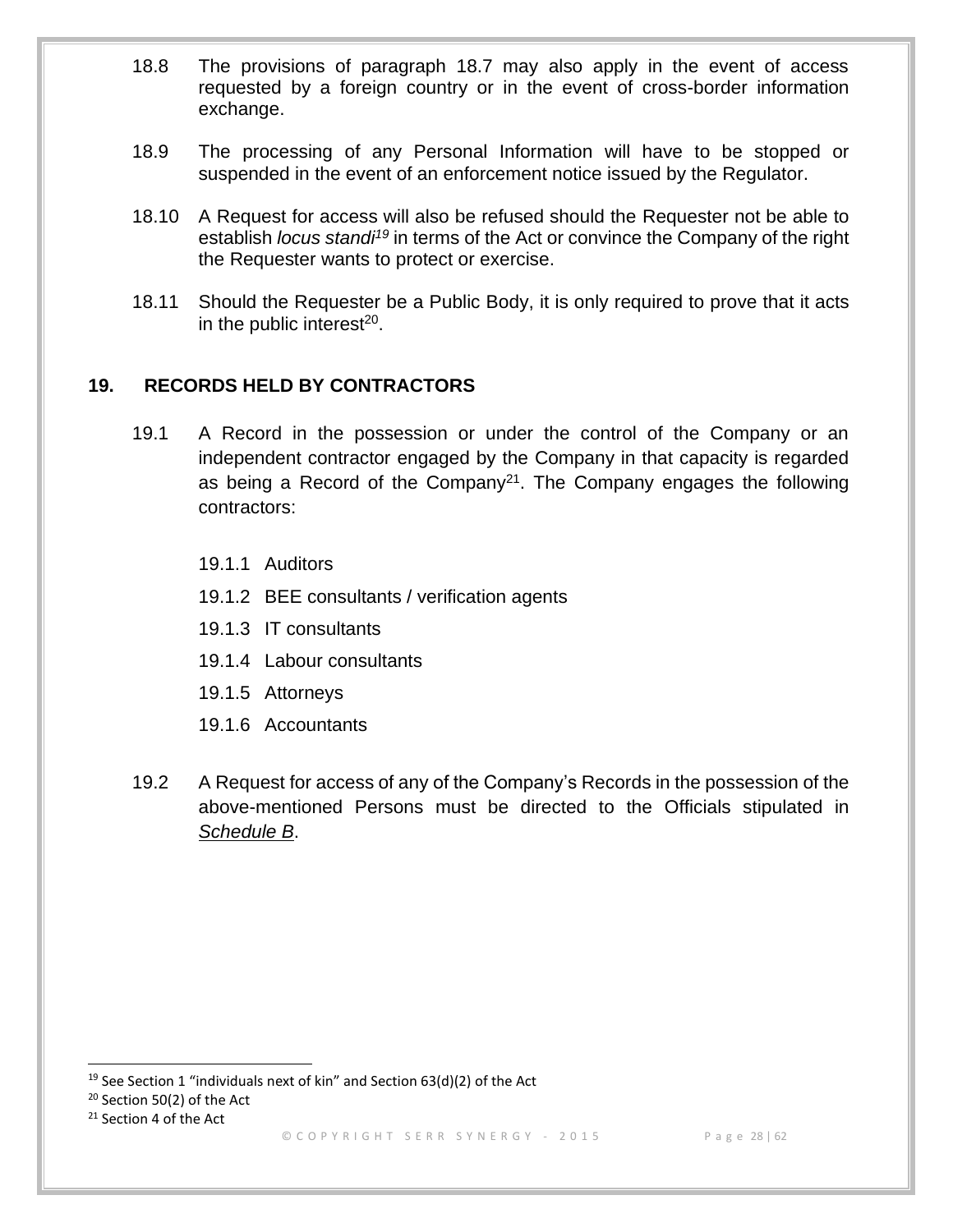## <span id="page-28-0"></span>**20. CLASSIFICATION AND CATEGORIES OF SENSITIVE AND PROTECTED RECORDS**

20.1 The following categories of Records are by virtue of their sensitivity protected by the Act and POPI. Special rules apply and various other laws also apply to these Records. For expedience and clarity, these Records are categorised under two main groups, namely those related to natural people and those related to Private Bodies:

## 20.1.1 *NATURAL PEOPLE*

- Personal Information in general.
- Special Personal Information.

## 20.1.2 *PRIVATE BODIES*

- Research
- Sensitive commercial Records relating to trade secrets, etc.
- Sensitive commercial Records relating to trade secrets, etc. of other Private Bodies (Third Parties or Data Subjects)
- Records relating to the safety of individuals and protection of property
- Information protected subject to an obligation of confidentiality by virtue of office, employment, profession and privileged information or by agreement.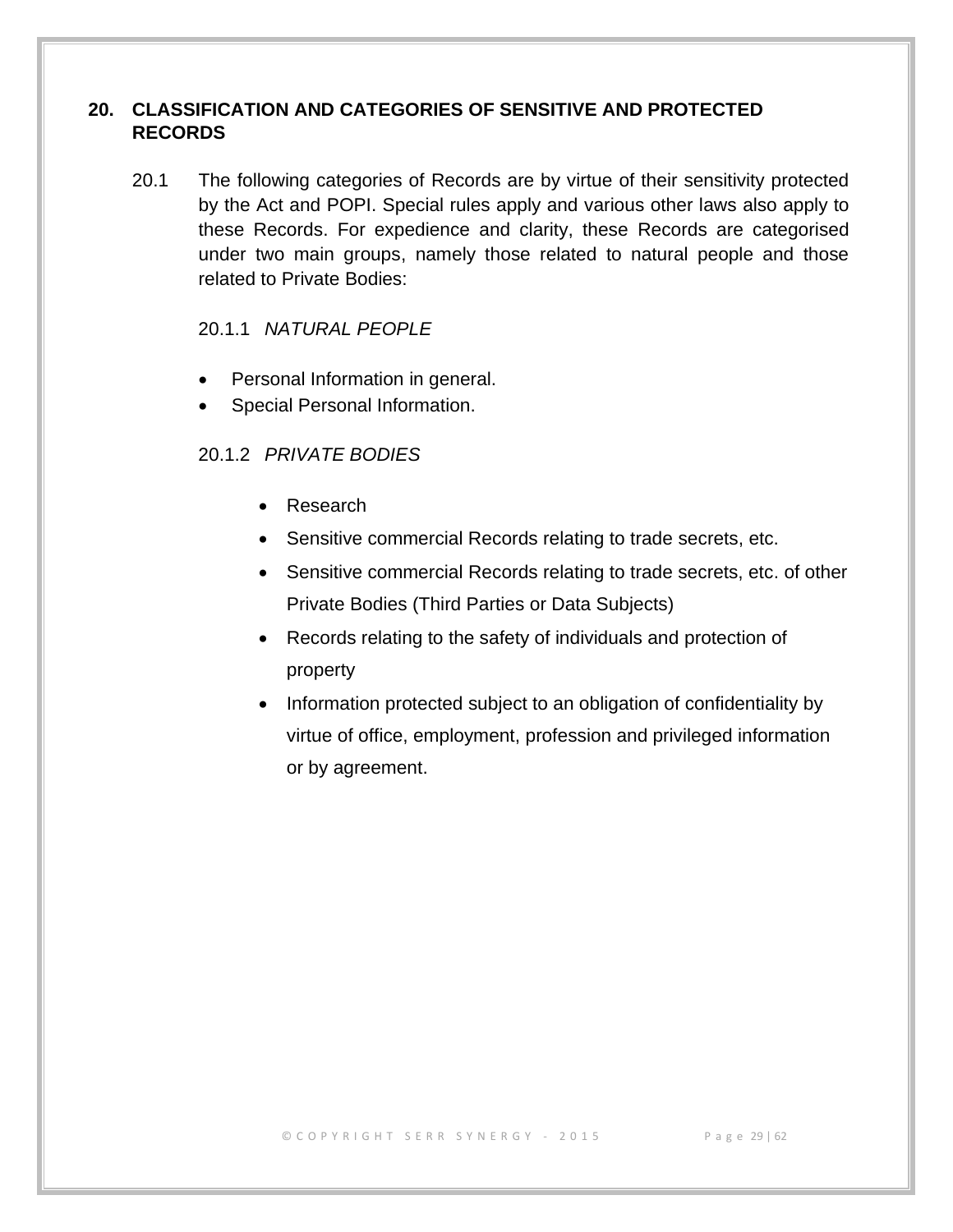|                                                                                                    | <b>1. PERSONAL INFORMATION</b> |                |                               |
|----------------------------------------------------------------------------------------------------|--------------------------------|----------------|-------------------------------|
| <b>Definition</b>                                                                                  | <b>Types of information</b>    | <b>Records</b> | <b>Special</b><br>provisions  |
|                                                                                                    | Race                           |                |                               |
|                                                                                                    | Gender                         |                |                               |
|                                                                                                    | Sex                            |                |                               |
|                                                                                                    | Pregnancy                      |                |                               |
|                                                                                                    | <b>Marital status</b>          |                |                               |
|                                                                                                    | National or ethnic origin      |                |                               |
|                                                                                                    | Colour                         |                |                               |
| Relates to an                                                                                      | Sexual orientation             |                |                               |
| identifiable<br>living, natural                                                                    | Age                            |                |                               |
| Person and,                                                                                        | Physical or mental health      |                |                               |
| where<br>applicable, an<br>identifiable<br>existing juristic<br>Person.<br>Includes<br>information | <b>Disability</b>              |                | • Section<br>63 of the<br>Act |
|                                                                                                    | Religion                       | See            |                               |
|                                                                                                    | Conscience                     | Schedule H     |                               |
|                                                                                                    | <b>Belief</b>                  |                | $\bullet$ POPI                |
|                                                                                                    | Culture                        |                |                               |
| about a<br>deceased                                                                                | Language                       |                |                               |
| individual <sup>22</sup>                                                                           | Birth or death                 |                |                               |
|                                                                                                    | Education                      |                |                               |
|                                                                                                    | <b>Medical history</b>         |                |                               |
|                                                                                                    | <b>Financial history</b>       |                |                               |
|                                                                                                    | Criminal history               |                |                               |
|                                                                                                    | <b>Employment history</b>      |                |                               |
|                                                                                                    | Biometric info <sup>23</sup>   |                |                               |
|                                                                                                    | ID number                      |                |                               |

 $22$  Section 63(1) of the Act and paragraph 1.13

© C O P Y R I G H T S E R R S Y N E R G Y - 2015 P a g e 30 | 62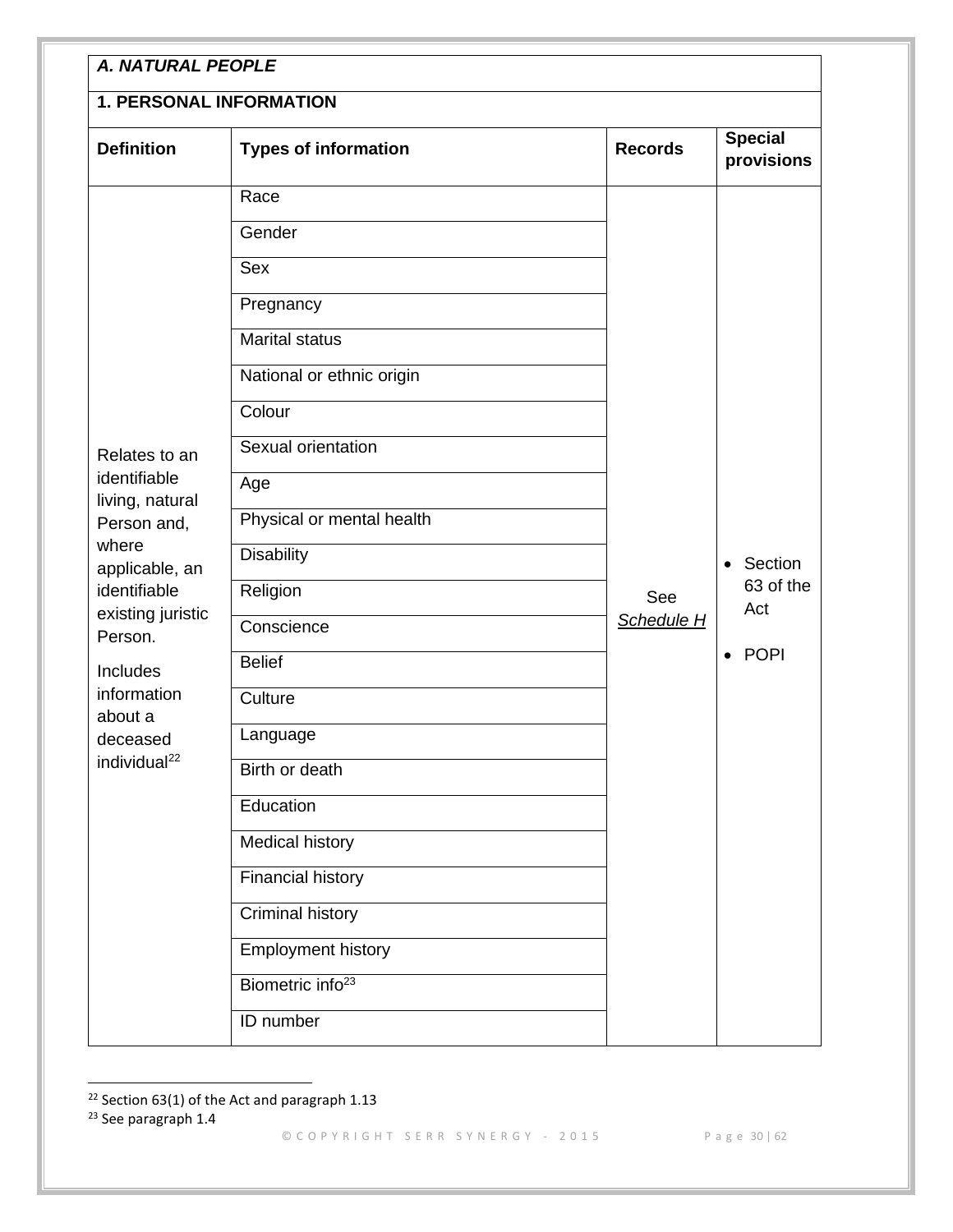| Symbol                                                                                                                                                          |  |
|-----------------------------------------------------------------------------------------------------------------------------------------------------------------|--|
| E-mail address                                                                                                                                                  |  |
| Physical address                                                                                                                                                |  |
| Telephone number                                                                                                                                                |  |
| Private or confidential correspondence                                                                                                                          |  |
| Personal views, opinions or preferences                                                                                                                         |  |
| A name, if it appears together with other<br>Personal Information or if disclosure of the<br>name itself would reveal Personal Information<br>about the Person. |  |
| Views or opinions of another individual about a<br>Person.                                                                                                      |  |

| A. NATURAL PEOPLE (continued)          |                |                               |  |  |
|----------------------------------------|----------------|-------------------------------|--|--|
| <b>2. SPECIAL PERSONAL INFORMATION</b> |                |                               |  |  |
| <b>Types of information</b>            | <b>Records</b> | <b>Special provisions</b>     |  |  |
| Religious or philosophical             |                |                               |  |  |
| beliefs                                |                | Section 28 of POPI            |  |  |
| Race or ethnic origin                  |                | Section 29 of POPI            |  |  |
| Trade union membership                 |                | Section 30 of POPI            |  |  |
| Political persuasion                   |                | Section 31 of POPI            |  |  |
|                                        | See Schedule H | Section 32 of POPI            |  |  |
| Health and sex life                    |                | Section 61 of the Act         |  |  |
|                                        |                | Section $63(2)(d)$ of the Act |  |  |
| Criminal behaviour                     |                | Section 33 of POPI            |  |  |
| <b>Biometrics</b>                      |                | Section 34 & 35 of POPI       |  |  |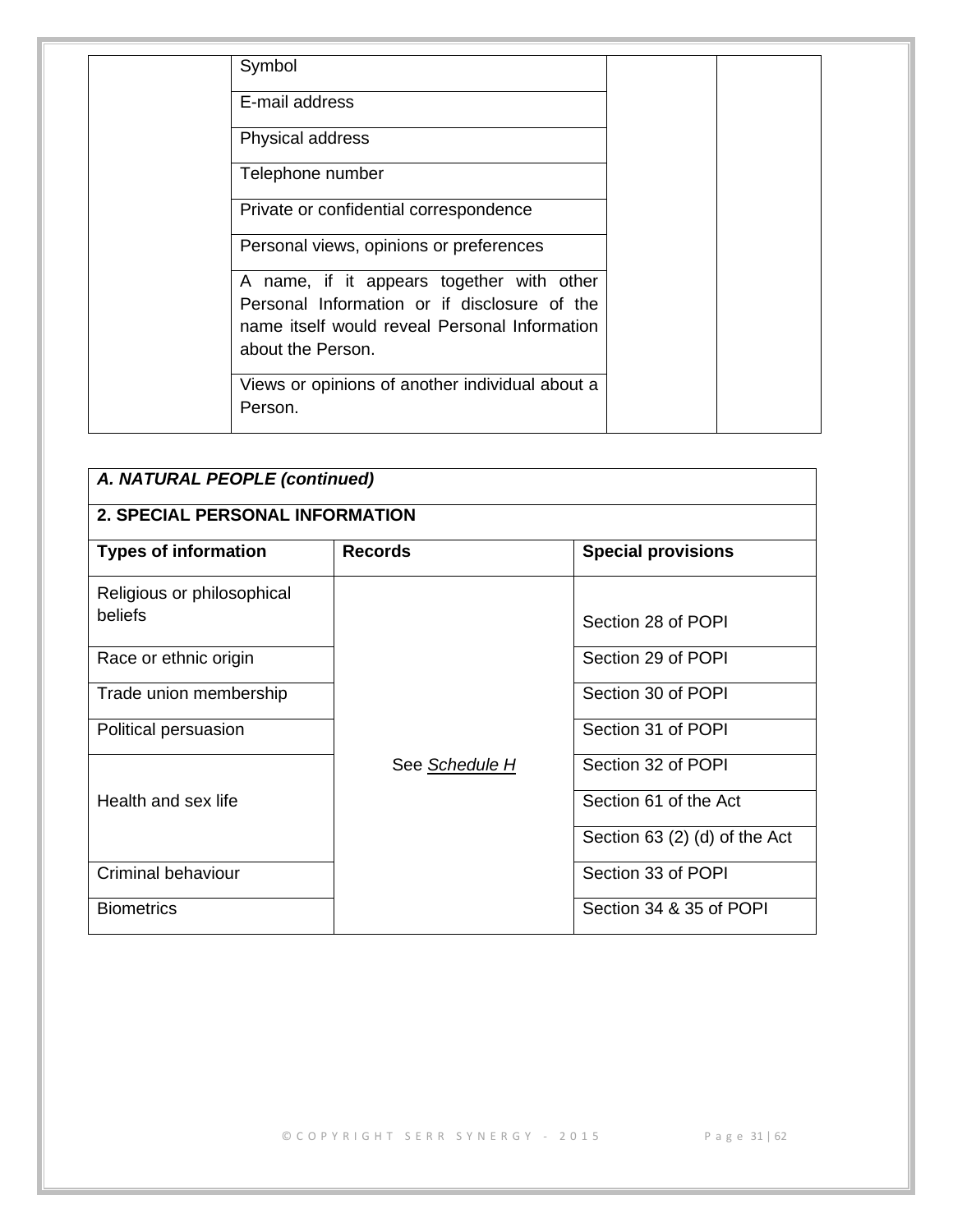| <b>Definition</b>                         | <b>Types of information</b>                                                                                                                                                                                                                              | <b>Records</b> | <b>Special</b><br>provisions |
|-------------------------------------------|----------------------------------------------------------------------------------------------------------------------------------------------------------------------------------------------------------------------------------------------------------|----------------|------------------------------|
| Research                                  | A Record containing information about<br>$\bullet$<br>research being or to be carried out by or<br>on behalf of a Third Party or the Company<br>and the disclosure of which would be<br>likely to expose and serious<br>disadvantage-                    |                | Section 69 of<br>the Act     |
| (Category 1)                              | the Third Party;<br>٠                                                                                                                                                                                                                                    | Schedule I     |                              |
|                                           | a Person who is or will be carrying out the<br>٠<br>research on behalf of the Third Party;                                                                                                                                                               |                |                              |
|                                           | the subject matter of the research.<br>٠                                                                                                                                                                                                                 |                |                              |
|                                           | Contains trade secrets of the Company<br>$\bullet$                                                                                                                                                                                                       |                |                              |
|                                           | Contains financial, commercial, scientific<br>$\bullet$<br>or technical information, other than trade<br>secrets, of the Company, the disclosure of<br>which would be likely to cause harm to the<br>commercial or financial interests of the<br>Company |                |                              |
| Sensitive<br>commercial                   | Contains information, the disclosure of<br>٠<br>which could reasonably be expected-                                                                                                                                                                      |                |                              |
| Records of the<br>Company<br>(Category 2) | - to put the Company at a disadvantage in<br>contractual or other negotiations; or                                                                                                                                                                       | Schedule I     | Section 68 of<br>the Act     |
|                                           | - to prejudice the Company in commercial<br>competition; or                                                                                                                                                                                              |                |                              |
|                                           | Is a computer program, as defined in<br>٠<br>section I(I) of the Copyright Act 1978 (Act<br>No. 98 of 1978), owned by the Company,<br>except insofar as it is required to give<br>access to a Record to which access is<br>granted in terms of this Act. |                |                              |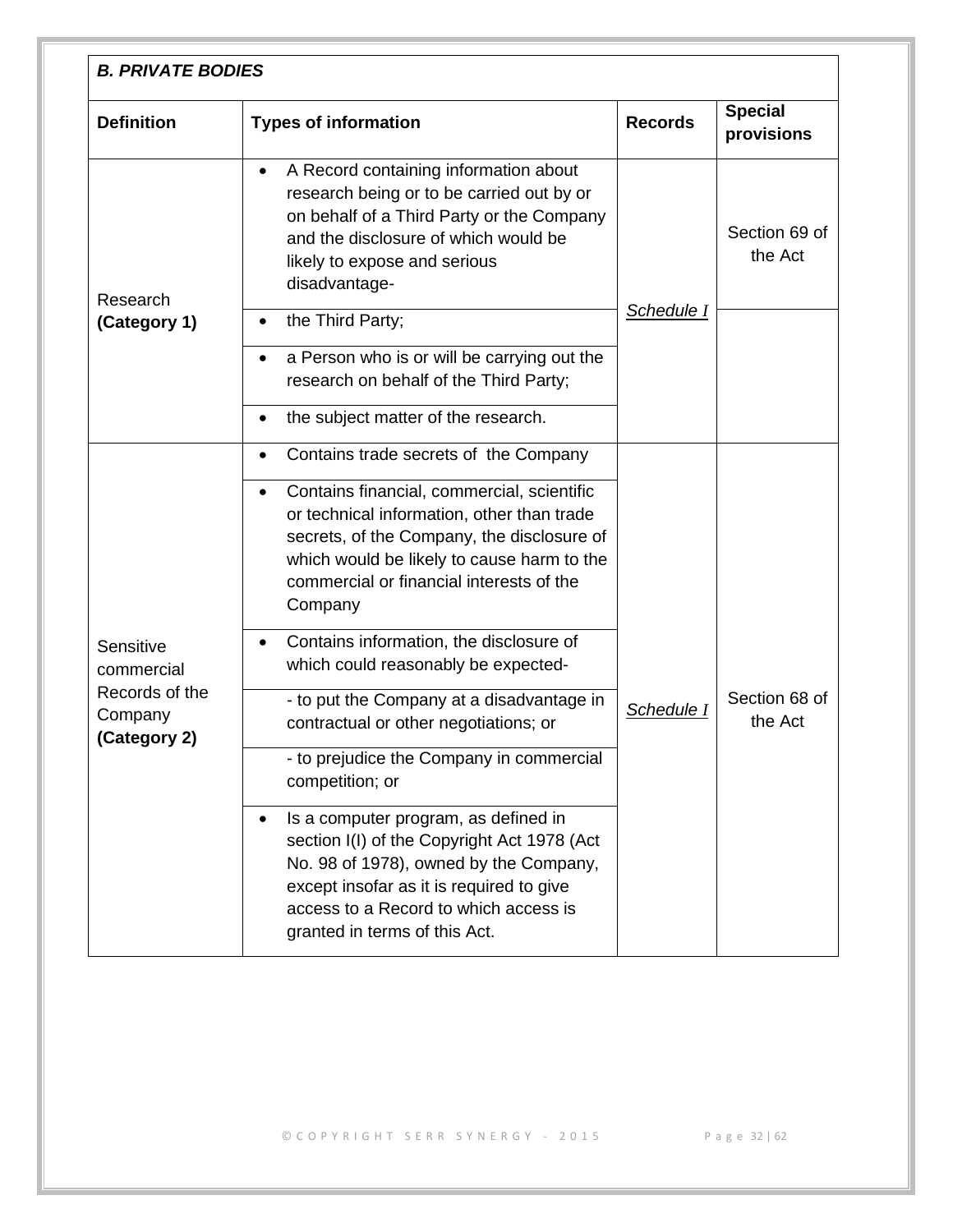| <b>B. PRIVATE BODIES</b>                               |                                                                                                                                                                                                                                                                     | (continued)    |                              |
|--------------------------------------------------------|---------------------------------------------------------------------------------------------------------------------------------------------------------------------------------------------------------------------------------------------------------------------|----------------|------------------------------|
| <b>Definition</b>                                      | <b>Types of information</b>                                                                                                                                                                                                                                         | <b>Records</b> | <b>Special</b><br>provisions |
|                                                        | Trade secrets of a Third Party or Data<br>$\bullet$<br>Subject;                                                                                                                                                                                                     |                |                              |
| Sensitive<br>commercial<br>Records relating            | Financial,<br>scientific<br>commercial,<br>or<br>$\bullet$<br>technical information, other than trade<br>secrets, of a Third Party, the disclosure of<br>which would be likely to cause harm to the<br>commercial or financial interests of that<br>Third Party; or |                | Section 64 of                |
| to other Private<br><b>Bodies (Category</b><br>3)      | Information supplied in confidence by a<br>٠<br>Third Party, the disclosure of which could<br>reasonably be expected-                                                                                                                                               | Schedule I     | the Act                      |
|                                                        | - to put that Third Party at a disadvantage<br>in contractual or other negotiations; or                                                                                                                                                                             |                |                              |
|                                                        | prejudice that Third Party<br>To<br>in<br>$\overline{\phantom{0}}$<br>commercial competition.                                                                                                                                                                       |                |                              |
|                                                        | Records of the Company if its disclosure<br>$\bullet$<br>could reasonably be expected to endanger<br>the life or physical safety of an individual.                                                                                                                  |                |                              |
|                                                        | A Record of the Company if its disclosure<br>$\bullet$<br>would be likely to prejudice or impair the<br>security of-                                                                                                                                                |                |                              |
|                                                        |                                                                                                                                                                                                                                                                     |                |                              |
| Records relating<br>to the safety of<br>individuals an | - a building, structure or system, including,<br>not limited to, a computer<br>but<br><b>or</b><br>communication system;                                                                                                                                            | Schedule I     | Section 66 of                |
| protection of<br>property                              | - a means of transport; or                                                                                                                                                                                                                                          |                | the Act                      |
| (Category 4)                                           | - any other property; or                                                                                                                                                                                                                                            |                |                              |
|                                                        | - methods, systems, plans or procedures<br>for the protection of-                                                                                                                                                                                                   |                |                              |
|                                                        | - an individual in accordance with a witness<br>protection scheme;                                                                                                                                                                                                  |                |                              |
|                                                        | - the safety of the public, or any part of the<br>public; or                                                                                                                                                                                                        |                |                              |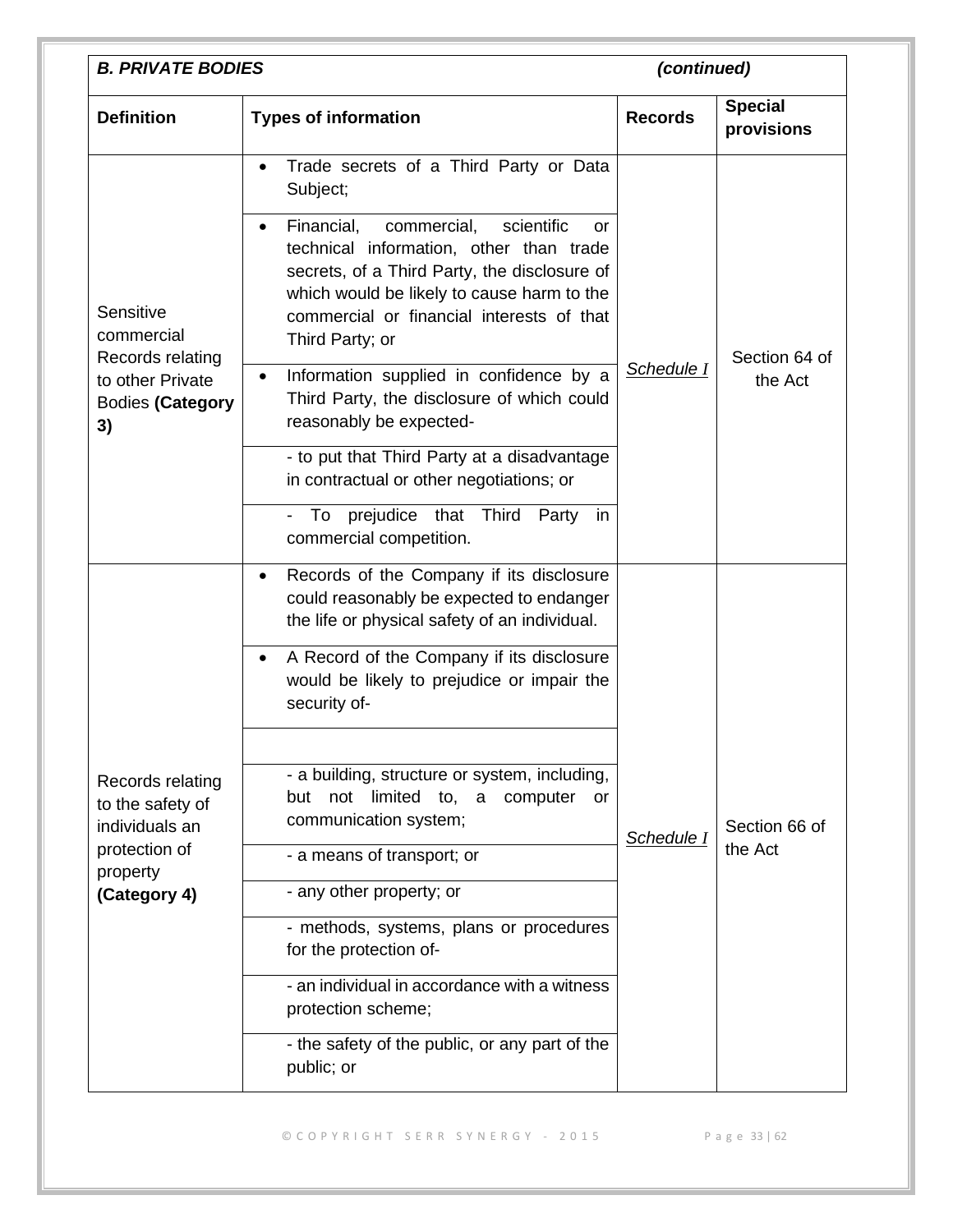| - the security of property contemplated in |  |
|--------------------------------------------|--|
| terms of the Act.                          |  |

| <b>B. PRIVATE BODIES</b>                                                                                                                 |                                                 |                | (continued)                       |
|------------------------------------------------------------------------------------------------------------------------------------------|-------------------------------------------------|----------------|-----------------------------------|
| <b>Definition</b>                                                                                                                        | <b>Types of information</b>                     | <b>Records</b> | <b>Special provisions</b>         |
|                                                                                                                                          |                                                 |                | Section 67 of the Act             |
| Information protected<br>subject to an obligation of<br>confidentiality by virtue of<br>office, employment,<br>profession and privileged | Privileged information<br>After commencement of | Schedule I     | Sections 5, 6 and 7 of<br>the Act |
|                                                                                                                                          |                                                 |                | Contractual law                   |
| information or by agreement                                                                                                              | criminal/civil proceedings                      |                | Common<br>law                     |
| (Category 5)                                                                                                                             |                                                 |                | Attorney/client                   |
|                                                                                                                                          |                                                 |                | <b>Companies Act</b>              |
|                                                                                                                                          |                                                 |                | <b>POPI</b>                       |

### <span id="page-33-0"></span>**21. FAIRNESS AND PREVENTION OF DISPUTES:**

- 21.1 The Act does not provide for an appeal procedure for Private Bodies in the event of refusal of access or any remedy for an aggrieved Requester other than an application to a Court<sup>24</sup>.
- 21.2 Due to the time delay when approaching a Court and to adhere to the principles and values of the Constitution and the Act and the purpose of this Manual and POAJ, the Company adopted the following mechanisms as an alternative to Court proceedings in order to expedite access and to avoid unnecessary disputes.
- 21.3 Any alternative to Court proceedings introduced in paragraphs 22 and 23 shall not detract in any way from an aggrieved Party's right to lodge an application as contemplated in the Act<sup>25</sup>.

## <span id="page-33-1"></span>**22. EXPERT OPINION***:*

<sup>&</sup>lt;sup>24</sup> Chapter 2, Section 70 of the Act

<sup>&</sup>lt;sup>25</sup> Chapter 2, Section 70 of the Act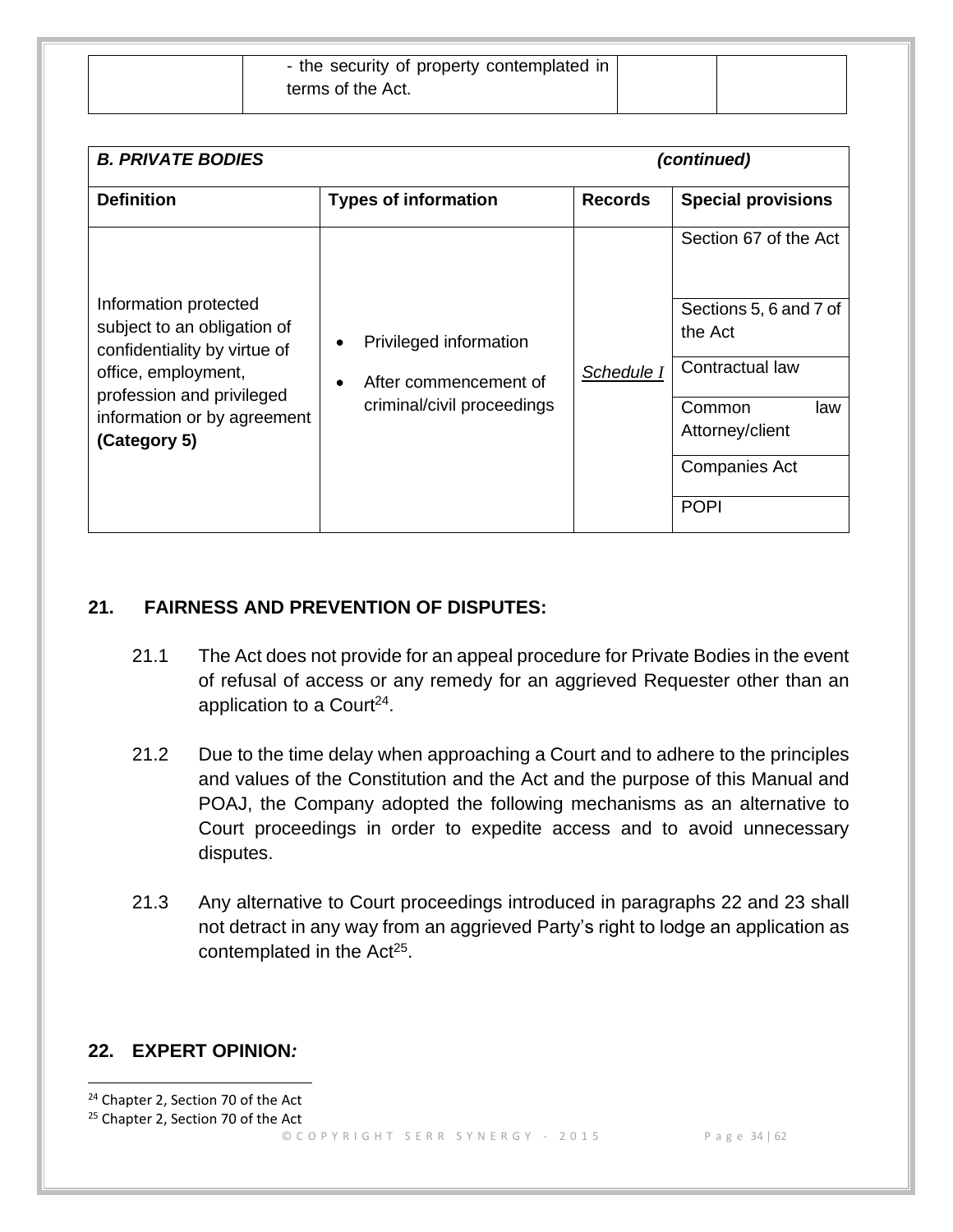- 22.1 An Official stipulated in *Schedule B* may refer any Request in terms of the Act and this Manual to an expert to-
	- 22.1.1 consider the matter as provided for below and express an opinion and give advice to the Official concerned;
	- 22.1.2 make a final determination if the Official considers himself/herself compromised or not in a position to consider the matter objectively and fairly; or
	- 22.1.3 act as an appeals authority in the event of refusal by the Official, and if an aggrieved Party has expressed dissatisfaction or lodged an application for reconsideration of the Request.
- 22.2 Whenever any Person is required to act "*as an expert and not as an arbitrator*" in terms of this Manual, then-
	- 22.2.1 the determination of the expert shall be final insofar as any internal remedies of an administrative nature are concerned;
	- 22.2.2 subject to any express provision to the contrary, the expert shall determine the liability for his or its charges, which shall be paid by the Company;
	- 22.2.3 the expert shall be entitled to determine such methods and processes as he or it may, in his or its sole discretion, deem appropriate in the circumstances, provided that the expert may not adopt any process which is manifestly biased, unfair or unreasonable;
	- 22.2.4 the expert shall consult with the relevant parties (provided that the extent of the expert's consultation shall be in his or its sole discretion) prior to rendering a determination; and
	- 22.2.5 having regard to the sensitivity of any confidential information, the expert shall be entitled to take advice from any Person considered by him or it to have expert knowledge with reference to the matter in question.

22.2.6 the provisions of POAJ shall be adhered to.

22.3 The period of 30 days shall apply irrespective of the use of an expert in terms of this clause.

© C O P Y R I G H T S E R R S Y N E R G Y - 2015 P a g e 35 | 62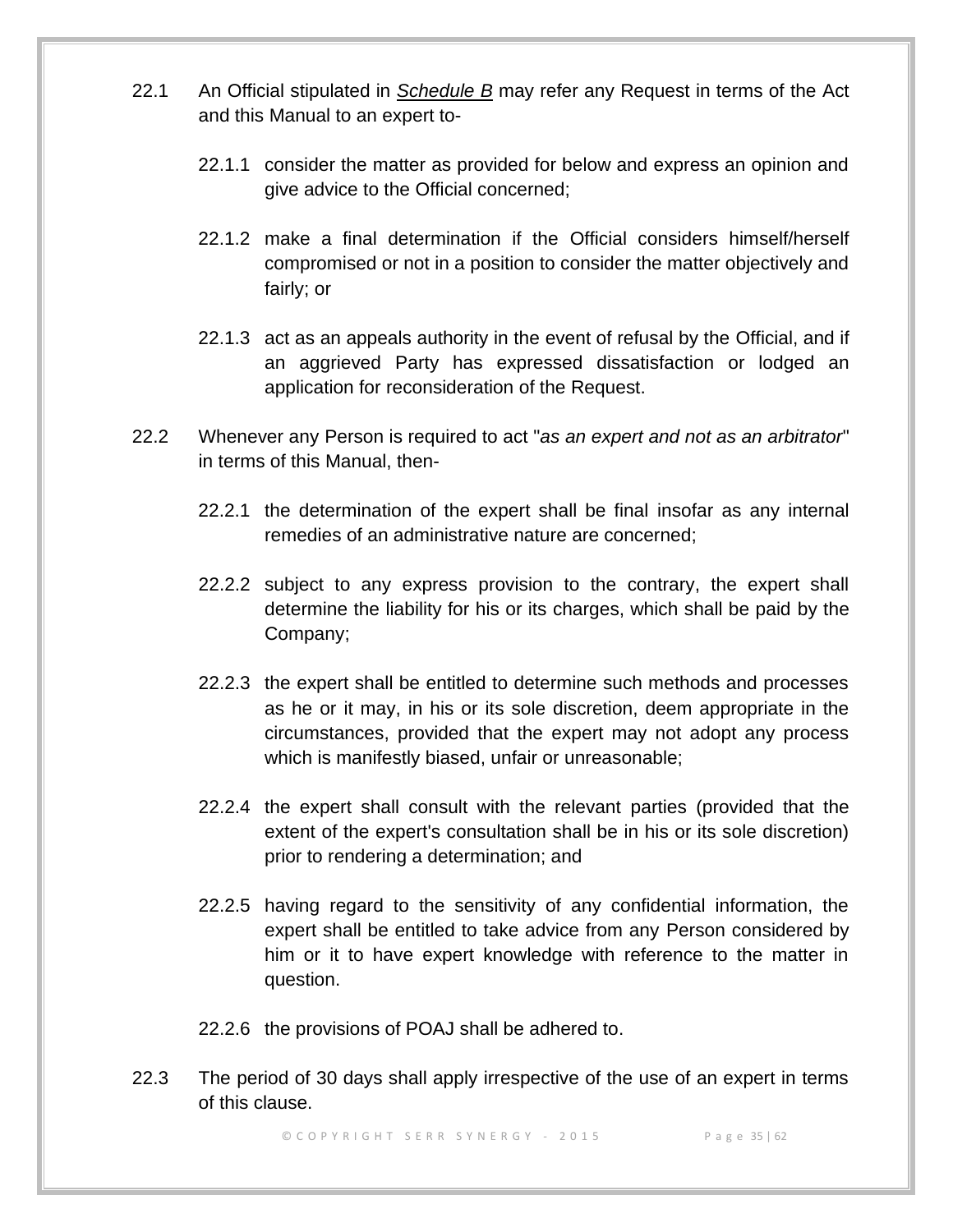#### <span id="page-35-0"></span>**23. ARBITRATION***:*

- 23.1 Without detracting from the statutory right of a Requester to lodge a Court application, the Company and the Requester or any other aggrieved Party may, besides the procedure provided for in terms of paragraph 22, agree to resolve the dispute by means of arbitration.
- 23.2 Any dispute arising from or in connection with this Manual or the subject matter of this Manual, including, without limitation, any dispute concerning the following may be resolved by alternative means:
	- 23.2.1 The interpretation and effect of the Act, legislation and this Manual;
	- 23.2.2 The Parties' respective rights or obligations under the Act or this Manual.

#### 23.3 APPOINTMENT OF ARBITRATOR

- 23.3.1 The Parties shall agree on the arbitrator who shall be an attorney or advocate on the panel of arbitrators of the Arbitration Foundation of Southern Africa (**AFSA**). If agreement is not reached within 15 business days after any Party calls in writing for such agreement, the arbitrator shall in the interim be an attorney or advocate nominated by the Registrar of AFSA.
- 23.3.2 The Request to nominate an arbitrator shall be made in writing, outlining the claim and any counterclaim of which the Party concerned is aware and, if desired, suggesting suitable nominees for appointment as arbitrator. A copy shall be furnished to the other Party who may, within 10 days, submit written comments on the Request to the addressee of the Request, with a copy to the first Party.

#### 23.4 VENUE AND PERIOD FOR COMPLETION OF ARBITRATION

The arbitration shall be held in the town or city or the magisterial district of the main place of business of the Company, and the Parties shall endeavour to ensure that such arbitration is completed within 60 days after notice requiring the claim to be referred to arbitration is given.

#### 23.5 ARBITRATION ACT – RULES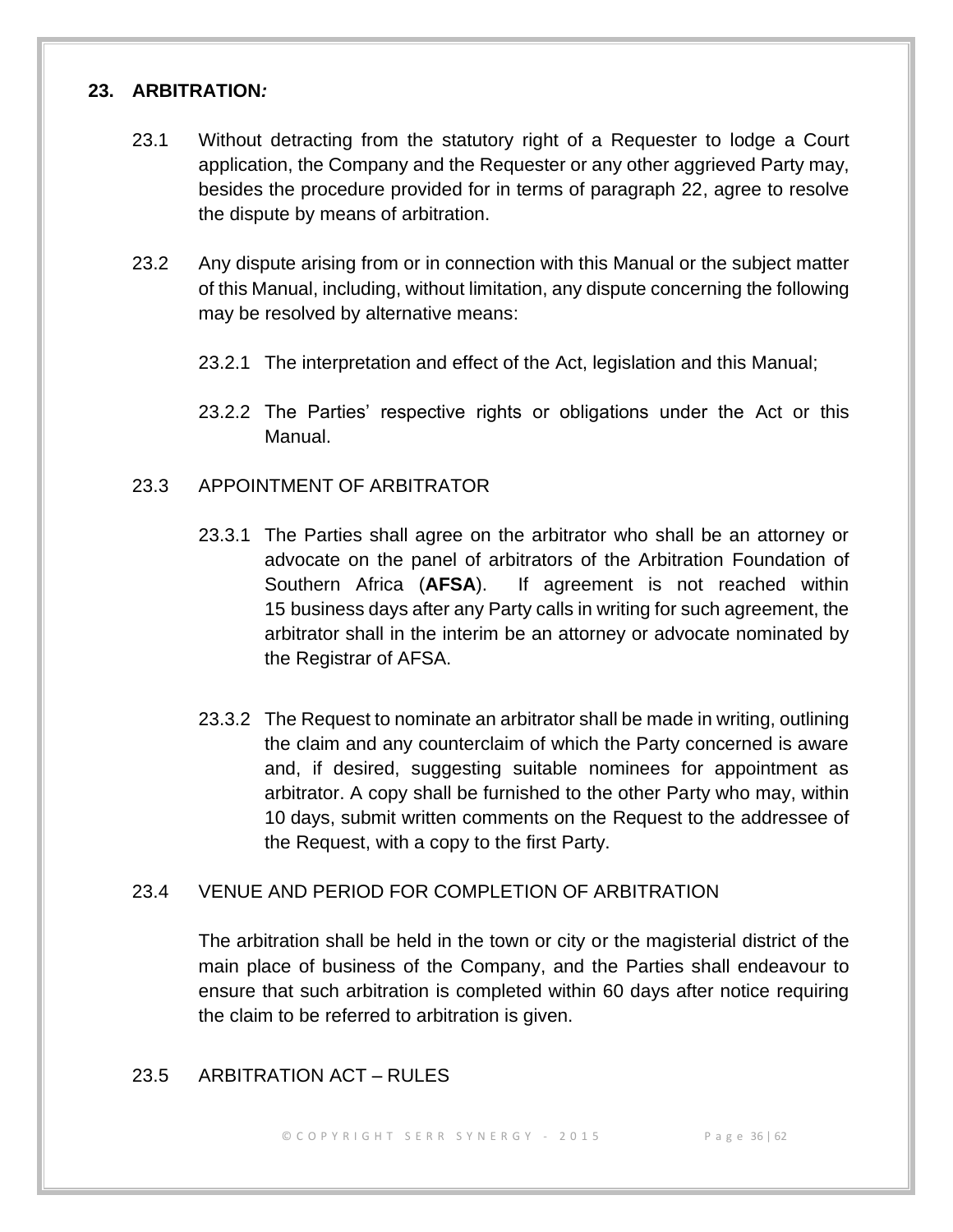The arbitration shall be governed by the Arbitration Act, 1965, or any replacement Act, and shall take place in accordance with the Commercial Arbitration Rules of AFSA.

## 23.6 APPLICATION TO COURT FOR URGENT INTERIM RELIEF

Nothing contained in this clause 23 shall prohibit a Party from approaching any Court for urgent interim relief pending resolution of the dispute by arbitration.

## <span id="page-36-0"></span>**24. APPLICATIONS TO COURT***:*

- 24.1 In terms of the Act, a Requester or a Third party which is aggrieved by a decision of an Official in relation to any matter relating to a Request for access, may:
- 24.2 by way of an application;
- 24.3 within 30 days;
- 24.4 apply to a Court for appropriate relief; and
- 24.5 for the purpose of receiving and being served with any Court notices, the Company nominates the persons as per *Schedule B* as the authorised Officials of the Company, and the physical address appearing in either *Schedule A or B* as the *domicilia citandi et executandi* for giving notice in terms of this paragraph.

## <span id="page-36-1"></span>**25. OTHER REMEDIES***:*

An aggrieved Party can also resort to the following remedies in an attempt to have a grievance addressed:

- 25.1 Report the matter to South African Human Rights Commission (SAHRC), the details of which appear in paragraph 5.2 of this Manual. The SAHRC has a duty and responsibility in terms of the Act to assist with access to information.
- 25.2 Report the matter to the Regulator who has extensive powers in terms of PAIA and POPI to investigate and, amongst others, issue compliance notices, etc.
- 25.3 If the matter falls within the ambit of the Consumer Protection Act, report the matter to the National Consumer Tribunal whose details are available at **www.thenct.org.za.**
- 25.4 If any offence has been committed in terms of destroying, damaging, altering, concealing of falsifying of Records in terms of Section 90 of the Act or any contravention of Regulation 9 of the Regulations relating to the Manual or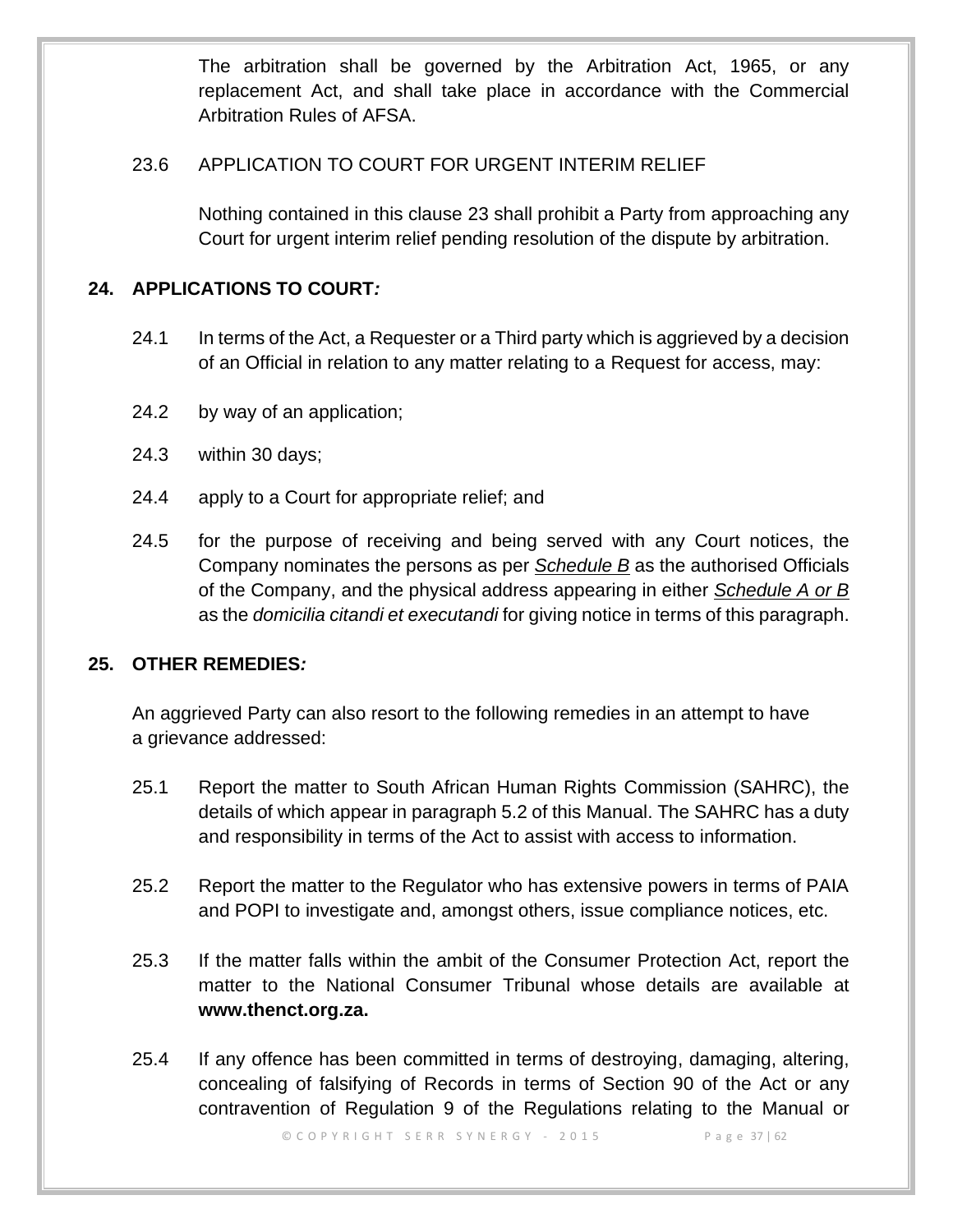neglecting regular updates, or any other offences in terms of POPI, the matter may be reported to the Regulator or the South African Police Service or both.

## **ACCEPTANCE BY THE COMPANY BY VIRTUE OF THE FOLLOWING DULY AUTHORISED OFFICIAL:**

HANS-PETER WOLFGANG SCHEIBERT **FULL NAMES OF OFFICIAL**

**DIRECTOR DESIGNATION AND/OR POSITION**

© C O P Y R I G H T S E R R S Y N E R G Y - 2015 P a g e 38 | 62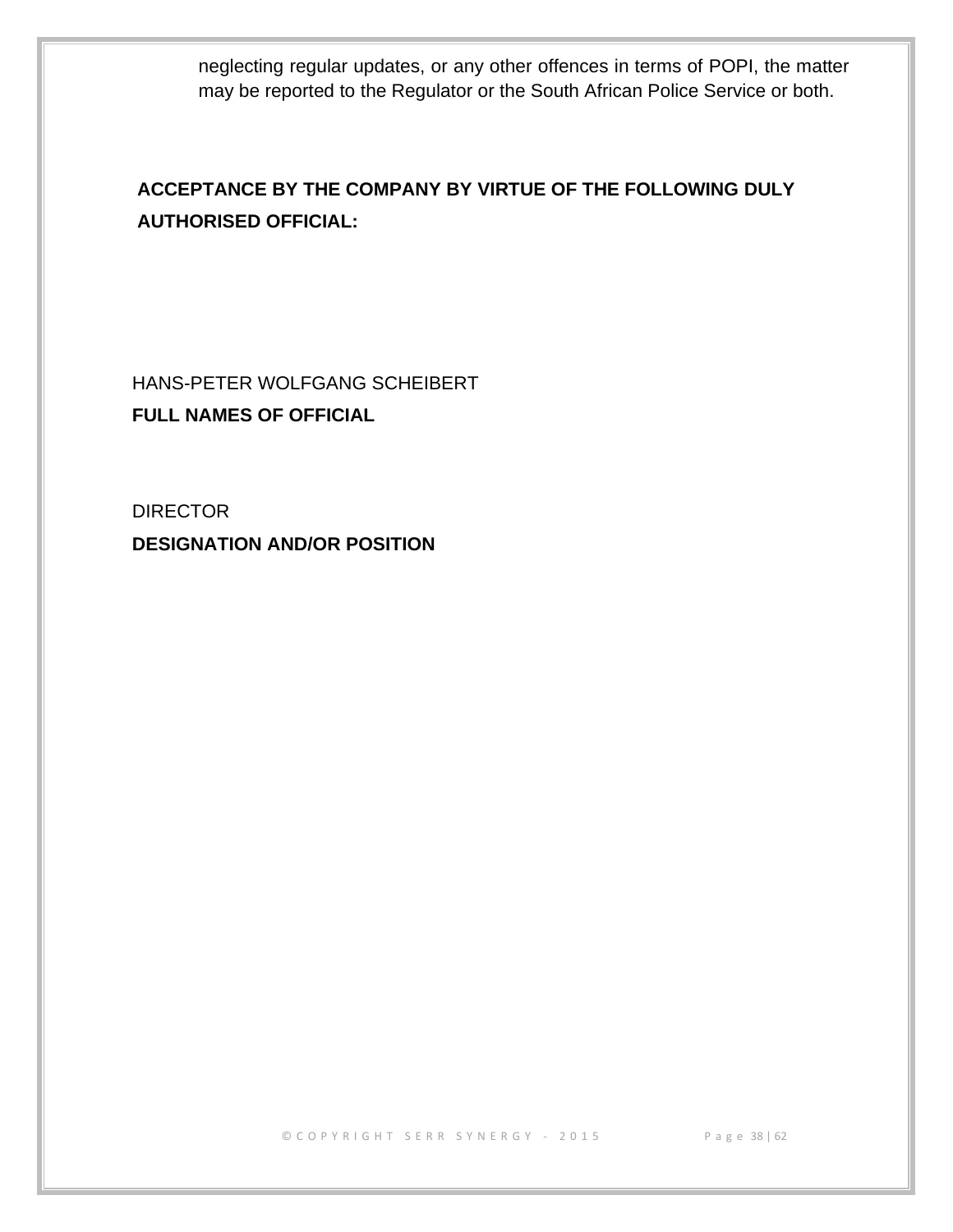# **SCHEDULE A**

# **DETAILS OF PRIVATE BODY (COMPANY)**

<span id="page-38-0"></span>

| <b>REGISTERED NAME</b>        |                                        | <b>BAUER TECHNOLOGIES SOUTH AFRICA (PTY) LTD</b> |  |
|-------------------------------|----------------------------------------|--------------------------------------------------|--|
| <b>TRADING AS</b>             | <b>BAUER TECHNOLOGIES SOUTH AFRICA</b> |                                                  |  |
|                               |                                        |                                                  |  |
| <b>MAIN PLACE OF BUSINESS</b> |                                        | Unit 215 Palm Office Park 519                    |  |
|                               |                                        | <b>Nupen Crescent</b><br>Midrand                 |  |
| <b>TELEPHONE NUMBER</b>       |                                        | +27 11 805 3679                                  |  |
| <b>FAX NUMBER</b>             |                                        | +27 86 623 9183                                  |  |
| <b>E-MAIL ADDRESS</b>         |                                        | info@bauersa.co.za                               |  |
| <b>WEBSITE ADDRESS</b>        |                                        | www.bauersa.co.za                                |  |
|                               |                                        |                                                  |  |
|                               | <b>OTHER OFFICES:</b>                  |                                                  |  |
| <b>CAPE TOWN</b>              |                                        | 4 <sup>TH</sup> Floor, Waalburg Building         |  |
|                               |                                        | 28 Wale Street                                   |  |
|                               |                                        | Cape Town                                        |  |
| <b>TELEPHONE NUMBER</b>       |                                        | +27 21 422 1365                                  |  |
| <b>FAX NUMBER</b>             |                                        | +27 21422 0616                                   |  |
| <b>E-MAIL ADDRESS</b>         |                                        | info@bauersa.co.za                               |  |
| <b>WEBSITE ADDRESS</b>        |                                        | www.bauersa.co.za                                |  |
|                               |                                        |                                                  |  |
| <b>GERMANY</b>                |                                        | PO Box 1260                                      |  |
|                               |                                        | 86522 Schrobenhausen                             |  |
|                               |                                        | Germany                                          |  |
| <b>TELEPHONE NUMBER</b>       |                                        | +49 8252 97 0                                    |  |
| <b>FAX NUMBER</b>             |                                        | +49 8252 97 1                                    |  |
| <b>E-MAIL ADDRESS</b>         |                                        | BRE-EDH@bauer.de                                 |  |
| <b>WEBSITE ADDRESS</b>        |                                        | www.bauer.de                                     |  |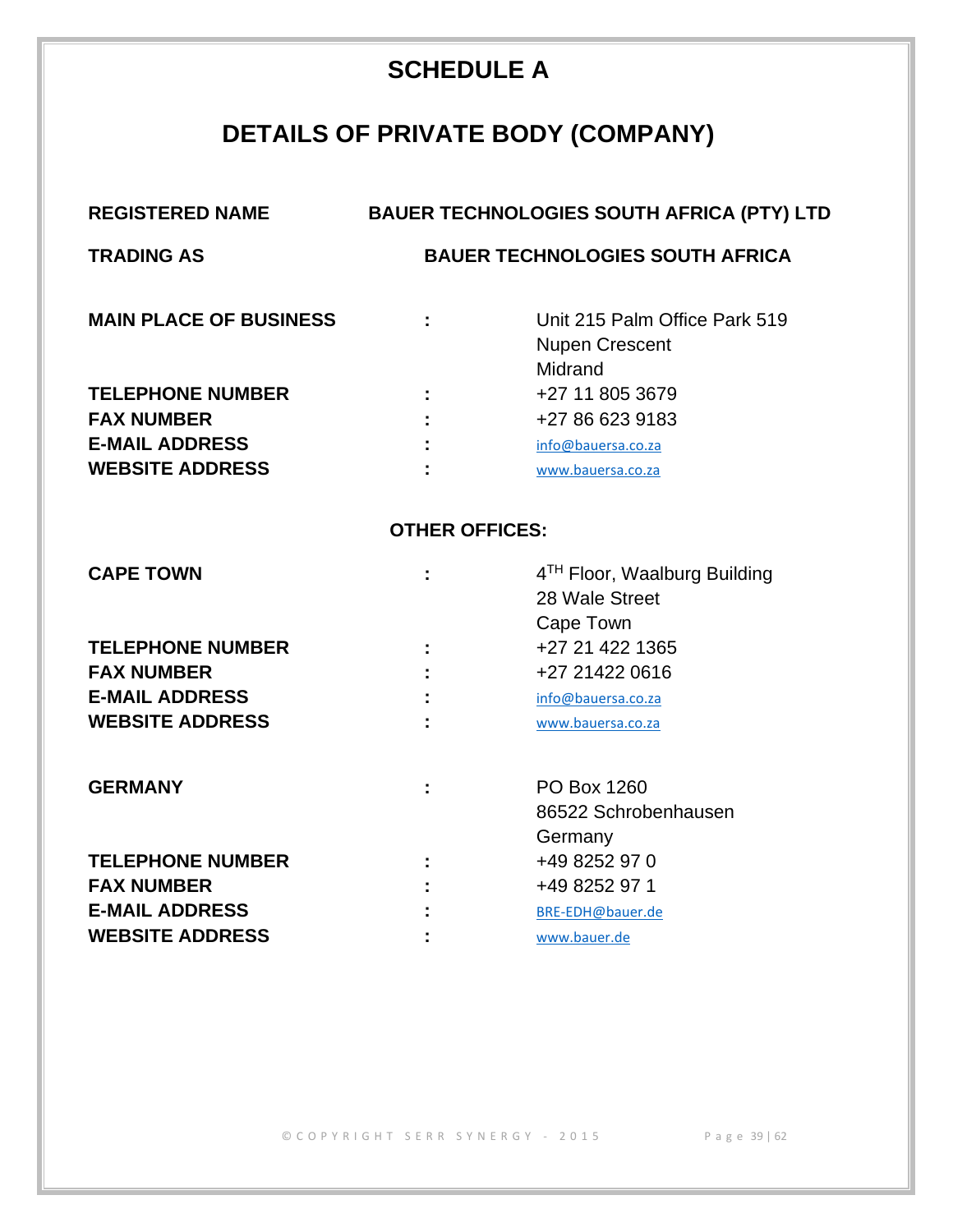## **SCHEDULE B**

# <span id="page-39-0"></span>**HEAD OF THE PRIVATE BODY (COMPANY)**

| <b>NAME</b><br><b>POSITION</b><br><b>PHYSICAL ADDRESS</b><br><b>POSTAL ADDRESS</b> |                              | HANS-PETER WOLFGANG SCHEIBERT<br><b>Director</b><br>Unit 215 Palm Office Park 519<br><b>Nupen Crescent</b><br>Midrand<br>PO Box 10473 |
|------------------------------------------------------------------------------------|------------------------------|---------------------------------------------------------------------------------------------------------------------------------------|
|                                                                                    |                              | <b>VORNA VALLEY</b><br>1686                                                                                                           |
| <b>TELEPHONE NUMBER</b>                                                            | $\mathcal{L}^{\text{max}}$ . | +27 11 805 3679                                                                                                                       |
| <b>FAX NUMBER</b>                                                                  |                              | +27 86 623 9183                                                                                                                       |
| <b>E-MAIL ADDRESS</b>                                                              |                              | info@bauersa.co.za                                                                                                                    |
| <b>INFORMATION OFFICER:</b>                                                        |                              |                                                                                                                                       |
| <b>NAME</b><br><b>POSITION</b><br><b>PHYSICAL ADDRESS</b>                          |                              | <b>HENNIE BESTER</b><br><b>General Manager</b><br>Unit 215 Palm Office Park 519<br><b>Nupen Crescent</b><br>Midrand                   |
| <b>POSTAL ADDRESS</b>                                                              |                              | PO Box 10473<br><b>VORNA VALLEY</b><br>1686                                                                                           |
| <b>TELEPHONE NUMBER</b><br><b>FAX NUMBER</b><br><b>E-MAIL ADDRESS</b>              |                              | +27 11 805 3679<br>+27 86 623 9183<br>hennie.Bester@bauersa.co.za                                                                     |

| Is Information Officer also appointed as such officer in terms of POPI?                      | YES        |
|----------------------------------------------------------------------------------------------|------------|
| Is Information Officer also the designated appointee in terms of<br>Consumer Protection Act? | <b>YES</b> |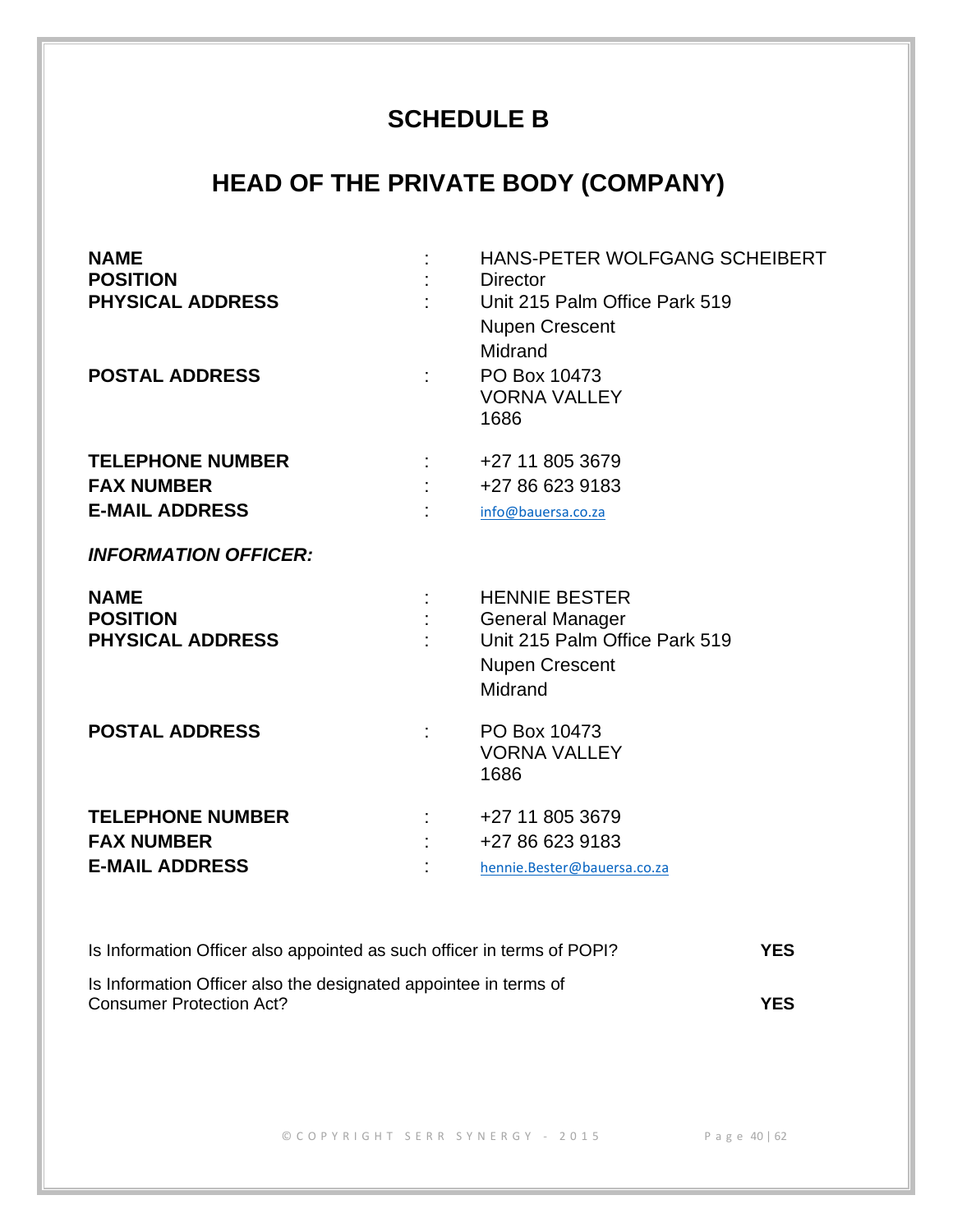# **SCHEDULE C**

# <span id="page-40-0"></span>**OTHER DIRECTORS AND PRESCRIBED OFFICERS OF THE PRIVATE BODY (COMPANY)**

| <b>DIRECTOR</b> | ٠. | ELSHERSH LOTZ-ABD EL MOITTY    |
|-----------------|----|--------------------------------|
| <b>DIRECTOR</b> | ж. | <b>LARS ROESLER</b>            |
| <b>DIRECTOR</b> | ÷  | <b>HERMANN SCHRATTENTHALER</b> |
| <b>DIRECTOR</b> | ٠  | ALEXANDER KLAUS HARTY DITTMAR  |
| <b>ACCOUNTS</b> | ٠  | <b>IRINA ENGELBRECHT</b>       |

© C O P Y R I G H T S E R R S Y N E R G Y - 2015 P a g e 41 | 62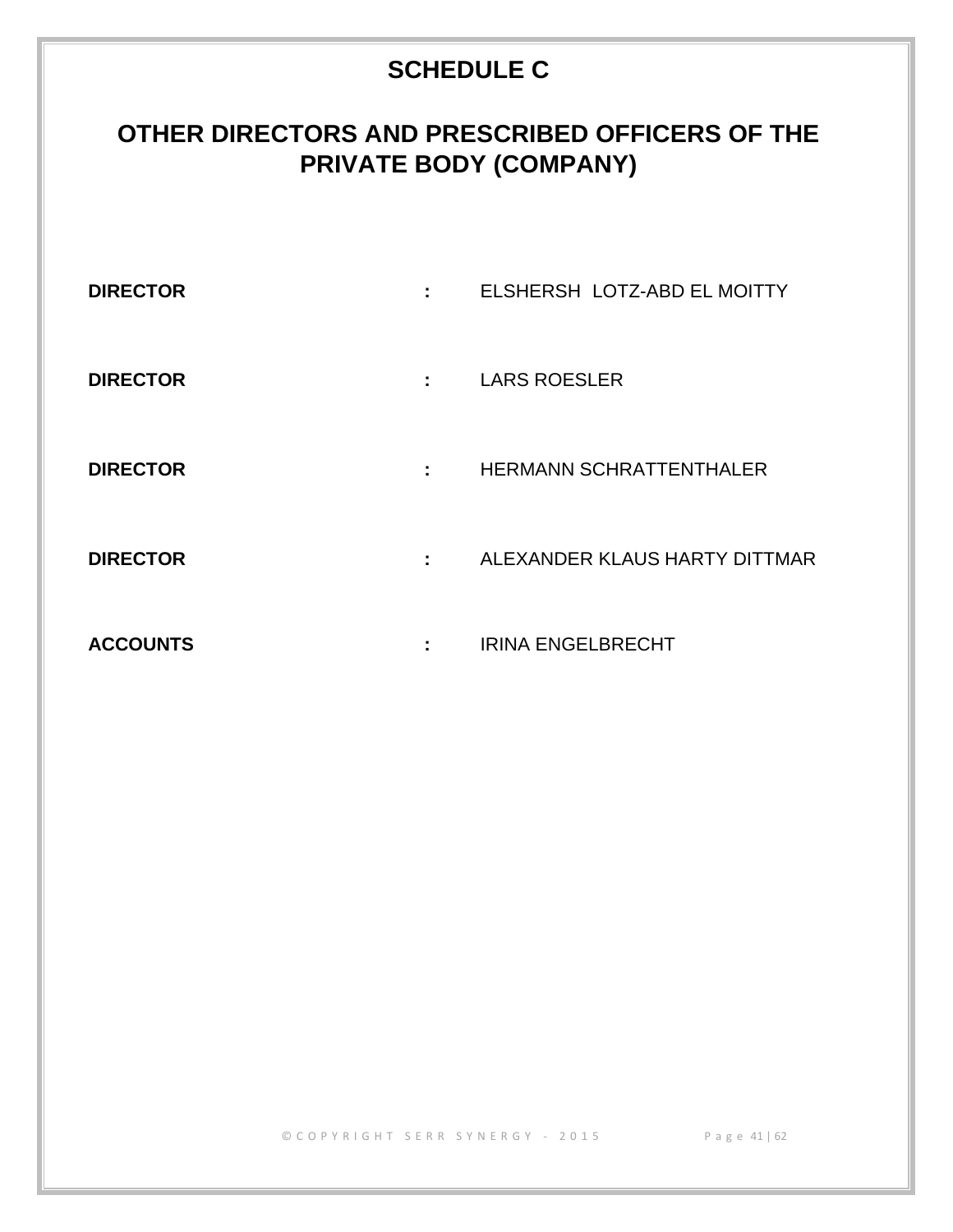## **SCHEDULE D**

## <span id="page-41-0"></span>**AUTOMATICALLY AVAILABLE RECORDS AND ACCESS TO SUCH RECORDS: (Section 52 of the Promotion of Access to Information Act, 2000 (Act 2 of 2000)) [Regulation 9A] THE PRIVATE BODY (COMPANY)**

| <b>DESCRIPTION OF CATEGORY OF RECORDS</b><br><b>AUTOMATICALLY AVAILABLE IN TERMS OF SECTION</b><br>52 (1) (a) OF THE PROMOTION OF ACCESS TO<br><b>INFORMATION ACT, 2000</b> | <b>MANNER OF ACCESS TO RECORDS (e.g.</b><br>website) (SECTION 52 (1) (b)) |
|-----------------------------------------------------------------------------------------------------------------------------------------------------------------------------|---------------------------------------------------------------------------|
| FOR INSPECTION IN TERMS OF SECTION 52 (1)(a)(iii):                                                                                                                          |                                                                           |
| Labour Contracts of Employment                                                                                                                                              | Inspection by Labour Inspector<br>$\bullet$                               |
| Letters of Employment                                                                                                                                                       | Inspection by Bargaining Council<br>$\bullet$                             |
| Pay slips                                                                                                                                                                   | Agents                                                                    |
| Occupational Health & Safety Assessments & Reports                                                                                                                          | Inspection by Public Health Inspectors<br>$\bullet$                       |
| FOR PURCHASING IN TERMS OF SECTION 52 (1)(a)(ii):                                                                                                                           |                                                                           |
| FOR COPYING IN TERMS OF SECTION 52 (1)(a)(ii):<br><b>AVAILABLE FREE OF CHARGE IN TERMS OF SECTION 52 (1)(a)(iii):</b>                                                       |                                                                           |
| <b>Business Cards</b><br>$\bullet$                                                                                                                                          |                                                                           |
| <b>Business Profile - Facebook</b>                                                                                                                                          | Electronic by means of e-mail Request,                                    |
| <b>Client General Newsletters</b><br>$\bullet$                                                                                                                              | website                                                                   |
| <b>Company Profile</b><br>$\bullet$                                                                                                                                         |                                                                           |
| Leaflets - Marketing<br>$\bullet$                                                                                                                                           |                                                                           |
| Newspaper Adverts<br>$\bullet$                                                                                                                                              |                                                                           |
| Newspaper Articles and Columns<br>$\bullet$                                                                                                                                 |                                                                           |
| <b>Product Brochures</b>                                                                                                                                                    | Hard copies from employees,                                               |
| <b>Product Pamphlets</b>                                                                                                                                                    | marketing staff                                                           |
| Quotations                                                                                                                                                                  |                                                                           |
| Website                                                                                                                                                                     |                                                                           |
| © COPYRIGHT SERR SYNERGY - 2015                                                                                                                                             | Page 42   62                                                              |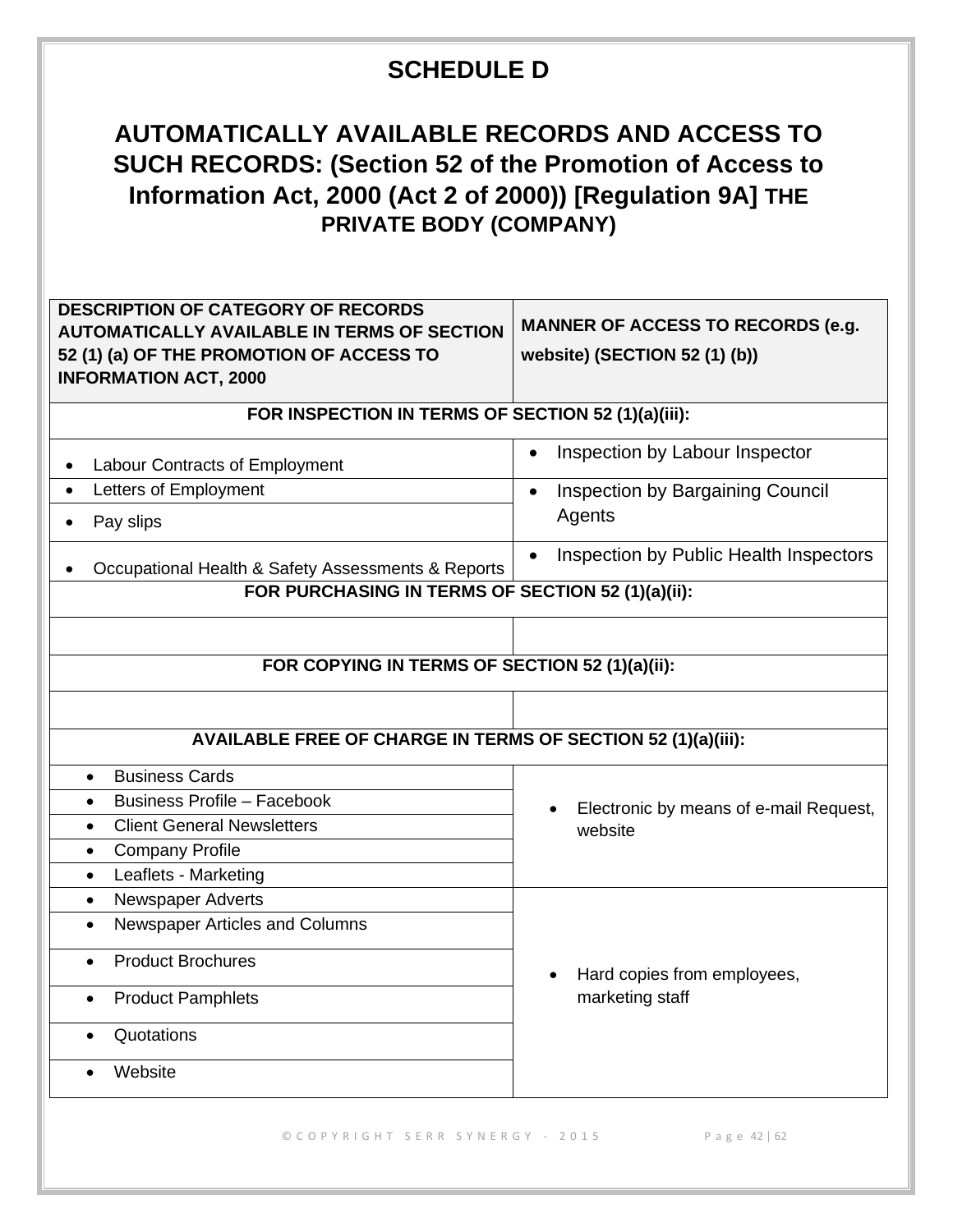## **SCHEDULE E**

## <span id="page-42-0"></span>**BUSINESS ACTIVITIES OF THE PRIVATE BODY (COMPANY)**

## **MANUFACTURING AND W&R:**

- The global activities of the BAUER Group are split into 3 main areas comprising of civil engineering projects for piling and other special foundation requirements; the design, manufacture, and supply of drilling equipment and the execution of turnkey services in the fields of water and energy, mineral resources, and environmental engineering.
- They combine several specialized drilling companies from deep drilling for oil, gas and geothermal energy with vertical, inclined or directional drill holes in Europe and Jordan to hydro mining and large diameter deep exploration in Canada and wide bulk sample drilling as well as deeper exploration and water drilling in Australia and Africa.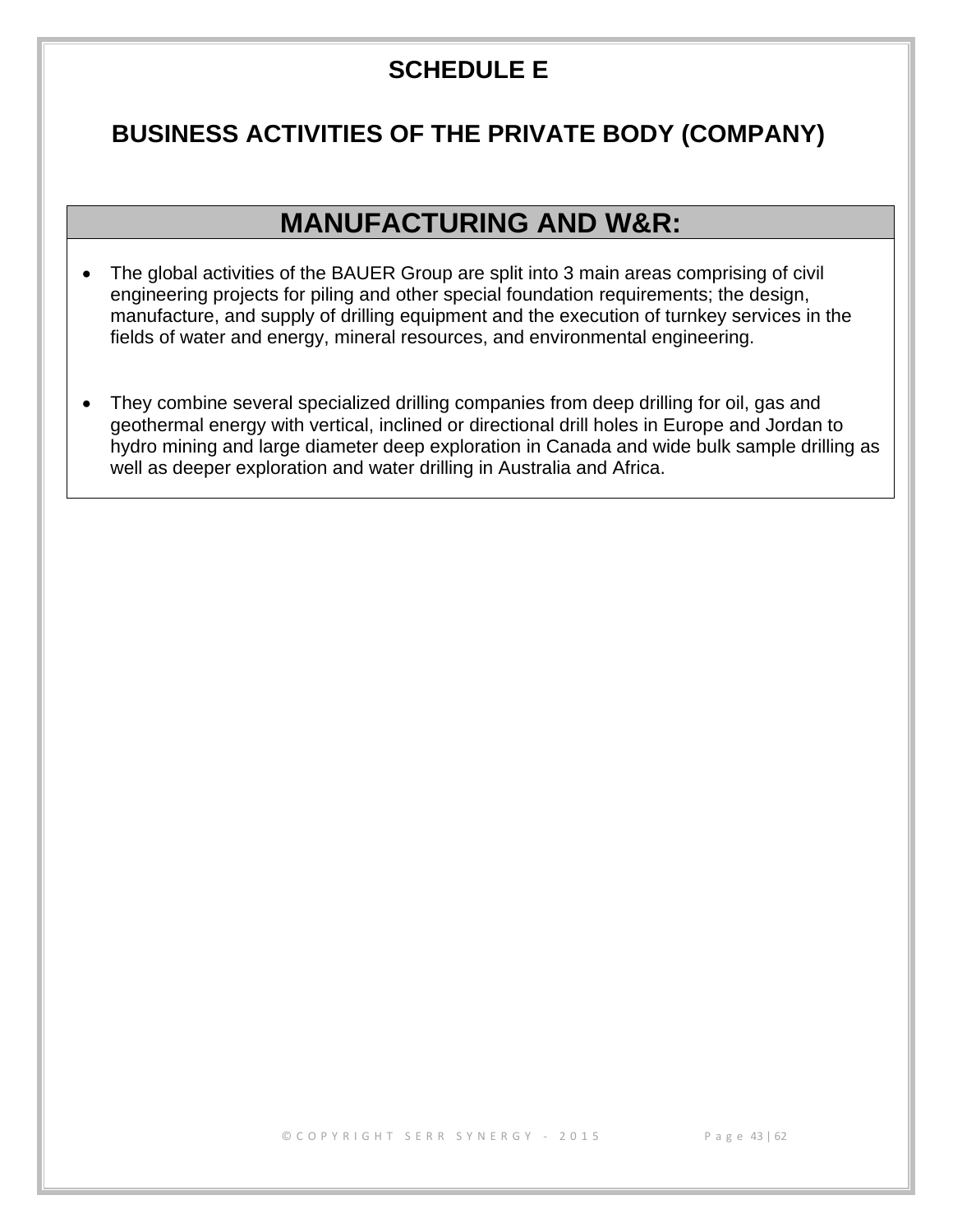## **SCHEDULE F**

# <span id="page-43-0"></span>**GROUP STRUCTURE(S) AND CONNECTED COMPANIES OF THE PRIVATE BODY (COMPANY)**

• BAUER TECHNOLOGIES SOUTH AFRICA (PTY) LTD is not involved in any holding

/ subsidiary relationship.

• Cross directors / shareholding existing in relation to:

| <b>Company name</b> |    | <b>SEESA COMMERCIAL (PTY) LTD</b>               |
|---------------------|----|-------------------------------------------------|
| <b>Company name</b> |    | <b>SERR EMPOWER MANAGEMENT (PTY) LTD</b>        |
| <b>Company name</b> | t, | <b>REVENUE FORENSICS (PTY) LTD</b>              |
| <b>Company name</b> |    | <b>REVIEW MANAGEMENT SOLUTIONS (PTY) LTD</b>    |
| <b>Company name</b> |    | <b>EMPOWER DEVELOPMENT INITIATIVE (PTY) LTD</b> |
| <b>Company name</b> |    | <b>SERR PLATFORM (PTY) LTD</b>                  |
| <b>Company name</b> |    | <b>SERR PROCEDURE (PTY) LTD</b>                 |
| <b>Company name</b> |    | <b>SERR SOURCE (PTY) LTD</b>                    |
| <b>Company name</b> |    | <b>SERR LINK (PTY) LTD</b>                      |
| <b>Company name</b> |    | <b>SERR SUPPLY CHAIN (PTY) LTD</b>              |
| <b>Company name</b> | t  | <b>SERR YES (PTY) LTD</b>                       |
| <b>Company name</b> | ÷  | <b>YES BURSARIES (PTY) LTD</b>                  |
| <b>Company name</b> | ÷  | <b>SERR I VISION (PTY) LTD</b>                  |
| <b>Company name</b> |    | <b>SYNERGY CORPORATE SOLUTIONS (PTY) LTD</b>    |
| <b>Company name</b> |    | <b>XDSL TRADING 78 (PTY) LTD</b>                |
| <b>Company name</b> |    | <b>AQUA VISTA HOME OWNERS ASSOCIATION (RF)</b>  |
| <b>Company name</b> |    | <b>SERR I VISION (PTY) LTD</b>                  |
|                     |    |                                                 |

**Director :** Gideon Gerber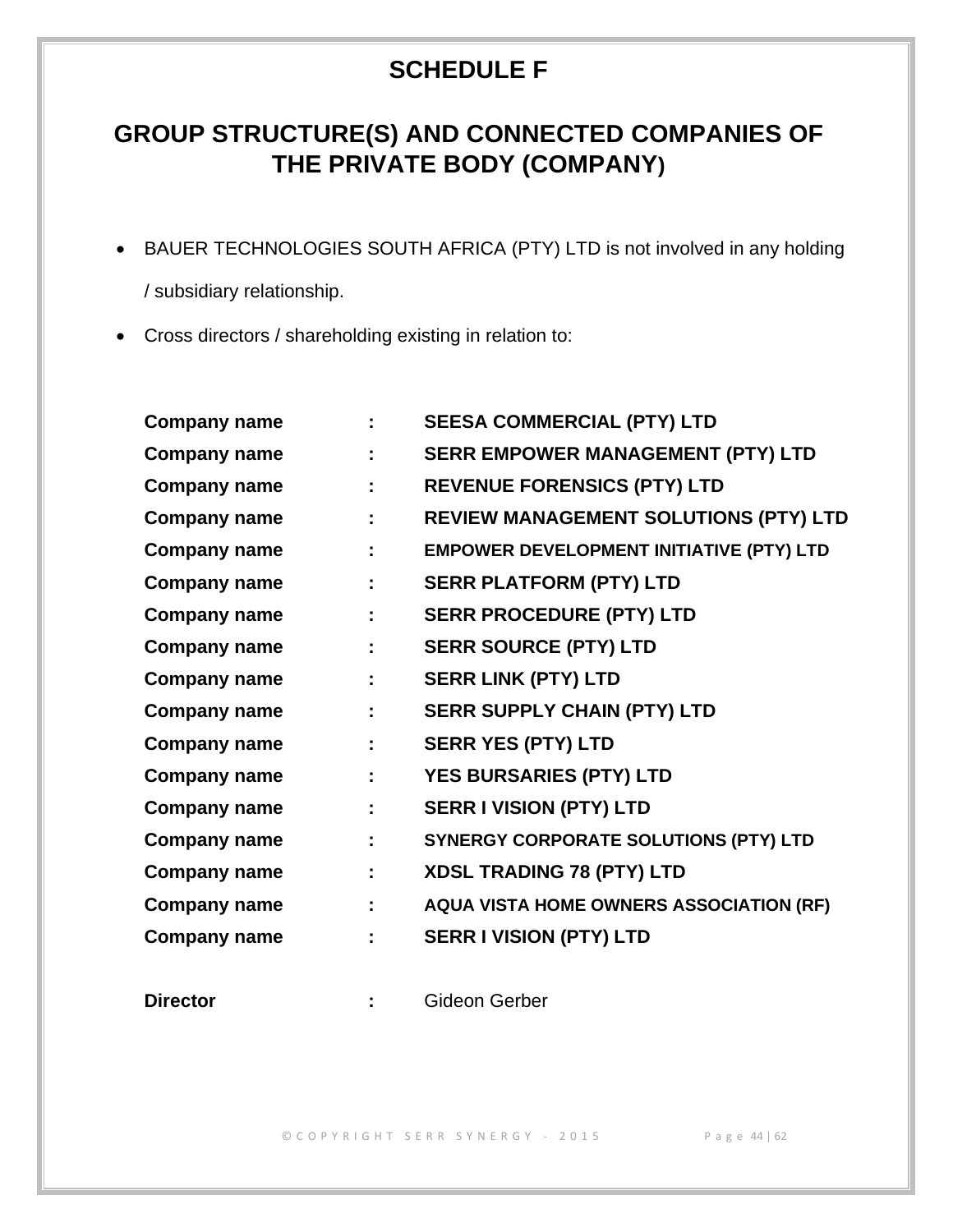| <b>Company name</b> |    | <b>FINANCIAL EXPERT MARKETING CC</b>         |
|---------------------|----|----------------------------------------------|
| <b>Company name</b> | ÷  | <b>SEESA COMMERCIAL (PTY) LTD</b>            |
| <b>Company name</b> |    | <b>SILVER SOLUTIONS 589 CC</b>               |
| <b>Company name</b> | ÷  | <b>SILVER SOLUTIONS 590 CC</b>               |
| <b>Company name</b> | ÷  | <b>SILVER SOLUTIONS 591 CC</b>               |
| <b>Company name</b> | ÷  | <b>SERR EMPOWER MANAGEMENT (PTY) LTD</b>     |
| <b>Company name</b> | ÷. | <b>REVENUE FORENSICS (PTY) LTD</b>           |
| <b>Company name</b> | ÷. | <b>SERR I VISION (PTY) LTD</b>               |
| <b>Company name</b> | ÷  | <b>SYNERGY CORPORATE SOLUTIONS (PTY) LTD</b> |
| <b>Company name</b> | ÷  | <b>ACTING ANGELS NPC</b>                     |
| <b>Director</b>     |    | <b>Andries Marthinus Pretorius</b>           |

© C O P Y R I G H T S E R R S Y N E R G Y - 2015 P a g e 45 | 62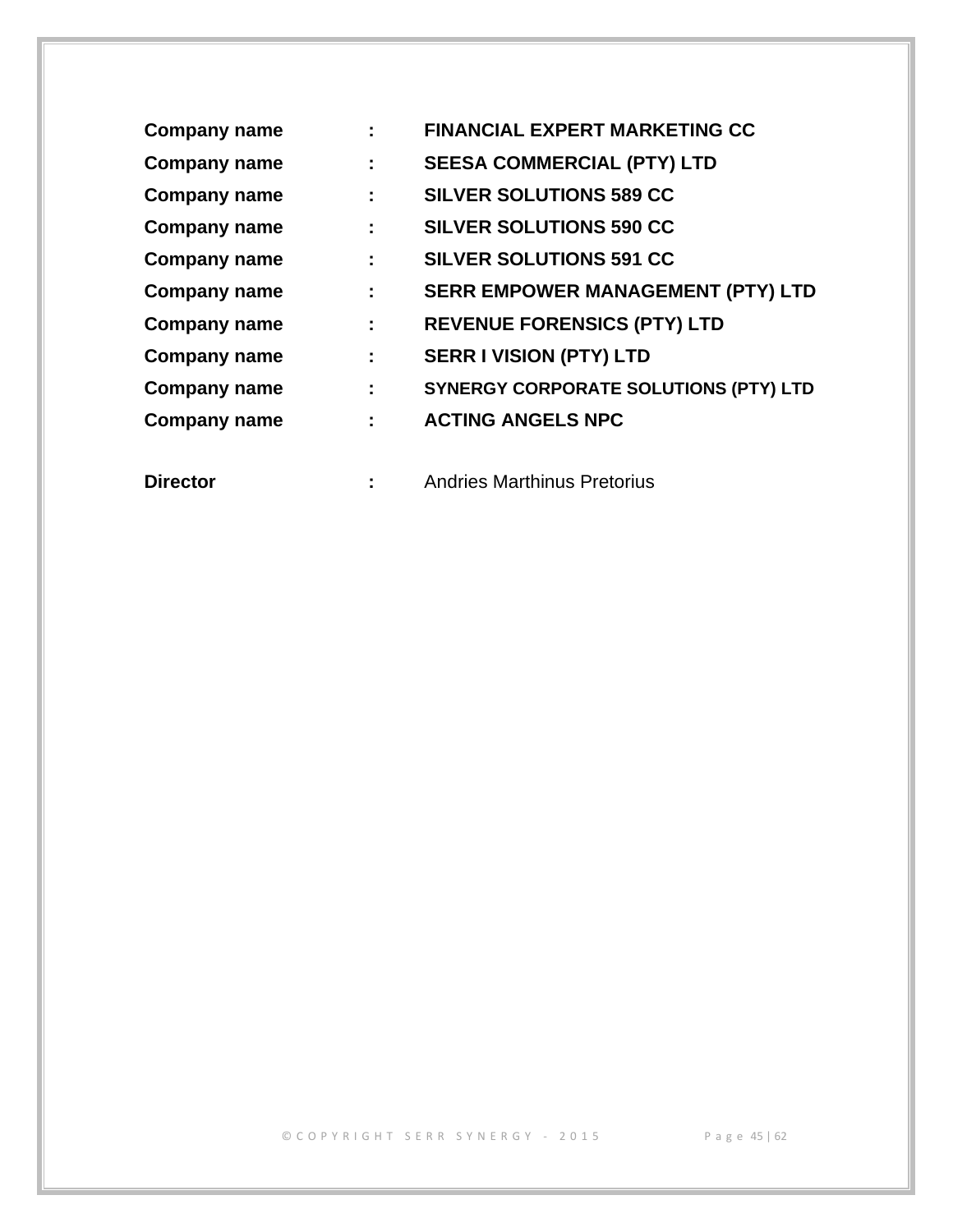## **SCHEDULE G**

## <span id="page-45-0"></span>**LEGISLATION APPLICABLE TO THE PRIVATE BODY (COMPANY)**

- 1. Basic Conditions of Employment Act 75 of 1997
- 2. Broad Based Black Economic Empowerment Act of 2003 and amendment Act of 2013 & BBBEE Codes
- 3. Companies Act 61 of 2008
- 4. Consumer Protection Act 68 of 2008
- 5. Copyright Act 98 of 1978
- 6. Electronic Communications and Transaction Act 25 of 2002
- 7. Employment Equity Act 55 of 1998
- 8. Income Tax Act 58 of 1962
- 9. Labour Relations Act 66 of 1995
- 10. Occupational Health & Safety Act 85 of 1993
- 11. Promotion of Access to Information Act 2 of 2000
- 12. Promotion of Equality and Prevention of Unfair Discrimination Act 4 of 2000
- 13. Protection of Personal Information Act 4 of 2013
- 14. Skills Development Act 97 of 1998
- 15. Skills Development Levies Act 9 of 1999
- 16. Unemployment Contributions Act 4 of 2002
- 17. Unemployment Insurance Act 30 of 1996
- 18. Value Added Tax Act 89 of 1991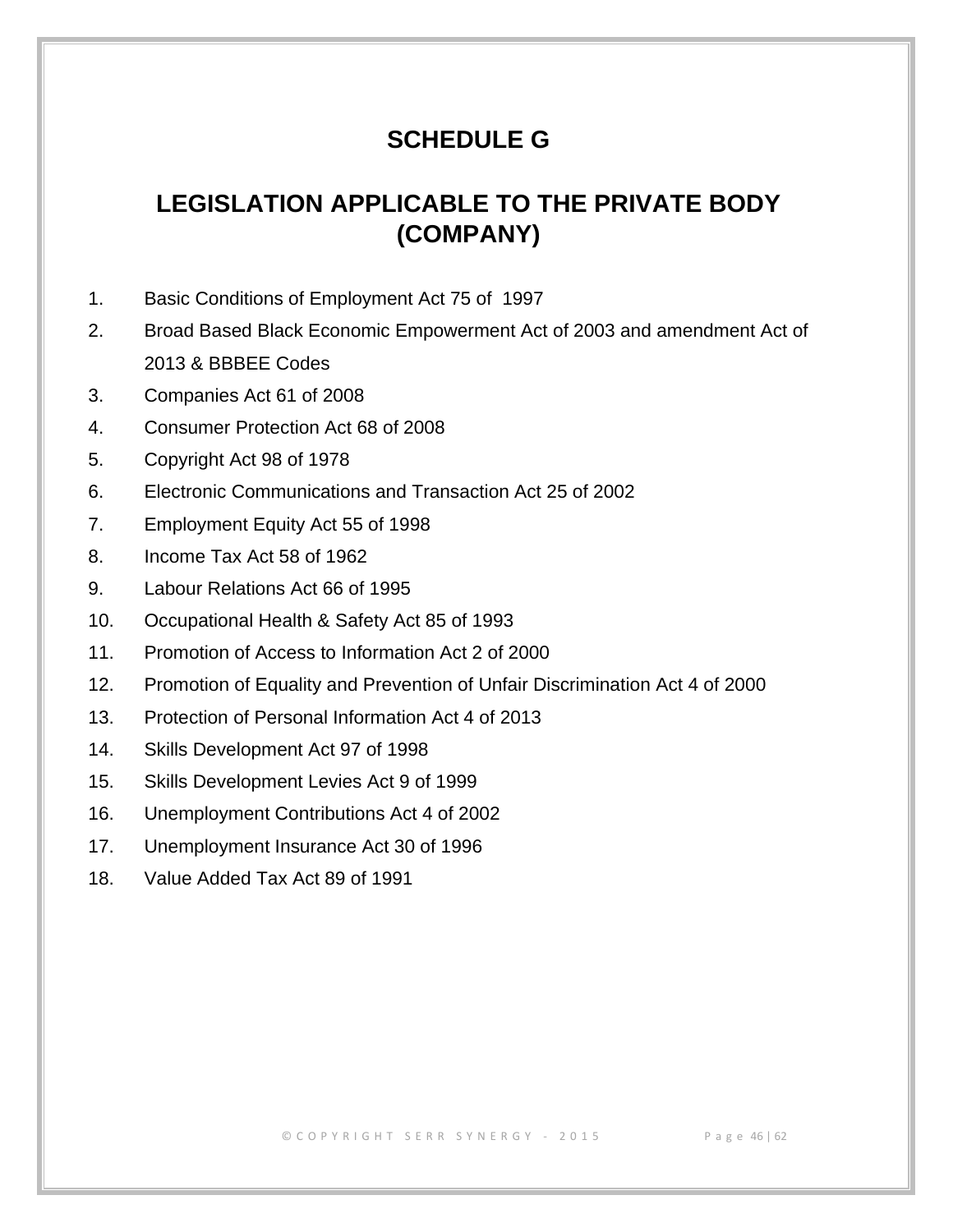# **SCHEDULE H**

# <span id="page-46-0"></span>**LIST OF RECORDS OF NATURAL PEOPLE OF THE PRIVATE BODY (COMPANY)**

| <b>PERSONAL INFORMATION</b>            | <b>SPECIAL PERSONAL INFORMATION</b>   |
|----------------------------------------|---------------------------------------|
| <b>Employment Equity Plans</b>         |                                       |
| <b>Attendance Register</b>             |                                       |
| <b>Disciplinary Records</b>            |                                       |
| <b>Employee Information Records</b>    | <b>Employee Information Records</b>   |
| <b>Employee Loans</b>                  |                                       |
| <b>Employment Applications</b>         |                                       |
| <b>Employment Contracts</b>            |                                       |
| <b>Employment Equity Reports</b>       |                                       |
| <b>Group Life</b>                      |                                       |
| <b>IRP 5 and IT 3 Certificates</b>     |                                       |
| Letters of Appointment                 |                                       |
| Leave Applications                     |                                       |
| <b>Maternity Leave Policy</b>          |                                       |
| Payroll                                |                                       |
| <b>Personnel Files</b>                 | <b>Personnel Files</b>                |
| <b>Recruitment and Appointments</b>    |                                       |
| <b>Salary Slips and Wage Registers</b> |                                       |
| <b>Salary Slips and Wage Records</b>   |                                       |
| <b>Scholarships and Bursaries</b>      |                                       |
| <b>Staff Records after Employment</b>  | <b>Staff Records after Employment</b> |
| <b>Study Assistance Schemes</b>        |                                       |

© C O P Y R I G H T S E R R S Y N E R G Y - 2015 P a g e 47 | 62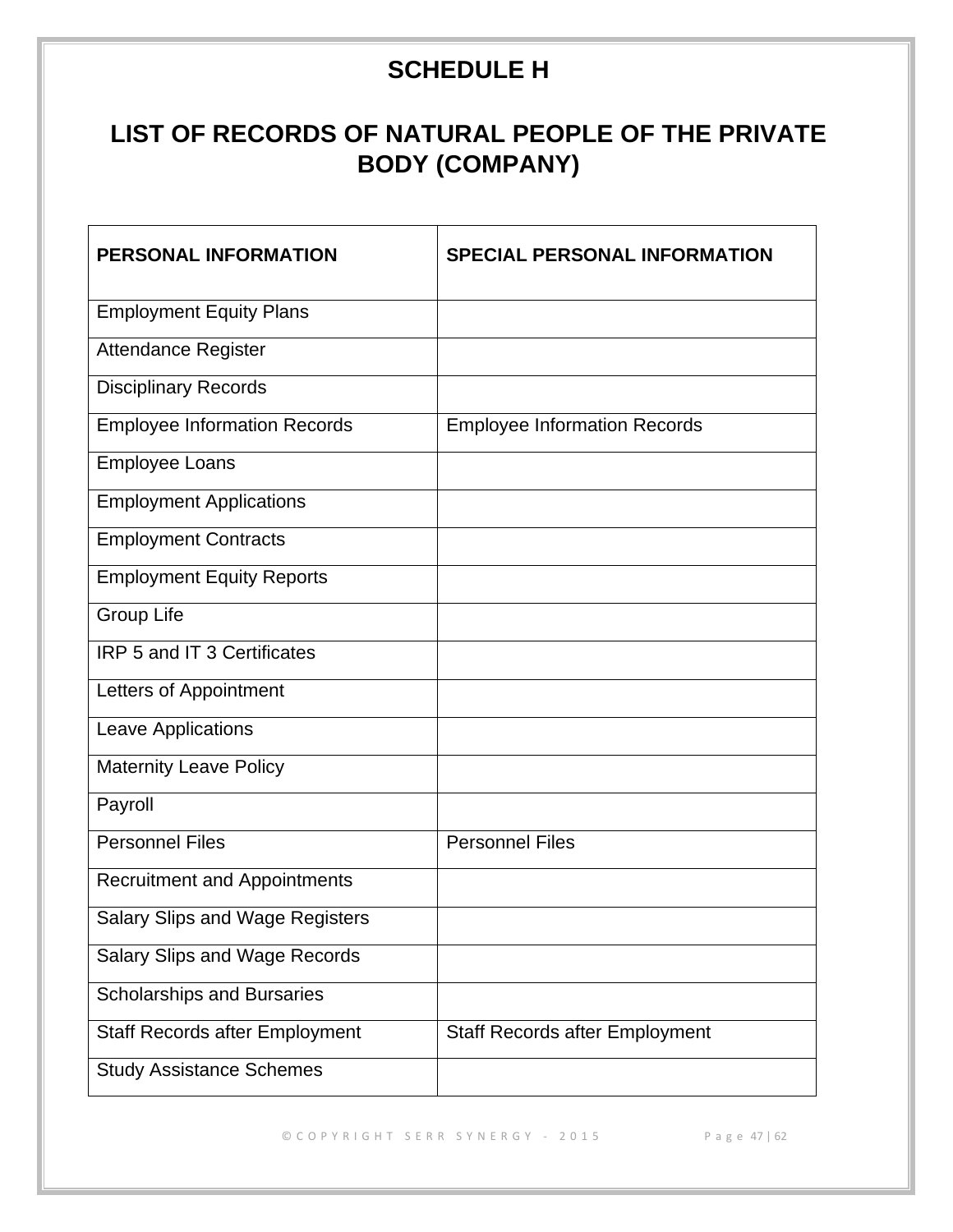| <b>Time Records</b>                         |                        |
|---------------------------------------------|------------------------|
| <b>Labour Inspection Reports</b>            |                        |
| <b>Training and Development</b>             |                        |
| UIF, PAYE and SDL Returns                   |                        |
| <b>Workmen's Compensation</b>               |                        |
| Documentation                               |                        |
| <b>Annual Training Reports</b>              |                        |
| <b>Workplace Skills Plan</b>                |                        |
| <b>CCMA/Labour Court/Bargaining Council</b> |                        |
| Awards/Disputes                             |                        |
| <b>Medical Records</b>                      | <b>Medical Records</b> |
| <b>Safety Incident Reports</b>              |                        |
| <b>Confidentiality Agreements</b>           |                        |
| <b>Directors Agreements</b>                 |                        |
| <b>Share Certificates</b>                   |                        |
| <b>Directors Resolutions</b>                |                        |
| <b>Shareholders Agreements</b>              |                        |
| Special drafted MOI                         |                        |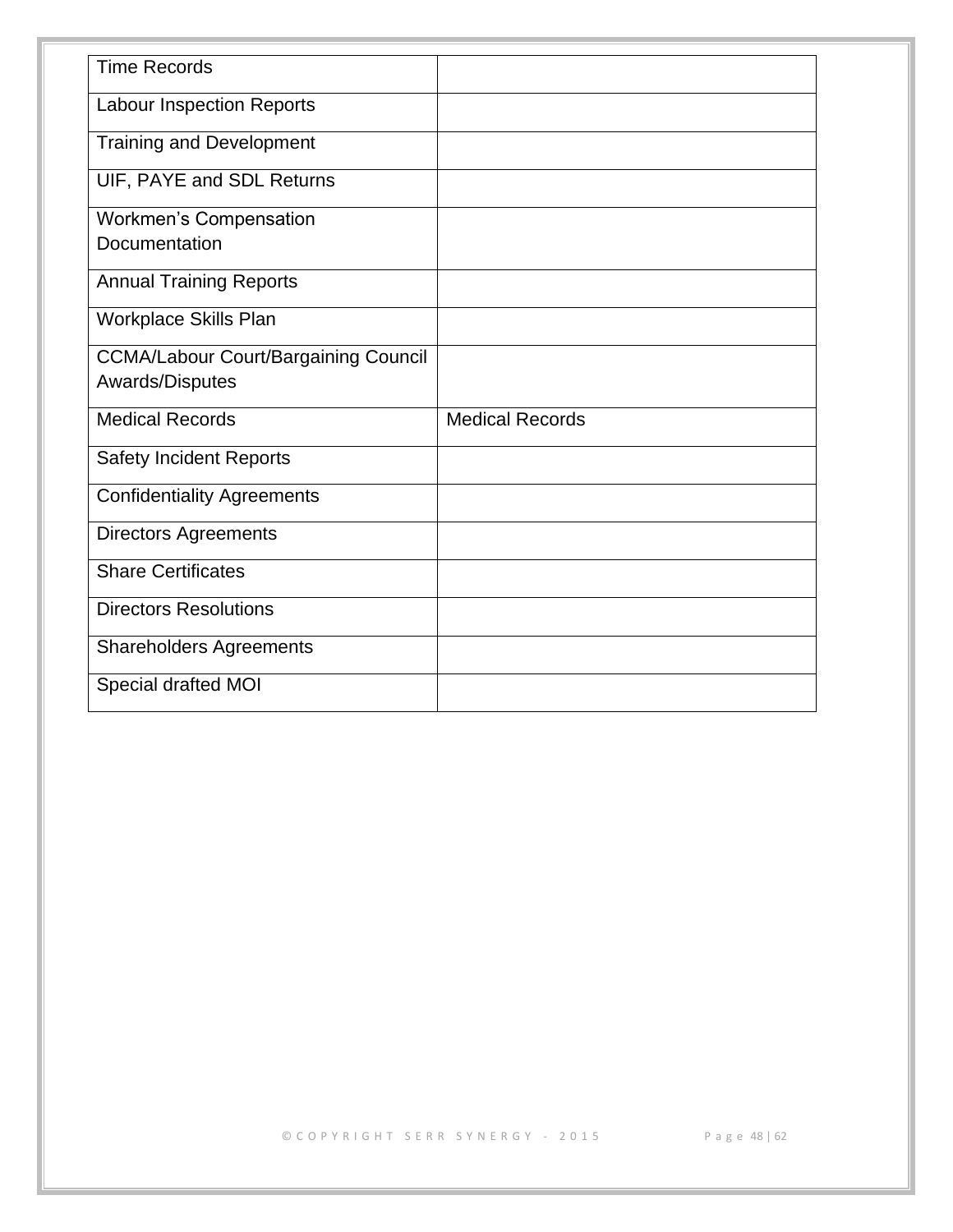# **SCHEDULE I**

## <span id="page-48-0"></span>**CLASSIFICATION AND CATEGORIES FOR PROTECTION OF THE PRIVATE BODY (COMPANY) – Paragraph 20**

#### *1. AA – Automatically Available:*

Records available in the public domain or intended to be placed in the public domain.

- **2.** *Personal Information:* means an identifiable, living or deceased, natural person, and where applicable, an identifiable, existing juristic Person including, but not limited to pregnancy, age etc.
- **3.** *Special Personal Information:* means Religious or Philosophical beliefs, Race or Ethnic origin, Trade Union Membership, Political persuasion, Health and sex life, Criminal Behavior
- **4.** *Category 1:* A Record containing information about research being or to be carried out by or on behalf of a Third Party or the Company.
- **5.** *Category 2:* Sensitive commercial Records of the Company, Contains trade secrets of the Company etc.
- **6.** *Category 3:* Sensitive commercial Records relating to other Private Bodies. Trade secrets of a Third Party or Data Subject.
- **7.** *Category 4:* Records relating to the safety of individuals an protection of property
- **8.** *Category 5:* Information protected subject to an obligation of confidentiality by virtue of office, employment, profession and privileged information or by agreement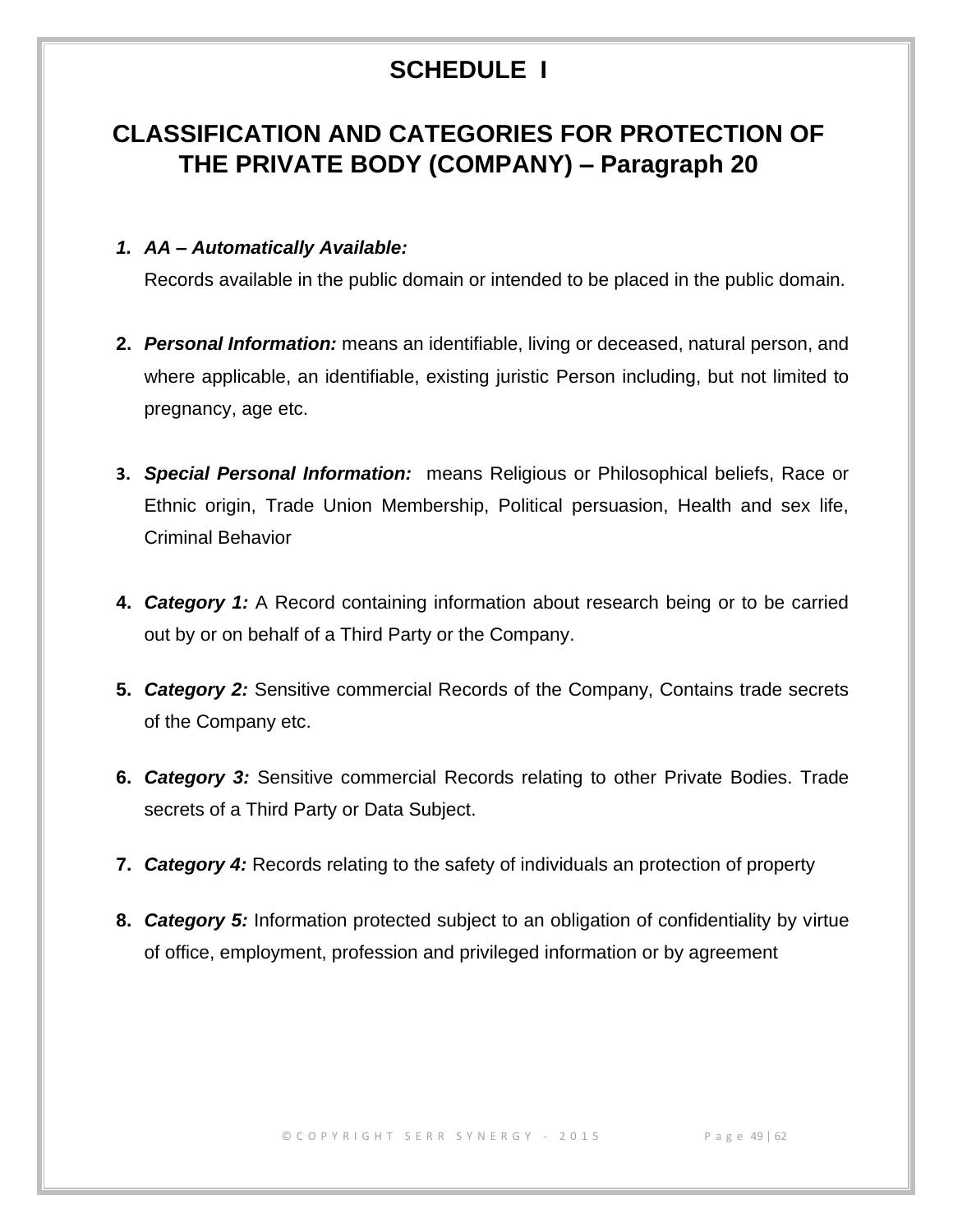|                                                          | AA | <b>PERSONAL</b><br><b>INFO</b> | <b>SPECIAL</b><br><b>PERSONAL</b><br><b>INFO</b> | CAT <sub>1</sub> | CAT <sub>2</sub> | CAT <sub>3</sub> | CAT <sub>4</sub> | CAT <sub>5</sub> |
|----------------------------------------------------------|----|--------------------------------|--------------------------------------------------|------------------|------------------|------------------|------------------|------------------|
| ACCOUNTING/FINANCIALRECORDS:                             |    |                                |                                                  |                  |                  |                  |                  |                  |
| Annual financial<br>statements                           |    |                                |                                                  |                  | X                |                  |                  |                  |
| General ledger                                           | ۰  |                                |                                                  | н                |                  |                  |                  |                  |
| Subsidiary ledgers<br>(receivables, payables<br>$etc.$ ) |    |                                |                                                  |                  | X                | X                |                  |                  |
| Bank statements,                                         |    |                                |                                                  |                  | X                |                  |                  |                  |
| Cheque books &<br>cheques                                |    |                                |                                                  |                  |                  |                  |                  |                  |
| Customer and supplier<br>statements                      |    |                                |                                                  |                  | X                | X                |                  |                  |
| Invoices (general)                                       | X  |                                |                                                  |                  | X                | X                |                  |                  |
| Deposit slips                                            | X  |                                |                                                  |                  | X                |                  |                  |                  |
| Cash books                                               |    |                                |                                                  |                  | X                |                  |                  |                  |
| Petty cash books                                         |    |                                |                                                  |                  | X                |                  |                  |                  |
| Fixed asset register                                     |    |                                |                                                  |                  | X                |                  |                  |                  |
| Tax returns and<br>assessments                           |    |                                |                                                  |                  | X                |                  |                  |                  |
| VAT returns                                              |    |                                |                                                  |                  | X                |                  |                  |                  |
| Lease or installments<br>sale agreements                 |    |                                |                                                  |                  | X                |                  |                  |                  |
| <b>Budgets plans</b>                                     |    |                                |                                                  |                  | X                |                  |                  |                  |
| <b>Business plans</b>                                    |    |                                |                                                  |                  | X                |                  |                  |                  |
| Insurance records                                        |    |                                |                                                  |                  | X                |                  |                  |                  |
| Credit agreements                                        |    |                                |                                                  |                  | X                |                  |                  |                  |
| Capital expenditure                                      |    |                                |                                                  |                  | X                |                  |                  |                  |
| Invoices with T & C's                                    | X  |                                |                                                  |                  | X                | X                |                  |                  |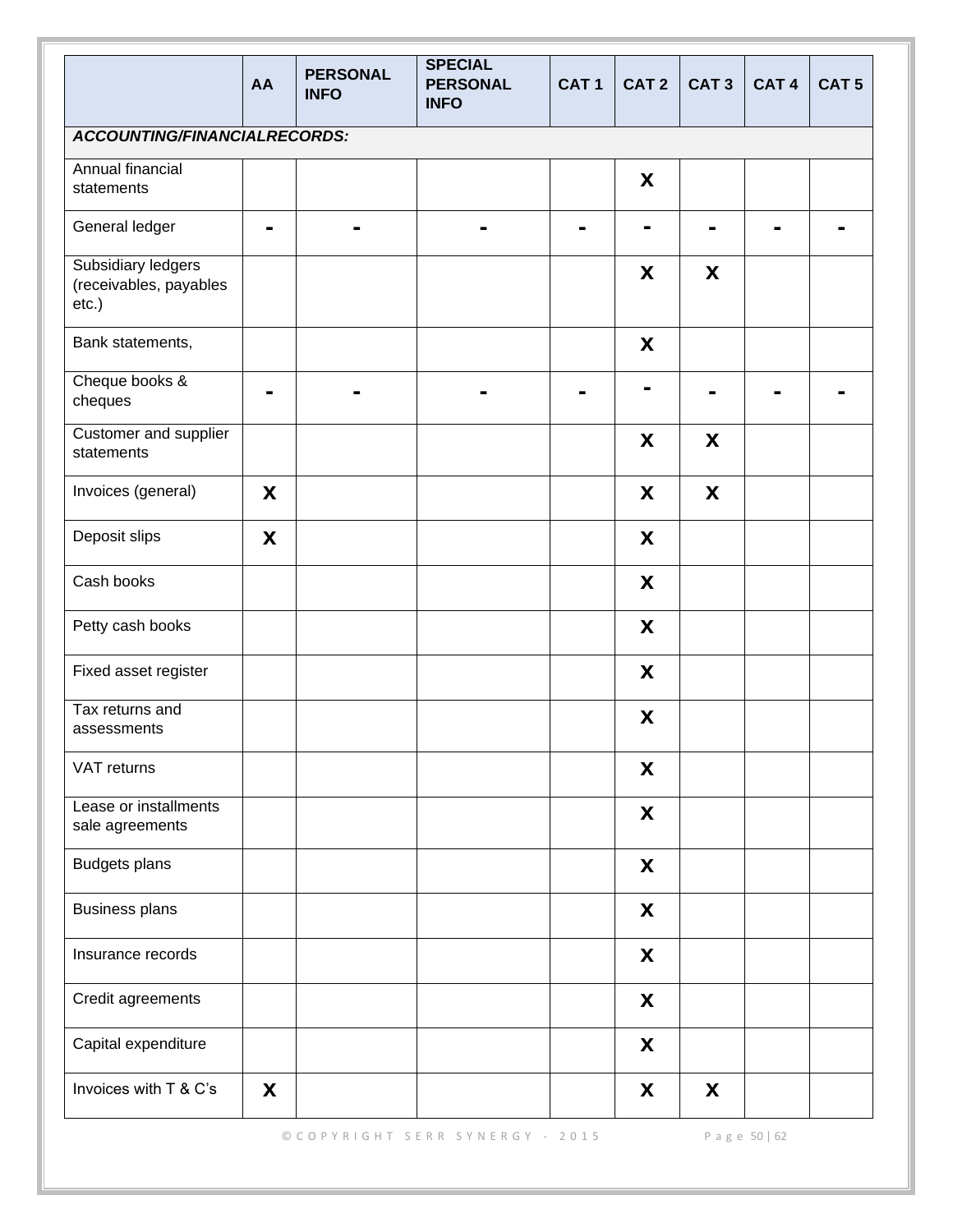| Quotations                                | X              |                           |                    |                | X                         | X |   |
|-------------------------------------------|----------------|---------------------------|--------------------|----------------|---------------------------|---|---|
| Receipts                                  |                |                           |                    |                | X                         | X |   |
| Confirmation of<br><b>Banking details</b> |                |                           |                    |                | X                         |   |   |
| Cash Flow Projections                     |                |                           |                    |                | $\boldsymbol{\mathsf{X}}$ |   |   |
| Other                                     | $\blacksquare$ | $\blacksquare$            |                    | $\blacksquare$ | -                         |   |   |
| <b>STAFF/EMPLOYEE RECORDS:</b>            |                |                           |                    |                |                           |   |   |
| Training manuals                          |                |                           |                    |                |                           | X |   |
| Salary scales                             | $\blacksquare$ | ۰                         |                    |                | -                         |   |   |
| <b>Employment Equity</b><br>Plans         |                | X                         |                    |                | X                         |   |   |
| Attendance Register                       |                | X                         |                    |                |                           |   |   |
| <b>Disciplinary Records</b>               |                | $\boldsymbol{\mathsf{X}}$ |                    |                |                           |   |   |
| <b>Employee Information</b><br>Records    |                | $\boldsymbol{\mathsf{X}}$ | X                  |                |                           |   | X |
| Employee Loans                            |                |                           |                    |                |                           |   |   |
| Employment<br>Applications                |                | X                         |                    |                |                           |   |   |
| <b>Employment Contracts</b>               |                | $\boldsymbol{\mathsf{X}}$ |                    |                |                           |   | X |
| <b>Employment Equity</b><br>Reports       |                |                           |                    |                |                           |   |   |
| Group Life                                |                | $\boldsymbol{\mathsf{X}}$ |                    |                |                           |   |   |
| IRP 5 and IT 3<br>Certificates            |                | X                         |                    |                | X                         |   |   |
| Letters of Appointment                    |                | X                         |                    |                |                           |   | X |
| Leave Applications                        |                | X                         |                    |                |                           |   |   |
| Maternity Leave Policy                    |                | $\pmb{\mathsf{X}}$        |                    |                |                           |   |   |
| Payroll                                   |                | $\boldsymbol{\mathsf{X}}$ |                    |                |                           |   | X |
| <b>Personnel Files</b>                    |                | $\boldsymbol{\mathsf{X}}$ | $\pmb{\mathsf{X}}$ |                |                           |   | X |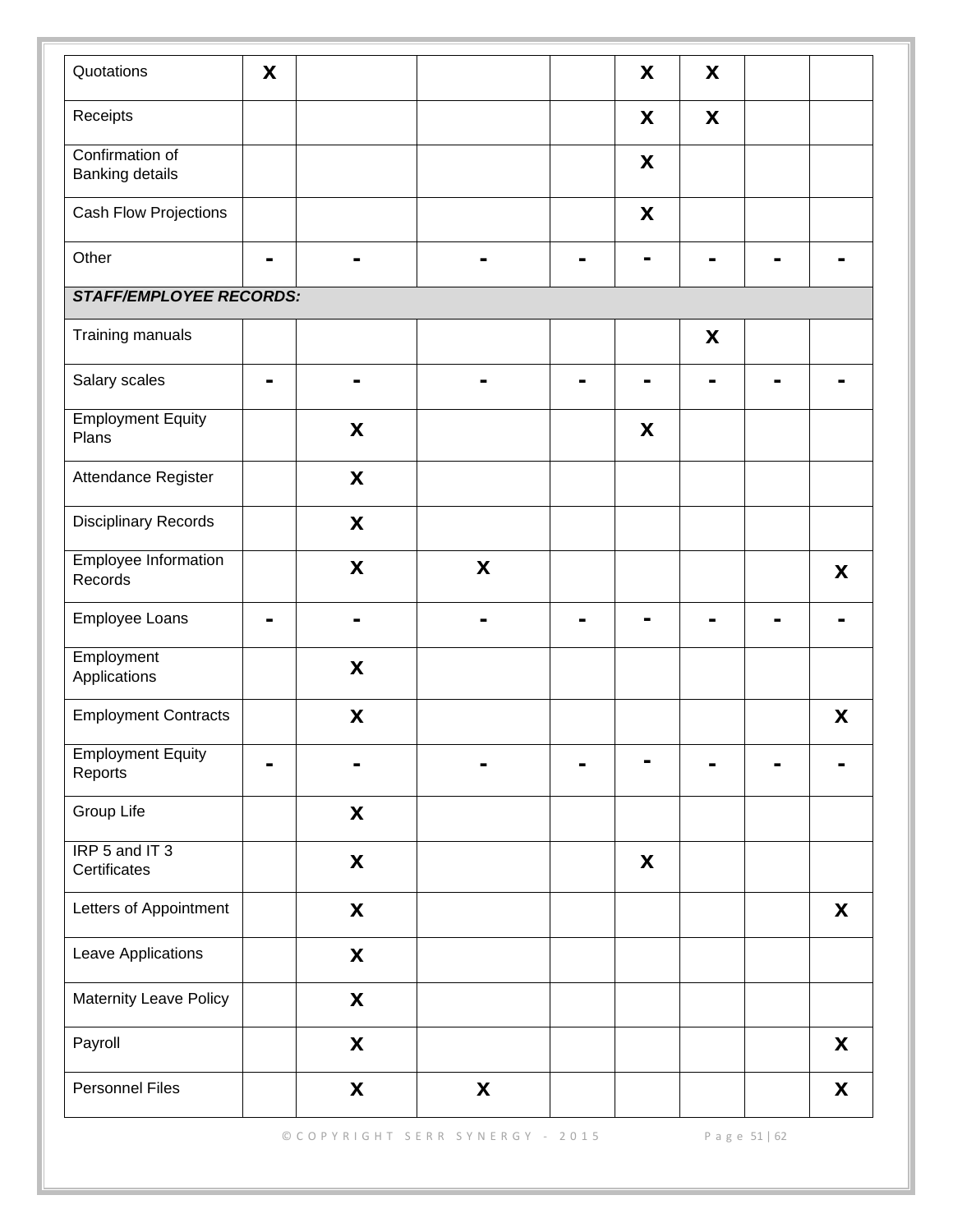| Policies and<br>Procedures                                           |                           |   |   |                |   | X |   |
|----------------------------------------------------------------------|---------------------------|---|---|----------------|---|---|---|
| Recruitment and<br>Appointments                                      | X                         |   |   |                | X |   |   |
| Salary and Wage                                                      |                           |   |   |                |   |   |   |
| Registers                                                            |                           |   |   |                |   |   |   |
| Salary Slips and Wage<br>Records                                     | X                         |   |   |                |   |   | X |
| Scholarships and<br><b>Bursaries</b>                                 |                           |   |   | $\blacksquare$ |   |   |   |
| <b>Staff Records after</b><br>Employment                             | X                         | X |   |                |   |   | X |
| <b>Study Assistance</b><br><b>Schemes</b>                            |                           |   |   |                |   |   |   |
| <b>Time Records</b>                                                  | $\boldsymbol{\mathsf{X}}$ |   |   |                |   |   |   |
| Labour Inspection<br>Reports                                         | X                         |   |   | X              |   |   |   |
| Training and<br>Development                                          | X                         |   |   |                |   |   |   |
| UIF, PAYE and SDL<br>Returns                                         | $\boldsymbol{\mathsf{X}}$ |   |   | X              |   |   | X |
| Workmen's<br>Compensation<br>Documentation                           | X                         |   |   | X              |   |   |   |
| <b>OHS Reports</b>                                                   |                           |   |   | X              |   | X |   |
| <b>OHS Assessments</b>                                               |                           |   |   | X              |   | X |   |
| <b>OHS Minutes</b>                                                   |                           |   |   | X              |   | X |   |
| <b>Annual Training</b><br>Reports                                    | X                         |   |   |                |   |   |   |
| Workplace Skills Plan<br>۰                                           |                           |   | - | ۰              |   |   |   |
| <b>CCMA/Labour</b><br>Court/Bargaining<br>Council<br>Awards/Disputes | X                         |   |   | X              |   |   |   |
| <b>Medical Records</b>                                               | X                         | X |   |                |   |   | X |
| Safety Incident<br>Reports                                           | X                         |   |   |                |   | X |   |

© C O P Y R I G H T S E R R S Y N E R G Y - 2015 P a g e 52 | 62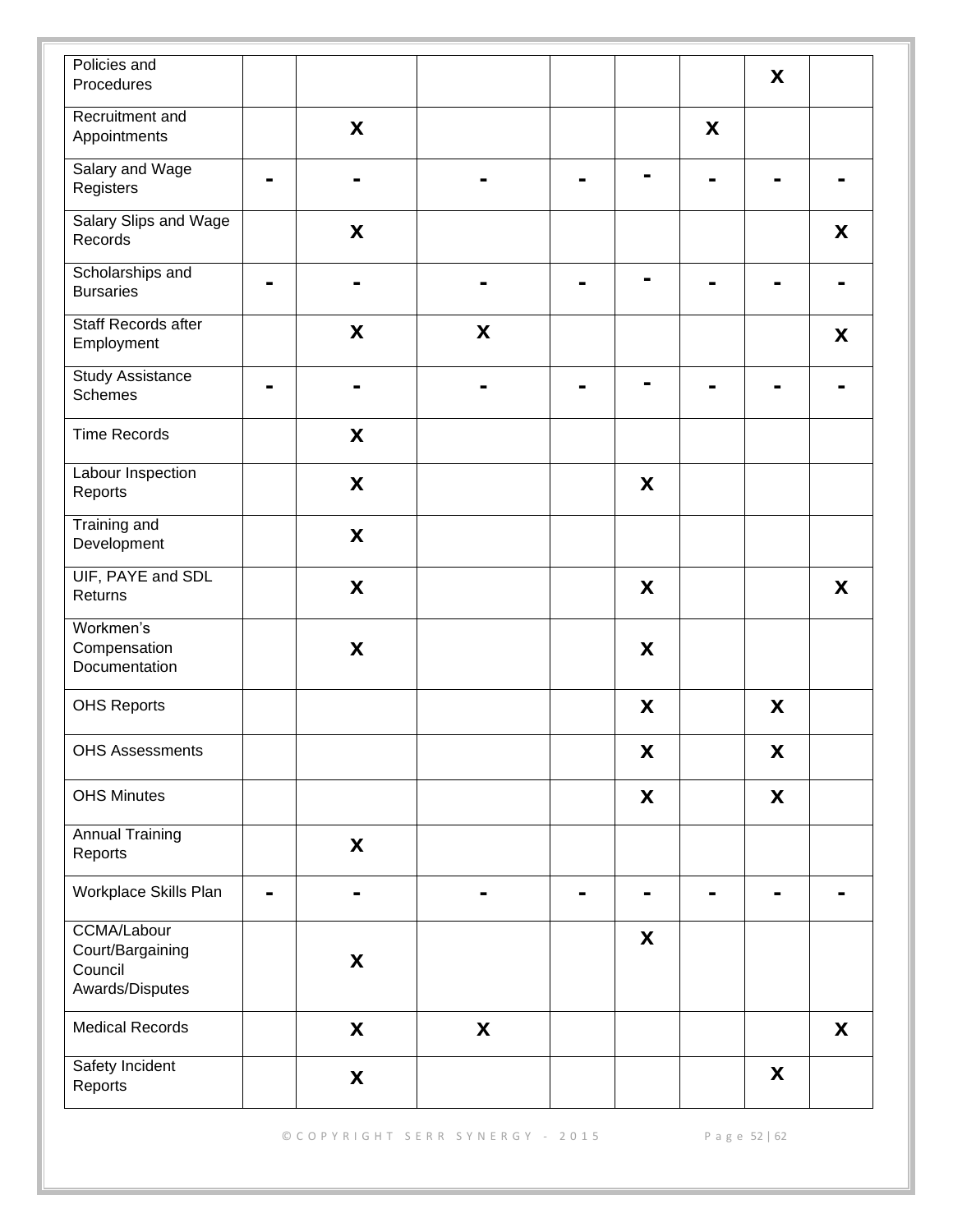| Confidentiality                             |                |   |  |                    |   |  |
|---------------------------------------------|----------------|---|--|--------------------|---|--|
| Agreements                                  |                |   |  |                    |   |  |
| <b>Resignation Letters</b>                  |                | X |  |                    |   |  |
| Temporary<br><b>Employment Records</b>      |                |   |  |                    |   |  |
| Other                                       |                |   |  |                    |   |  |
| <b>INSURANCE RECORDS:</b>                   |                |   |  |                    |   |  |
| Claim records                               |                |   |  | X                  |   |  |
| Details of coverage,<br>limits and insurers |                |   |  | X                  |   |  |
| Insurance policies                          |                |   |  | X                  |   |  |
| Other                                       |                |   |  |                    |   |  |
| <b>INTELLECTUAL PROPERTY:</b>               |                |   |  |                    |   |  |
| License agreements                          | $\blacksquare$ |   |  |                    |   |  |
| Secrecy agreements                          |                |   |  |                    |   |  |
| Research and<br>development<br>agreements   |                |   |  |                    |   |  |
| Consulting agreements                       |                |   |  | X                  |   |  |
| Use agreements                              |                |   |  | X                  |   |  |
| Joint venture<br>agreements                 |                |   |  | X                  | X |  |
| Join development<br>agreements              |                |   |  | X                  | X |  |
| Royalty agreements                          | ۰              | н |  | ۰                  |   |  |
| Franchise agreements                        | $\blacksquare$ | ۰ |  | ۰                  |   |  |
| Warranties                                  |                |   |  | X                  |   |  |
| Settlement<br>Agreements                    |                |   |  | $\pmb{\mathsf{X}}$ |   |  |
| <b>Litigation Records</b>                   |                |   |  | X                  |   |  |

© C O P Y R I G H T S E R R S Y N E R G Y - 2015 P a g e 53 | 62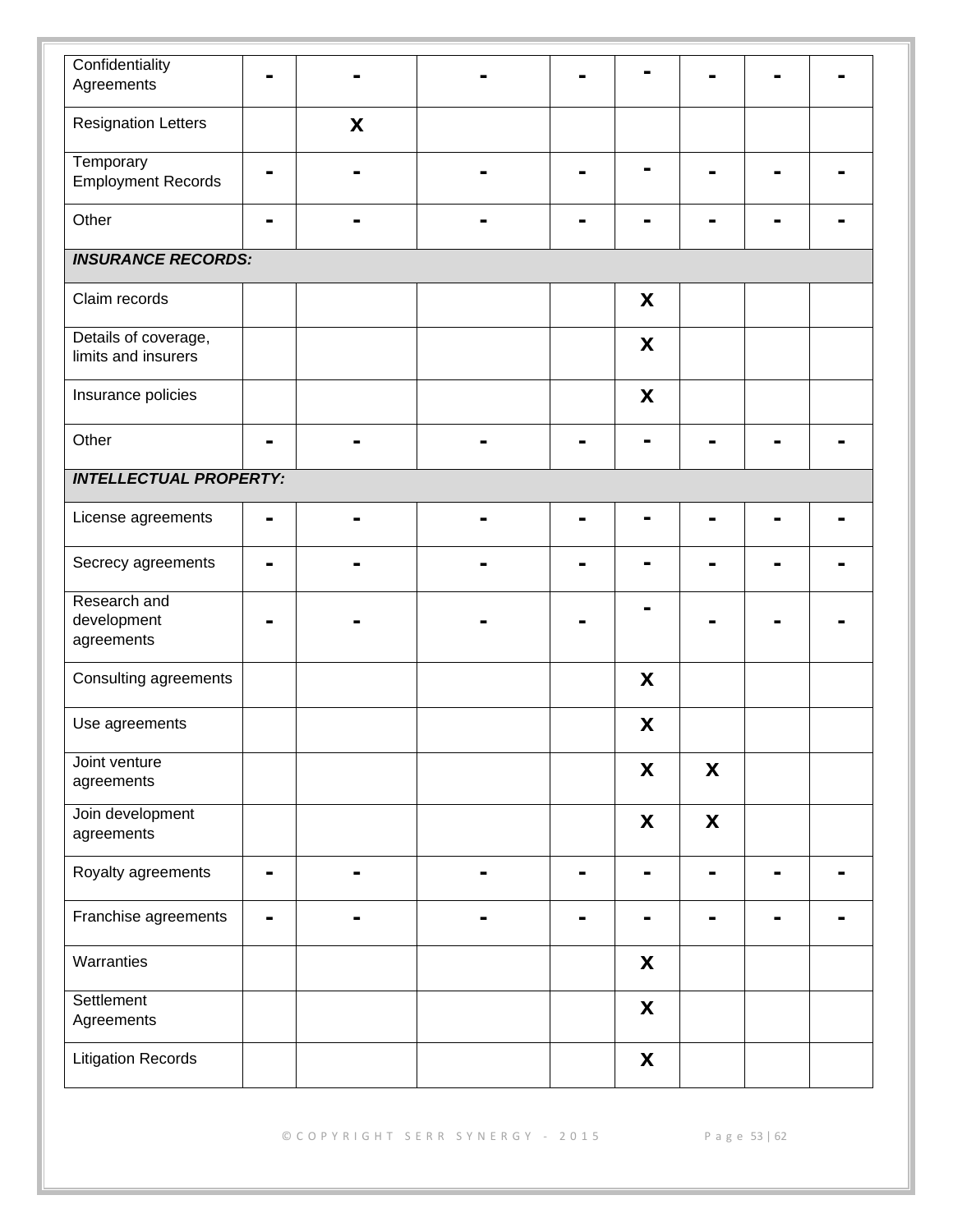| Service Agreements                               |                           |                |                | X |   |   |   |
|--------------------------------------------------|---------------------------|----------------|----------------|---|---|---|---|
| <b>Supplier Agreements</b>                       |                           |                |                | X |   |   |   |
| <b>Merchant Agreements</b>                       | $\blacksquare$            | $\blacksquare$ |                |   |   |   |   |
| <b>Export Agreements</b>                         |                           |                |                |   |   |   |   |
| <b>Import Agreements</b>                         |                           |                |                |   |   |   |   |
| Other                                            | $\blacksquare$            | $\blacksquare$ | $\blacksquare$ | ۰ | - | - | - |
| <b>MARKETING RECORDS:</b>                        |                           |                |                |   |   |   |   |
| <b>Business Cards</b>                            | X                         |                |                |   |   |   |   |
| Business Profile -<br>Facebook/World Wide<br>Web | X                         |                |                |   |   |   |   |
| <b>Client General</b><br>Newsletters             | X                         |                |                |   |   |   |   |
| <b>Company Profile</b>                           | X                         |                |                |   |   |   |   |
| Leaflets                                         | -                         | $\blacksquare$ |                |   |   |   |   |
| News Paper Adverts                               | X                         |                |                |   |   |   |   |
| <b>News Paper Articles</b><br>and Columns        | X                         |                |                |   |   |   |   |
| <b>Product Brochures</b>                         | X                         |                |                |   |   |   |   |
| <b>Product Pamphlets</b>                         | $\boldsymbol{\mathsf{X}}$ |                |                |   |   |   |   |
| Vouchers                                         | $\blacksquare$            | $\blacksquare$ | -              |   |   |   |   |
| Promotional<br>Competitions                      |                           | -              |                |   |   |   |   |
| Labeling                                         | X                         |                |                |   |   |   |   |
| Mail Shots                                       | X                         |                |                |   |   |   |   |
| Prospectus                                       | $\blacksquare$            |                | -              |   |   |   |   |
| Other                                            |                           | $\blacksquare$ | -              |   |   |   |   |
| <b>TRADE SECRETS:</b>                            |                           |                |                |   |   |   |   |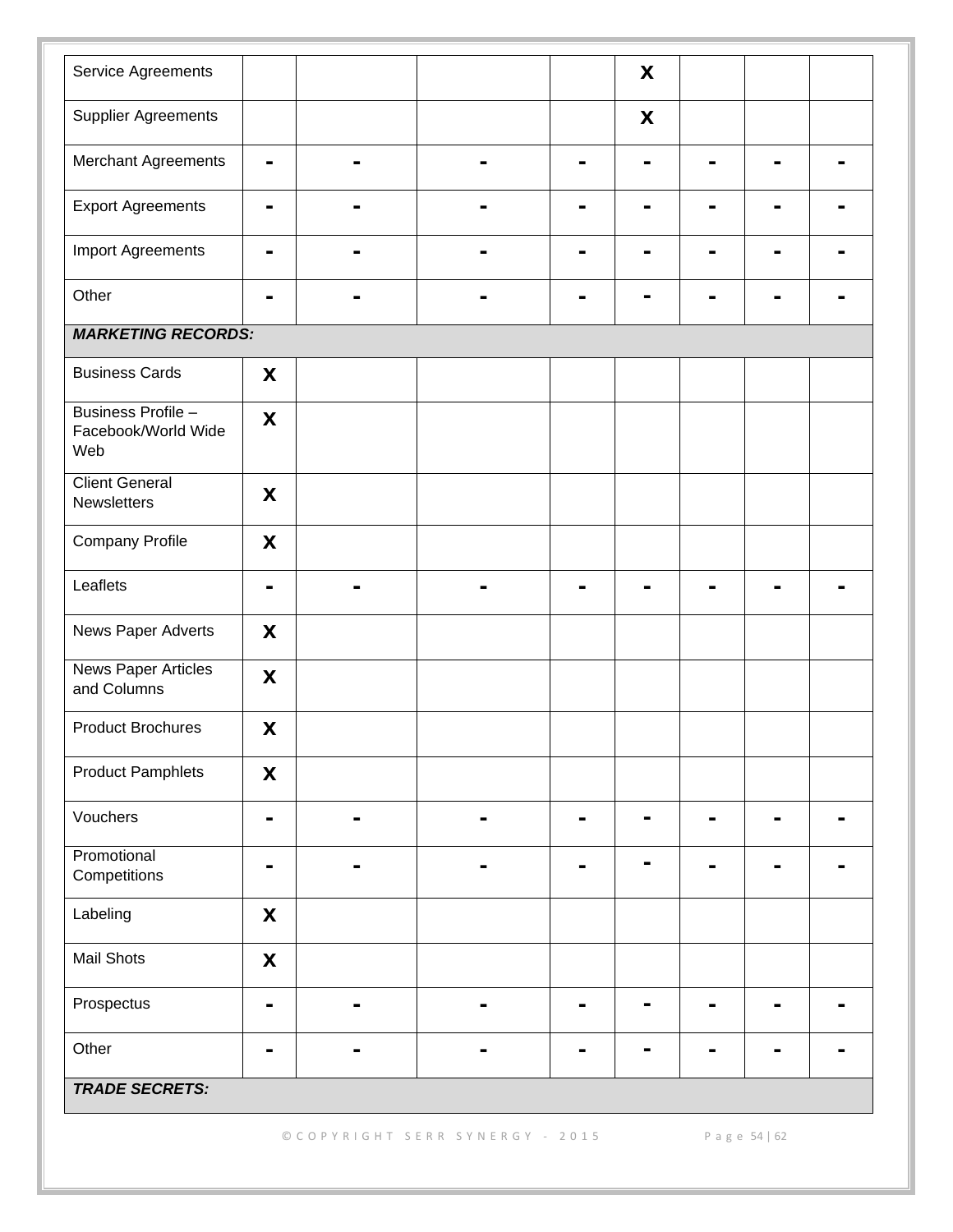| <b>Training Needs</b>                                   | $\blacksquare$ |  |   |   |   |   |   |  |
|---------------------------------------------------------|----------------|--|---|---|---|---|---|--|
| <b>Training Modules</b>                                 | $\blacksquare$ |  |   |   |   | н | - |  |
| <b>Training Minutes</b>                                 |                |  |   |   |   |   |   |  |
| <b>Price Schedules</b>                                  |                |  |   |   |   |   |   |  |
| <b>Quality Controls</b>                                 | -              |  |   |   |   |   |   |  |
| Product specification                                   | $\blacksquare$ |  | - | - | ۰ | ь | - |  |
| Employee<br>Confidentiality<br>agreements               |                |  |   |   |   |   |   |  |
| Customer<br>Confidentiality<br>Agreements               |                |  |   |   |   |   |   |  |
| Agreements with<br>clients/providers                    |                |  |   |   | ۰ |   |   |  |
| Remuneration<br>Tables/Schedules                        | -              |  |   |   |   |   |   |  |
| Unique procedures                                       |                |  |   |   |   |   |   |  |
| Research records<br>obtained or generated<br>itself     |                |  |   |   |   |   |   |  |
| Other                                                   |                |  |   |   |   |   |   |  |
| <b>RECORDS REFLECTING SPECIAL PERSONAL INFORMATION:</b> |                |  |   |   |   |   |   |  |
| Religious or<br>philosophical beliefs                   | -              |  |   |   |   |   |   |  |
| Race or Ethnic origin                                   | $\blacksquare$ |  | - |   |   |   |   |  |
| <b>Trade Union</b><br>-<br>Membership                   |                |  |   |   |   |   |   |  |
| Political persuasion<br>$\blacksquare$                  |                |  |   |   |   | - |   |  |
| Health                                                  | ۰              |  |   | - |   | ۰ | ۰ |  |
| Sex life                                                | -              |  |   |   |   |   |   |  |
| Criminal behavior                                       |                |  |   |   |   |   |   |  |

© C O P Y R I G H T S E R R S Y N E R G Y - 2015 P a g e 55 | 62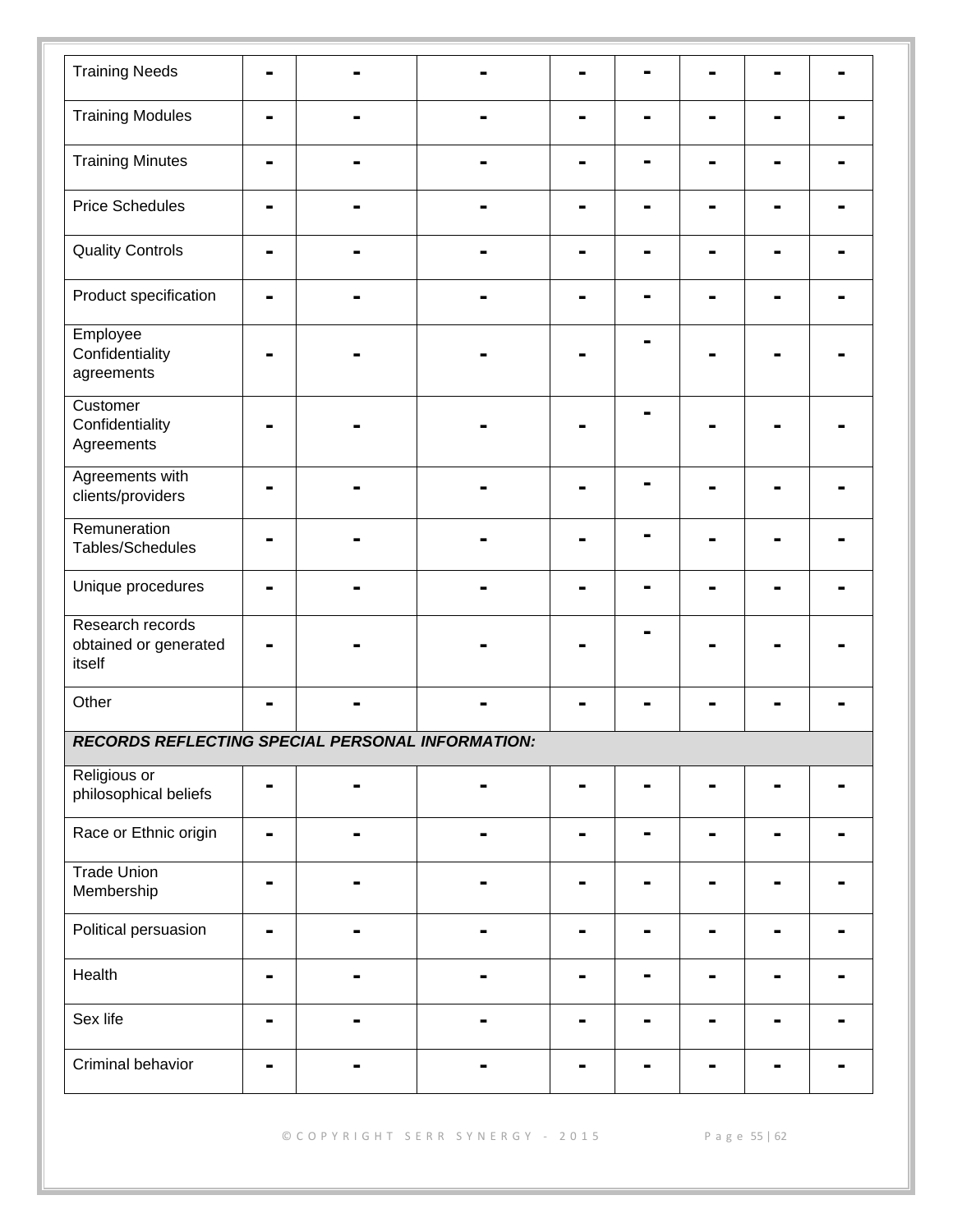| <b>Biometrics</b>                       |   |   |  |  |   |  |  |  |  |  |
|-----------------------------------------|---|---|--|--|---|--|--|--|--|--|
| Other                                   | - |   |  |  |   |  |  |  |  |  |
| <b>CORPORATE GOVERNANCE RECORDS:</b>    |   |   |  |  |   |  |  |  |  |  |
| <b>Directors Agreements</b>             |   | X |  |  | X |  |  |  |  |  |
| <b>Share Certificates</b>               |   | X |  |  |   |  |  |  |  |  |
| <b>Directors Resolutions</b>            |   | X |  |  |   |  |  |  |  |  |
| <b>Minutes of Directors</b><br>meetings |   |   |  |  |   |  |  |  |  |  |
| Shareholder<br>Agreements               |   | X |  |  | X |  |  |  |  |  |
| Standard MOI                            |   |   |  |  |   |  |  |  |  |  |
| Special drafted MOI                     |   | X |  |  | X |  |  |  |  |  |

© C O P Y R I G H T S E R R S Y N E R G Y - 2015 P a g e 56 | 62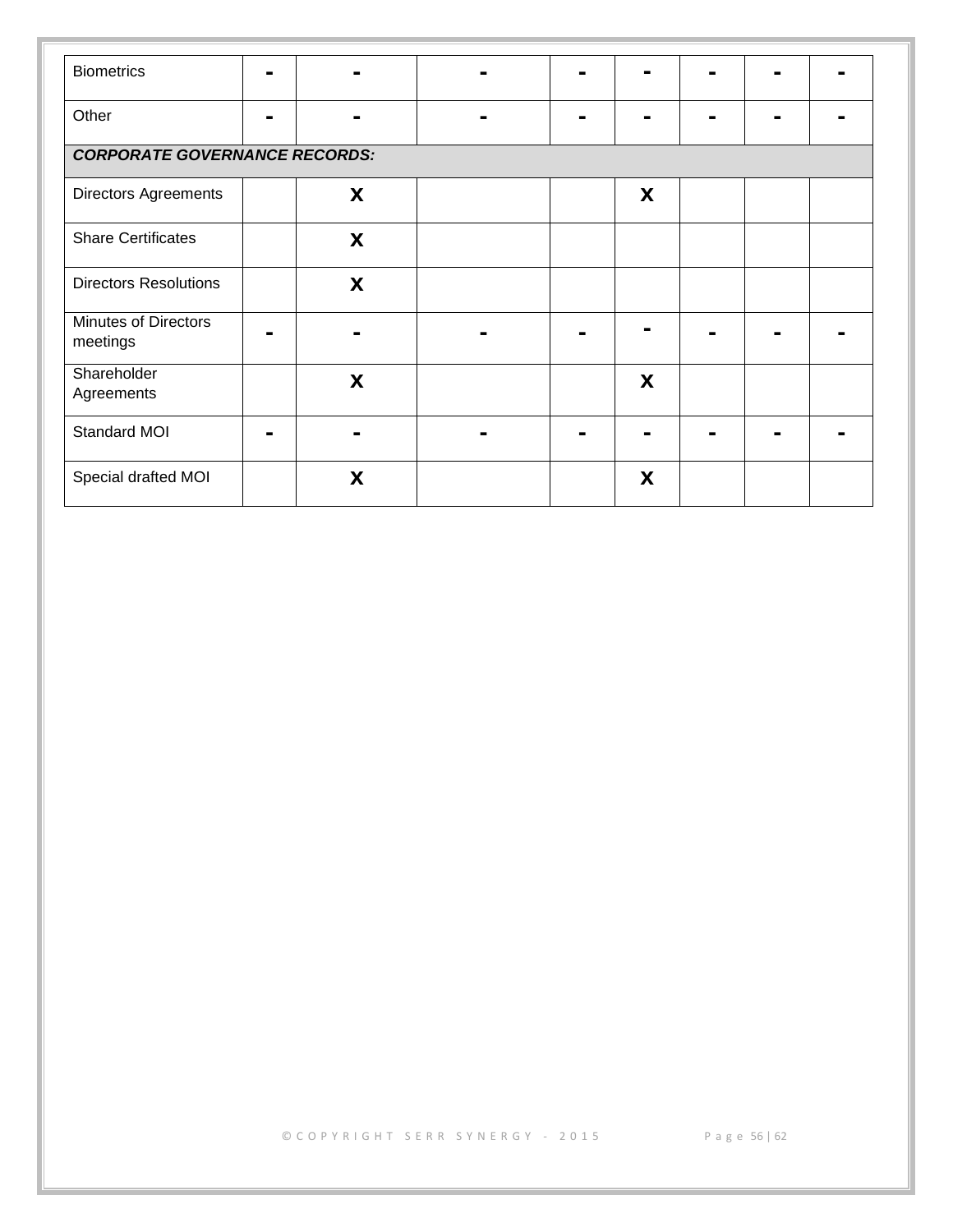## **ANNEXURE 1**

## <span id="page-56-0"></span>**REQUEST FOR ACCESS TO RECORD OF PRIVATE BODY (COMPANY)** *[Section 53(1) of the Promotion of Access to Information Act, 2000 (Act No. 2 of 2000)] [Regulation 10]*

## **A. Particulars of Private Body**

The Head:

### **B. Particulars of Person requesting access to the Record**

| (a) | The particulars of the Person who Requests access to the Record must be given |
|-----|-------------------------------------------------------------------------------|
|     | below.                                                                        |

\_\_\_\_\_\_\_\_\_\_\_\_\_\_\_\_\_\_\_\_\_\_\_\_\_\_\_\_\_\_\_\_\_\_\_\_\_\_\_\_\_\_\_\_\_\_\_\_\_\_\_\_\_\_\_\_\_\_\_\_\_\_\_\_\_\_\_\_\_\_

\_\_\_\_\_\_\_\_\_\_\_\_\_\_\_\_\_\_\_\_\_\_\_\_\_\_\_\_\_\_\_\_\_\_\_\_\_\_\_\_\_\_\_\_\_\_\_\_\_\_\_\_\_\_\_\_\_\_\_\_\_\_\_\_\_\_\_\_\_\_

\_\_\_\_\_\_\_\_\_\_\_\_\_\_\_\_\_\_\_\_\_\_\_\_\_\_\_\_\_\_\_\_\_\_\_\_\_\_\_\_\_\_\_\_\_\_\_\_\_\_\_\_\_\_\_\_\_\_\_\_\_\_\_\_\_\_\_\_\_\_

(b) The address and/or fax number or e-mail address in the Republic to which the information is to be sent must be given.

(c) Proof of the capacity in which the Request is made, if applicable, must be attached.

|  | ,我们也不能在这里的人,我们也不能在这里的人,我们也不能在这里的人,我们也不能在这里的人,我们也不能在这里的人,我们也不能在这里的人,我们也不能在这里的人,我们也 |  |
|--|-----------------------------------------------------------------------------------|--|
|  |                                                                                   |  |
|  | Telephone number: _____________________ E-mail address: ________________________  |  |
|  | Capacity in which Request is made when made on behalf of another Person:          |  |
|  |                                                                                   |  |
|  |                                                                                   |  |
|  |                                                                                   |  |
|  | © COPYRIGHT SERR SYNERGY - 2015 Page 57   62                                      |  |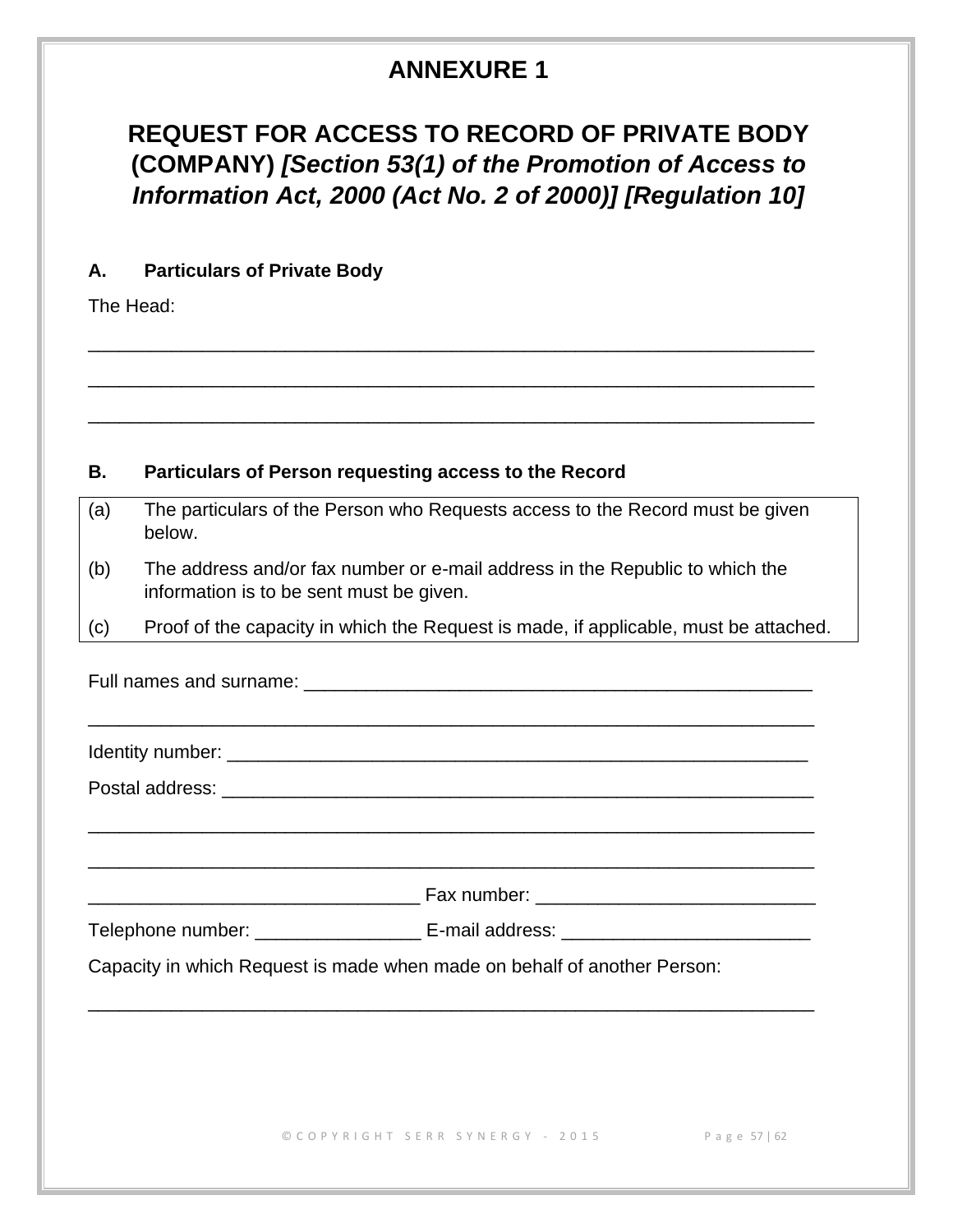## **C. Particulars of Person on whose behalf Request is made**

*This section must be completed ONLY if a Request for information is made on behalf of another Person.*

\_\_\_\_\_\_\_\_\_\_\_\_\_\_\_\_\_\_\_\_\_\_\_\_\_\_\_\_\_\_\_\_\_\_\_\_\_\_\_\_\_\_\_\_\_\_\_\_\_\_\_\_\_\_\_\_\_\_\_\_\_\_\_\_\_\_\_\_\_\_

Full names and surname:  $\Box$ 

Identity number: \_\_\_\_\_\_\_\_\_\_\_\_\_\_\_\_\_\_\_\_\_\_\_\_\_\_\_\_\_\_\_\_\_\_\_\_\_\_\_\_\_\_\_\_\_\_\_\_\_\_\_\_\_\_\_\_

#### **D. Particulars of Record**

- (a) Provide full particulars of the Record to which access is requested, including the reference number if it is known to you, to enable the Record to be located.
- (b) If the provided space is inadequate, please continue on a separate folio and attach it to this form. **The Requester must sign all additional folios.**

\_\_\_\_\_\_\_\_\_\_\_\_\_\_\_\_\_\_\_\_\_\_\_\_\_\_\_\_\_\_\_\_\_\_\_\_\_\_\_\_\_\_\_\_\_\_\_\_\_\_\_\_\_\_\_\_\_\_\_\_\_\_\_\_

\_\_\_\_\_\_\_\_\_\_\_\_\_\_\_\_\_\_\_\_\_\_\_\_\_\_\_\_\_\_\_\_\_\_\_\_\_\_\_\_\_\_\_\_\_\_\_\_\_\_\_\_\_\_\_\_\_\_\_\_\_\_\_\_

\_\_\_\_\_\_\_\_\_\_\_\_\_\_\_\_\_\_\_\_\_\_\_\_\_\_\_\_\_\_\_\_\_\_\_\_\_\_\_\_\_\_\_\_\_\_\_\_\_\_\_\_\_\_\_\_\_\_\_\_\_\_\_\_

\_\_\_\_\_\_\_\_\_\_\_\_\_\_\_\_\_\_\_\_\_\_\_\_\_\_\_\_\_\_\_\_\_\_\_\_\_\_\_\_\_\_\_\_\_\_\_\_\_\_\_\_\_\_\_\_\_\_\_\_\_\_\_\_

\_\_\_\_\_\_\_\_\_\_\_\_\_\_\_\_\_\_\_\_\_\_\_\_\_\_\_\_\_\_\_\_\_\_\_\_\_\_\_\_\_\_\_\_\_\_\_\_\_\_\_\_\_\_\_\_\_\_\_\_\_\_\_\_

\_\_\_\_\_\_\_\_\_\_\_\_\_\_\_\_\_\_\_\_\_\_\_\_\_\_\_\_\_\_\_\_\_\_\_\_\_\_\_\_\_\_\_\_\_\_\_\_\_\_\_\_\_\_\_\_\_\_\_\_\_\_\_\_

\_\_\_\_\_\_\_\_\_\_\_\_\_\_\_\_\_\_\_\_\_\_\_\_\_\_\_\_\_\_\_\_\_\_\_\_\_\_\_\_\_\_\_\_\_\_\_\_\_\_\_\_\_\_\_\_\_\_\_\_\_\_\_\_

1. Description of Record or relevant part of the Record: \_\_\_\_\_\_\_\_\_\_\_\_\_\_\_\_\_\_\_\_\_\_\_

2. Reference number, if available: 2. All and the matter of the Reference number, if available:

3. Any further particulars of Record:  $\blacksquare$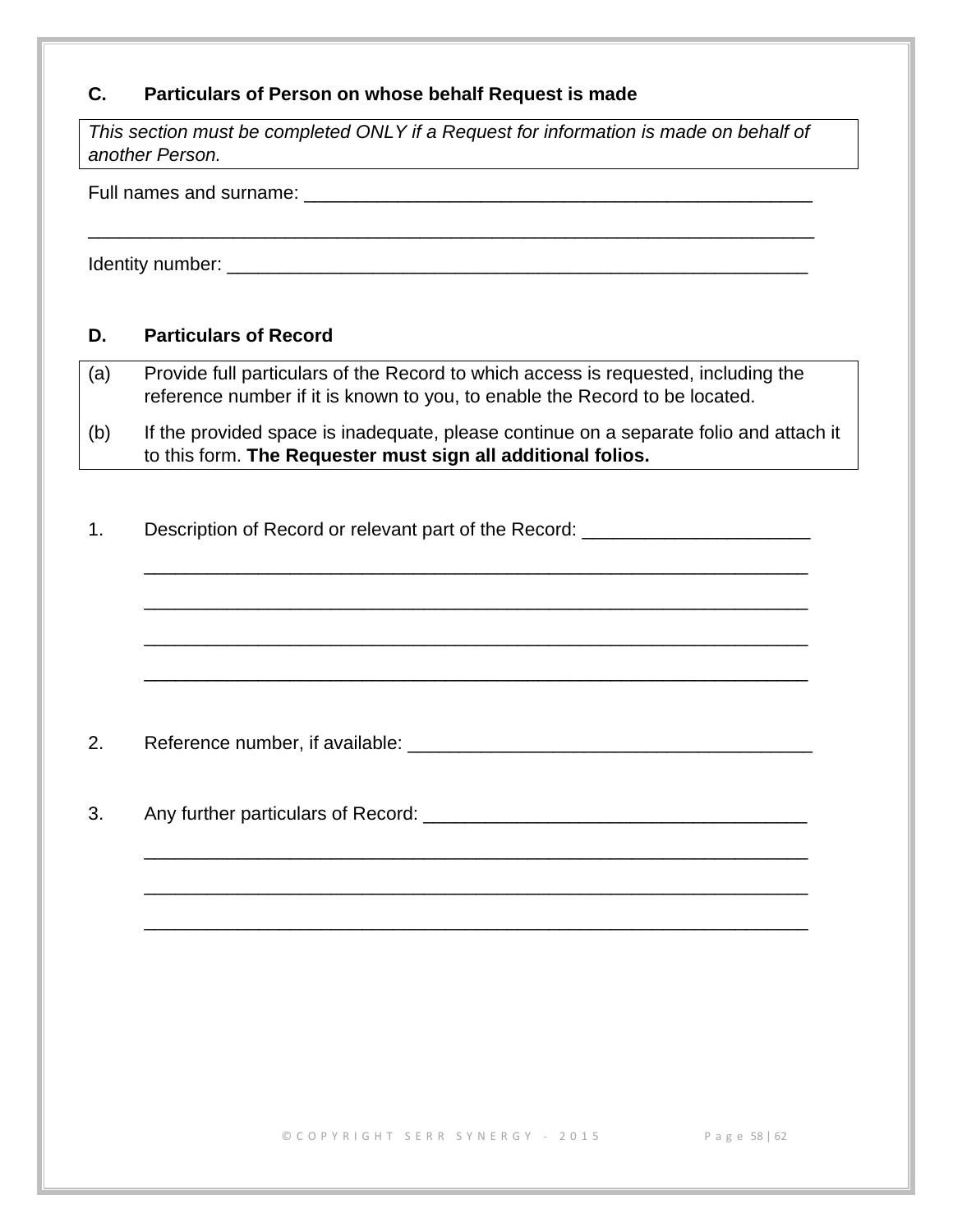#### **E. Fees**

- *(a) A Request for access to a Record, other than a Record containing Personal Information about yourself, will be processed only after a request fee has been paid.*
- *(b) You will be notified of the amount required to be paid as the request fee.*
- *(c) The fee payable for access to a Record depends on the form in which access is required and the reasonable time required to search for and prepare a Record.*
- *(d) If you qualify for exemption of the payment of any fee, please state the reason for exemption.*

\_\_\_\_\_\_\_\_\_\_\_\_\_\_\_\_\_\_\_\_\_\_\_\_\_\_\_\_\_\_\_\_\_\_\_\_\_\_\_\_\_\_\_\_\_\_\_\_\_\_\_\_\_\_\_\_\_\_\_\_\_\_\_\_\_\_\_\_\_\_

\_\_\_\_\_\_\_\_\_\_\_\_\_\_\_\_\_\_\_\_\_\_\_\_\_\_\_\_\_\_\_\_\_\_\_\_\_\_\_\_\_\_\_\_\_\_\_\_\_\_\_\_\_\_\_\_\_\_\_\_\_\_\_\_\_\_\_\_\_\_

Reason for exemption from payment of fees: \_\_\_\_\_\_\_\_\_\_\_\_\_\_\_\_\_\_\_\_\_\_\_\_\_\_\_\_\_\_\_\_\_\_

## **F. Form of access to Record**

*If you are prevented by a disability to read, view or listen to the Record in the form of access provided for in 1 to 4 hereunder, state your disability and indicate in which form the Record is required.*

|               | Disability:                                                           | Form in which Record is required:                                                  |  |  |  |  |
|---------------|-----------------------------------------------------------------------|------------------------------------------------------------------------------------|--|--|--|--|
|               |                                                                       |                                                                                    |  |  |  |  |
|               |                                                                       |                                                                                    |  |  |  |  |
|               |                                                                       |                                                                                    |  |  |  |  |
|               |                                                                       |                                                                                    |  |  |  |  |
|               |                                                                       |                                                                                    |  |  |  |  |
| <b>NOTES:</b> |                                                                       |                                                                                    |  |  |  |  |
| a)            | which the Record is available.                                        | Compliance with your Request in the specified form may depend on the form in       |  |  |  |  |
| b)            | cases you will be informed if access will be granted in another form. | Access in the form requested may be refused in certain circumstances. In such      |  |  |  |  |
| C)            | form in which access is requested.                                    | The fee payable for access to the Record, if any, will be determined partly by the |  |  |  |  |
|               | © COPYRIGHT SERR SYNERGY - 2015                                       | Page 59   62                                                                       |  |  |  |  |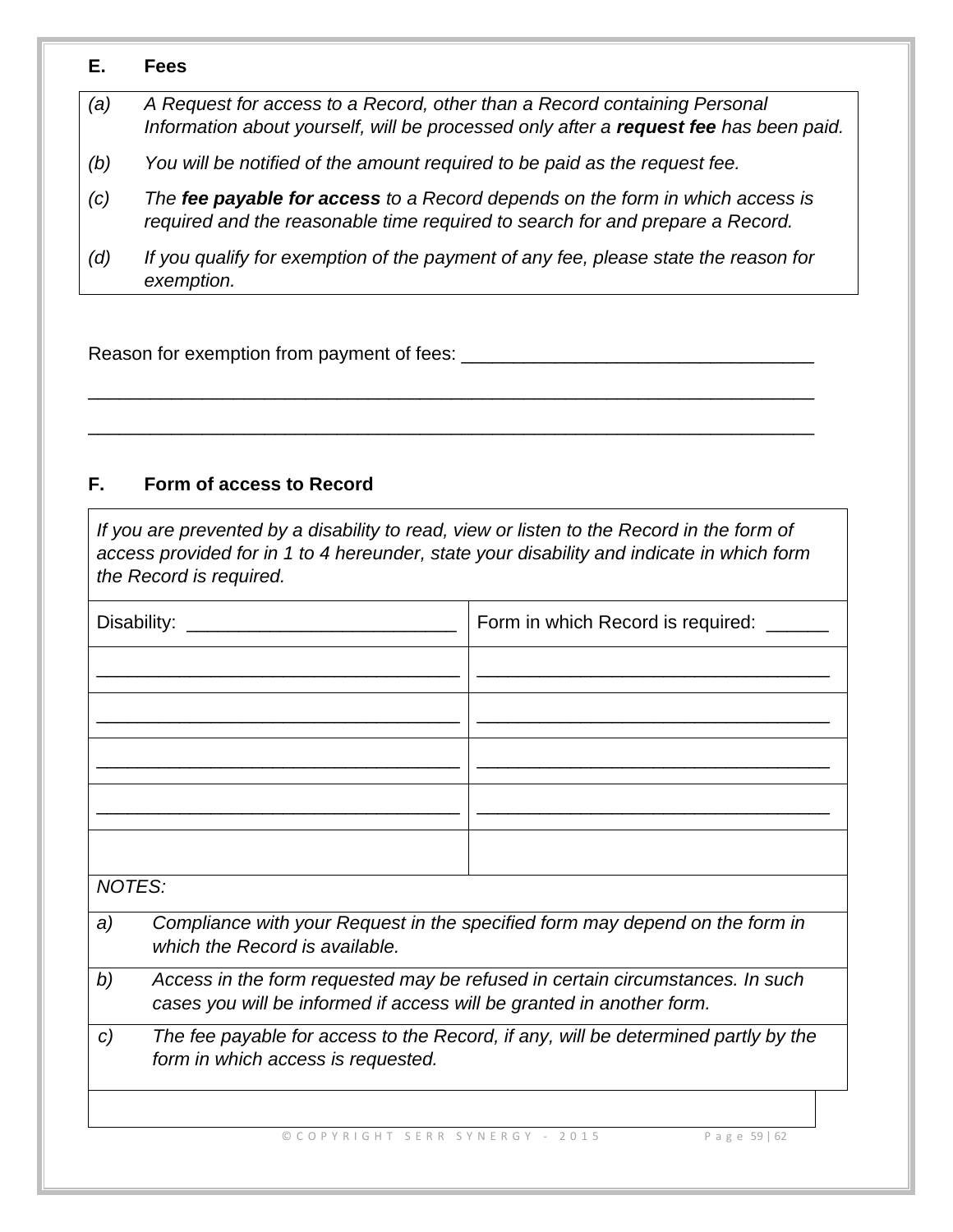|    | Mark the appropriate box with a $X$                                                                                                          |                                                               |                             |  |                                      |            |           |
|----|----------------------------------------------------------------------------------------------------------------------------------------------|---------------------------------------------------------------|-----------------------------|--|--------------------------------------|------------|-----------|
| 1. |                                                                                                                                              | If the Record is in written or printed form:                  |                             |  |                                      |            |           |
|    | Copy of Record*                                                                                                                              |                                                               | <b>Inspection of Record</b> |  |                                      |            |           |
| 2. | If the Record consists of visual images (this includes photographs, slides,<br>video recordings, computer-generated images, sketches, etc.): |                                                               |                             |  |                                      |            |           |
|    | View the images                                                                                                                              | Copy of the images*                                           |                             |  | Transcription of the images*         |            |           |
| 3. | If the Record consists of recorded words or information which can be<br>reproduced in sound:                                                 |                                                               |                             |  |                                      |            |           |
|    | Transcription of soundtrack*<br>Listen to the soundtrack (audio                                                                              |                                                               |                             |  |                                      |            |           |
|    | cassette)                                                                                                                                    | (written or printed document)                                 |                             |  |                                      |            |           |
| 4. | If the Record is held on computer or in an electronic of machine-readable<br>format:                                                         |                                                               |                             |  |                                      |            |           |
|    |                                                                                                                                              |                                                               |                             |  |                                      |            |           |
|    |                                                                                                                                              | Printed copy of                                               |                             |  | Copy in computer-readable            |            |           |
|    | Printed copy of<br>Record*                                                                                                                   | information derived                                           |                             |  | form <sup>*</sup> (stiffy or compact |            |           |
|    |                                                                                                                                              | from the Record*                                              |                             |  | disc)                                |            |           |
| *  |                                                                                                                                              | If you requested a copy or transcription of a Record (above), |                             |  |                                      |            |           |
|    |                                                                                                                                              | do you wish the copy or transcription to be posted to you?    |                             |  |                                      | <b>YES</b> | <b>NO</b> |

## **G. Particulars of right to be exercised or protected**

*If the provided space is inadequate, please continue on a separate folio and attach it to this form. The Requester must sign all the additional folios.*

\_\_\_\_\_\_\_\_\_\_\_\_\_\_\_\_\_\_\_\_\_\_\_\_\_\_\_\_\_\_\_\_\_\_\_\_\_\_\_\_\_\_\_\_\_\_\_\_\_\_\_\_\_\_\_\_\_\_\_\_\_\_\_\_

\_\_\_\_\_\_\_\_\_\_\_\_\_\_\_\_\_\_\_\_\_\_\_\_\_\_\_\_\_\_\_\_\_\_\_\_\_\_\_\_\_\_\_\_\_\_\_\_\_\_\_\_\_\_\_\_\_\_\_\_\_\_\_\_

\_\_\_\_\_\_\_\_\_\_\_\_\_\_\_\_\_\_\_\_\_\_\_\_\_\_\_\_\_\_\_\_\_\_\_\_\_\_\_\_\_\_\_\_\_\_\_\_\_\_\_\_\_\_\_\_\_\_\_\_\_\_\_\_

\_\_\_\_\_\_\_\_\_\_\_\_\_\_\_\_\_\_\_\_\_\_\_\_\_\_\_\_\_\_\_\_\_\_\_\_\_\_\_\_\_\_\_\_\_\_\_\_\_\_\_\_\_\_\_\_\_\_\_\_\_\_\_\_

\_\_\_\_\_\_\_\_\_\_\_\_\_\_\_\_\_\_\_\_\_\_\_\_\_\_\_\_\_\_\_\_\_\_\_\_\_\_\_\_\_\_\_\_\_\_\_\_\_\_\_\_\_\_\_\_\_\_\_\_\_\_\_\_

1. Indicate which right is to be exercised or protected: \_\_\_\_\_\_\_\_\_\_\_\_\_\_\_\_\_\_\_\_\_\_\_

2. Explain why the Record requested is required for the exercise or protection of the aforementioned right: \_\_\_\_\_\_\_\_\_\_\_\_\_\_\_\_\_\_\_\_\_\_\_\_\_\_\_\_\_\_\_\_\_\_\_\_\_\_\_\_\_\_\_\_\_\_

© C O P Y R I G H T S E R R S Y N E R G Y - 2015 P a g e 60 | 62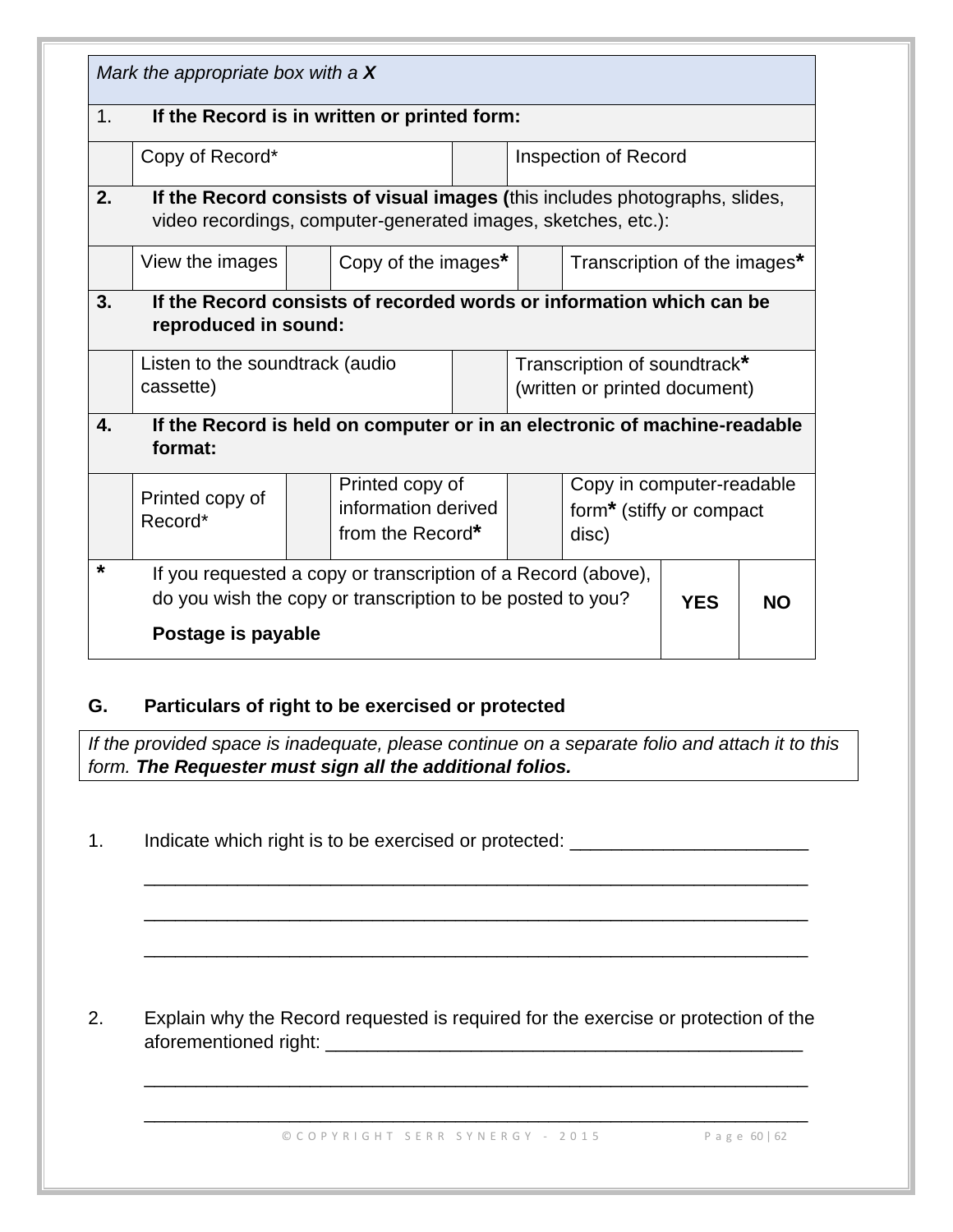## **H. Notice of decision regarding Request for access**

*You will be notified in writing whether your Request has been approved/denied. If you wish to be informed in another manner, please specify the manner and provide the necessary particulars to enable compliance with your Request.*

How would you prefer to be informed of the decision regarding your Request for access to the Record?

\_\_\_\_\_\_\_\_\_\_\_\_\_\_\_\_\_\_\_\_\_\_\_\_\_\_\_\_\_\_\_\_\_\_\_\_\_\_\_\_\_\_\_\_\_\_\_\_\_\_\_\_\_\_\_\_\_\_\_\_\_\_\_\_\_\_\_\_\_\_

\_\_\_\_\_\_\_\_\_\_\_\_\_\_\_\_\_\_\_\_\_\_\_\_\_\_\_\_\_\_\_\_\_\_\_\_\_\_\_\_\_\_\_\_\_\_\_\_\_\_\_\_\_\_\_\_\_\_\_\_\_\_\_\_\_\_\_\_\_\_

\_\_\_\_\_\_\_\_\_\_\_\_\_\_\_\_\_\_\_\_\_\_\_\_\_\_\_\_\_\_\_\_\_\_\_\_\_\_\_\_\_\_\_\_\_\_\_\_\_\_\_\_\_\_\_\_\_\_\_\_\_\_\_\_\_\_\_\_\_\_

SIGNED AT \_\_\_\_\_\_\_\_\_\_\_\_\_\_\_\_\_\_\_ON THIS \_\_\_\_ DAY OF \_\_\_\_\_\_\_\_\_\_\_\_\_\_\_20 \_\_\_

## SIGNATURE OF REQUESTER / PERSON ON WHO'S BEHALF REQUEST IS MADE

\_\_\_\_\_\_\_\_\_\_\_\_\_\_\_\_\_\_\_\_\_\_\_\_\_\_\_\_\_\_\_\_\_\_\_

© C O P Y R I G H T S E R R S Y N E R G Y - 2015 P a g e 61 | 62